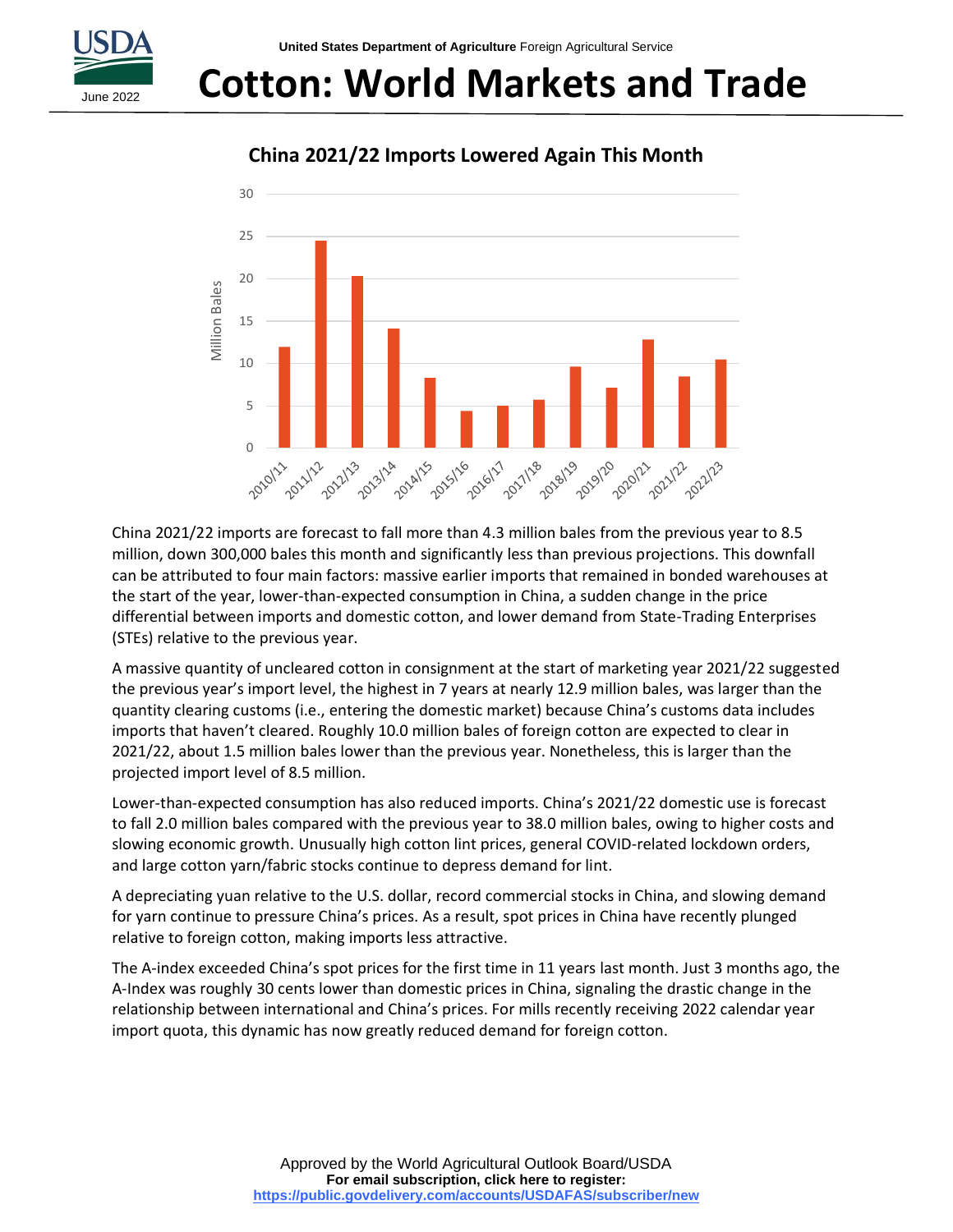

Lastly, less demand from STEs has also slowed import demand. Most STE purchases are intended for state-owned warehouses, and an already high level of foreign cotton in state reserves has suppressed this demand by roughly 1.0 million bales relative to 2020/21 imports. Remarkably high cotton prices and lower global 2021/22 exportable supplies have also contributed to reduced STE purchases.

With the factors listed above, one can ascertain that the quantity imported does not equate to the level of foreign cotton consumed. On average, roughly one-fifth of China's consumption is composed of imports.

China 2022/23 imports are forecast to rise 2.0 million bales to 10.5 million and remain the world's largest for the third consecutive year. This projected level is attributed to greater demand from STEs and the replenishment of foreign cotton in consignment. Despite higher projected imports, the level of imports that clear customs is projected to remain unchanged.

#### **2022/23 Outlook**

Global production is increased marginally to 121.2 million bales with higher projected crops in Egypt and West Africa. Global use is down 450,000 bales due primarily to declines in Mexico and Vietnam, and ending stocks are unchanged. Global trade is also unchanged, with imports and exports of 47.5 million bales.

The U.S. balance sheet is unchanged from last month. The projected U.S. season-average farm price is up 5 cents to a record 95 cents per pound.

For current prices received by farmers click here: [NASS farm price](https://usda.library.cornell.edu/concern/publications/c821gj76b?locale=en)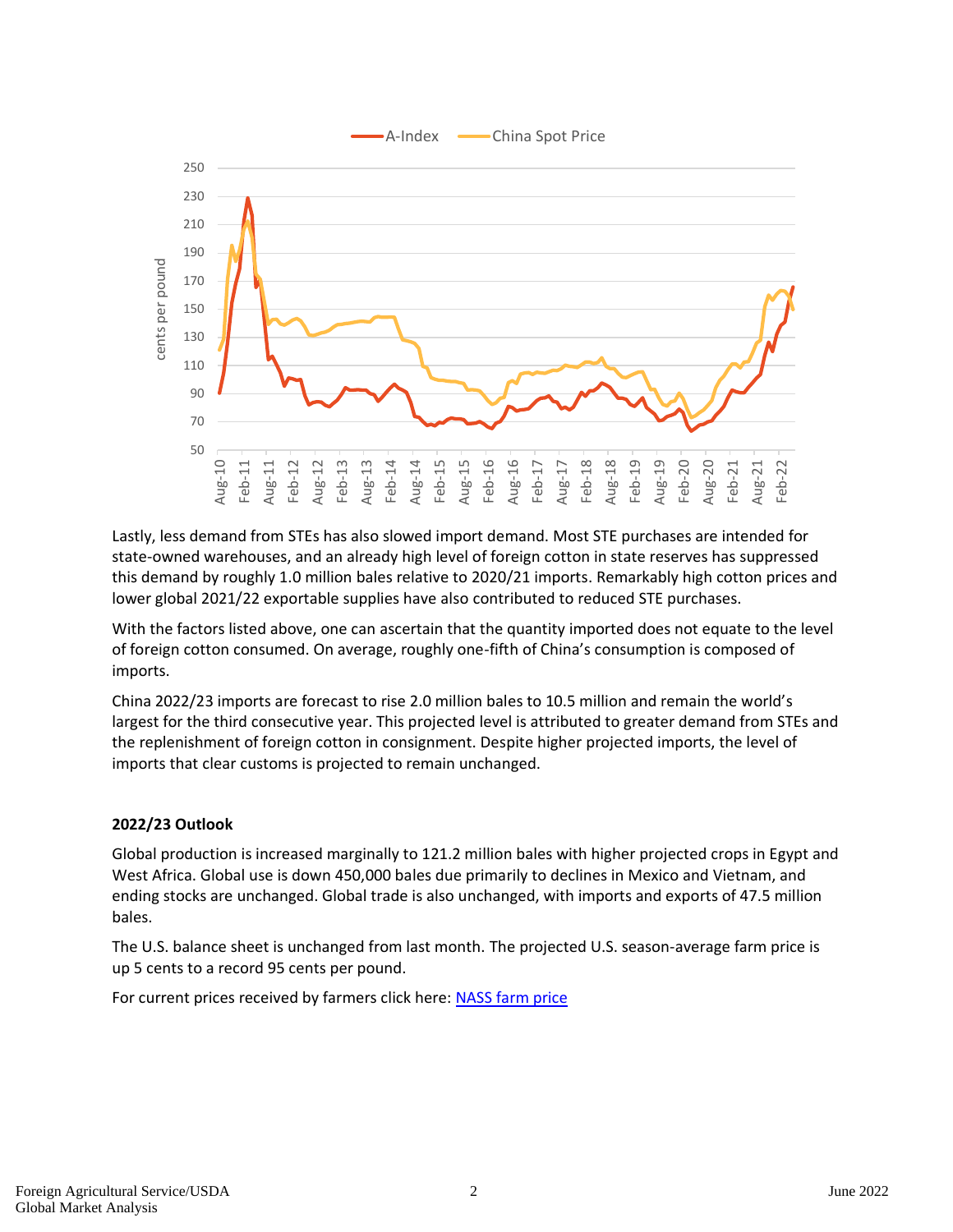#### **2021/22 Outlook**

Global production is lowered over 1.5 million bales from last month due to declines in Brazil and India. Global use is down 1.3 million bales, and ending stocks are down over 700,000 bales. Global trade is down with a drop of 400,000 bales in India exports. Additionally, imports are down 300,000 bales in China and 200,000 bales each in Pakistan and Vietnam.

The projected U.S. season-average farm price is unchanged at 92 cents per pound.



Notes: A-Index is the average of the five cheapest quotations (quality being Middling 1<sup>1/8</sup>) for Cost and Freight (CFR) at a Far Eastern Port (more information [here\)](https://www.cotlook.com/information-2/the-cotlook-indices-an-explanation/); U.S. is the simple average of spot quotations reported by the Agricultural Marketing Service (more information [here\)](https://www.ams.usda.gov/mnreports/mp_cn002.txt); China is the reported China Cotton Price Index (i.e. CCIndex 3128B) and reflects the national weighted average of cotton (3128B grade) delivered to more than 200 enterprises in China; **India** is the Shankar-6 (grade 29-3.8-76) spot price reported [here;](https://www.gujcot.com/daily-spot-rate-list.php) **Brazil** is the delivered price in São Paulo city (grade strict low middling).

|        | $\frac{1}{2}$ |        |              |              |               |  |  |  |  |  |  |  |
|--------|---------------|--------|--------------|--------------|---------------|--|--|--|--|--|--|--|
|        | A-Index       | U.S.   | <b>China</b> | <b>India</b> | <b>Brazil</b> |  |  |  |  |  |  |  |
| 9-May  | 162.5         | 137.9  | 150.6        | 159.7        | 150.7         |  |  |  |  |  |  |  |
| 7-Jun  | 156.1         | 132.0  | 145.5        | 161.7        | 158.8         |  |  |  |  |  |  |  |
| Change | $-6.3$        | $-6.0$ | $-5.1$       | 1.9          | 8.1           |  |  |  |  |  |  |  |

| Changes Since May. WASDE (cents per pound) |  |  |  |
|--------------------------------------------|--|--|--|
|--------------------------------------------|--|--|--|

Global cotton prices were mixed compared with last month's *WASDE,* but all origins started trending lower. The A-Index dropped over 6 cents per pound to 156 cents, still over 60 cents above the same period last year. Prices on the Intercontinental Exchange (ICE) have witnessed another volatile month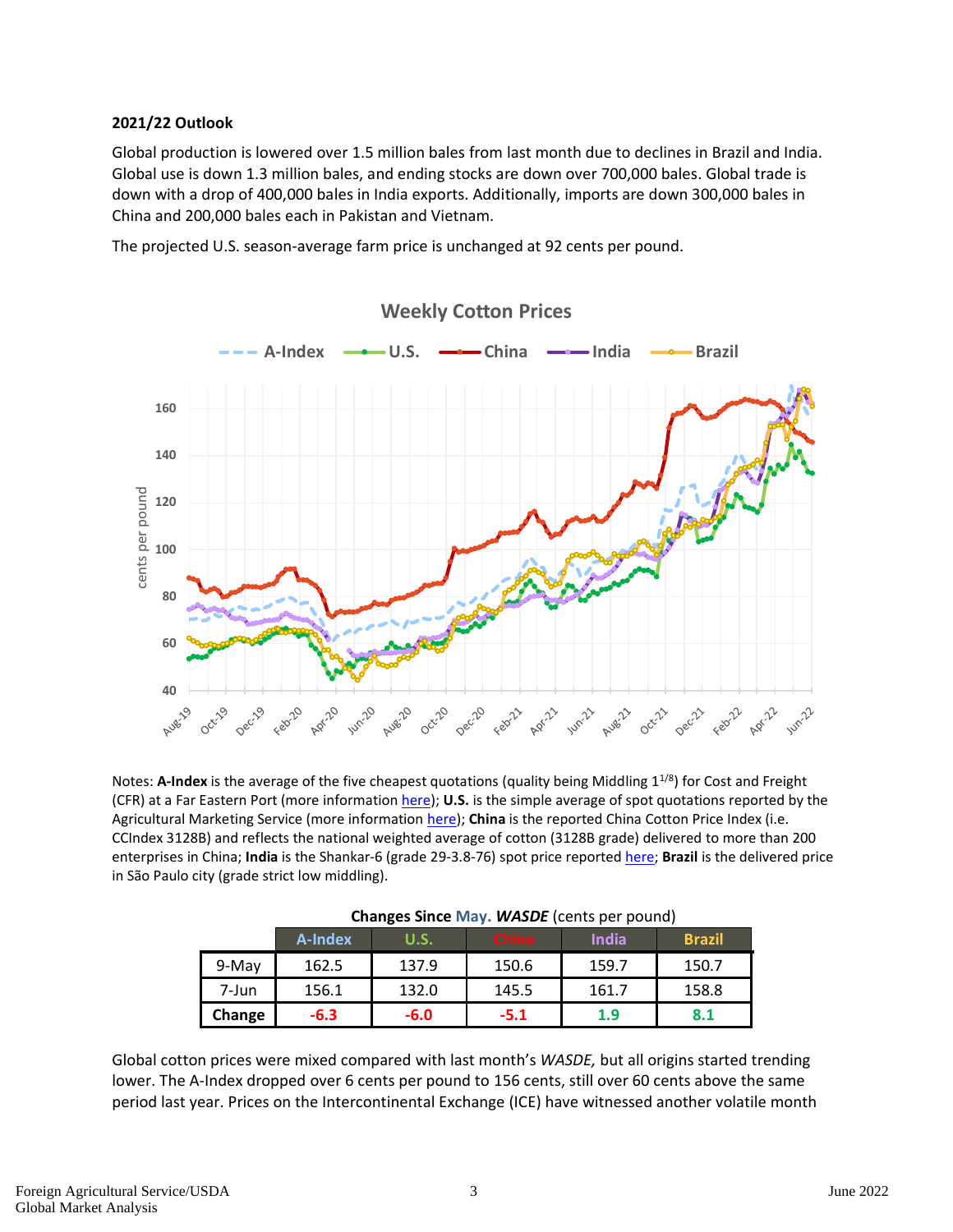with the July and December contracts lower, in part due to scattered precipitation in West Texas which has improved crop prospects. Weaker cotton demand also pressured prices this month. Spot prices in China continue trending below other origins, contrary to prior history. Prices in India and Brazil were above the previous month but have started to decline.



**U.S. 2021/22 Shipments & Outstanding Sales (Week Ending 6/2/2022)**

**Source:** USDA Export Sales; **Note**: ROW (Rest of World)

| 2022/23 Trade Outlook (1,000 480-lb Bales) |          |         |        |                  |  |  |  |  |  |
|--------------------------------------------|----------|---------|--------|------------------|--|--|--|--|--|
| <b>Major Importers:</b>                    |          |         |        |                  |  |  |  |  |  |
|                                            | Previous | Current | Change | Reason           |  |  |  |  |  |
| <b>WORLD</b>                               | 47,560   | 47,485  | $-75$  |                  |  |  |  |  |  |
|                                            |          |         |        |                  |  |  |  |  |  |
| <b>Major Exporters:</b>                    | Previous | Current | Change | Reason           |  |  |  |  |  |
| <b>WORLD</b>                               | 47,555   | 47,480  | $-75$  |                  |  |  |  |  |  |
| <b>Brazil</b>                              | 10,000   | 9,800   | $-200$ | Lower production |  |  |  |  |  |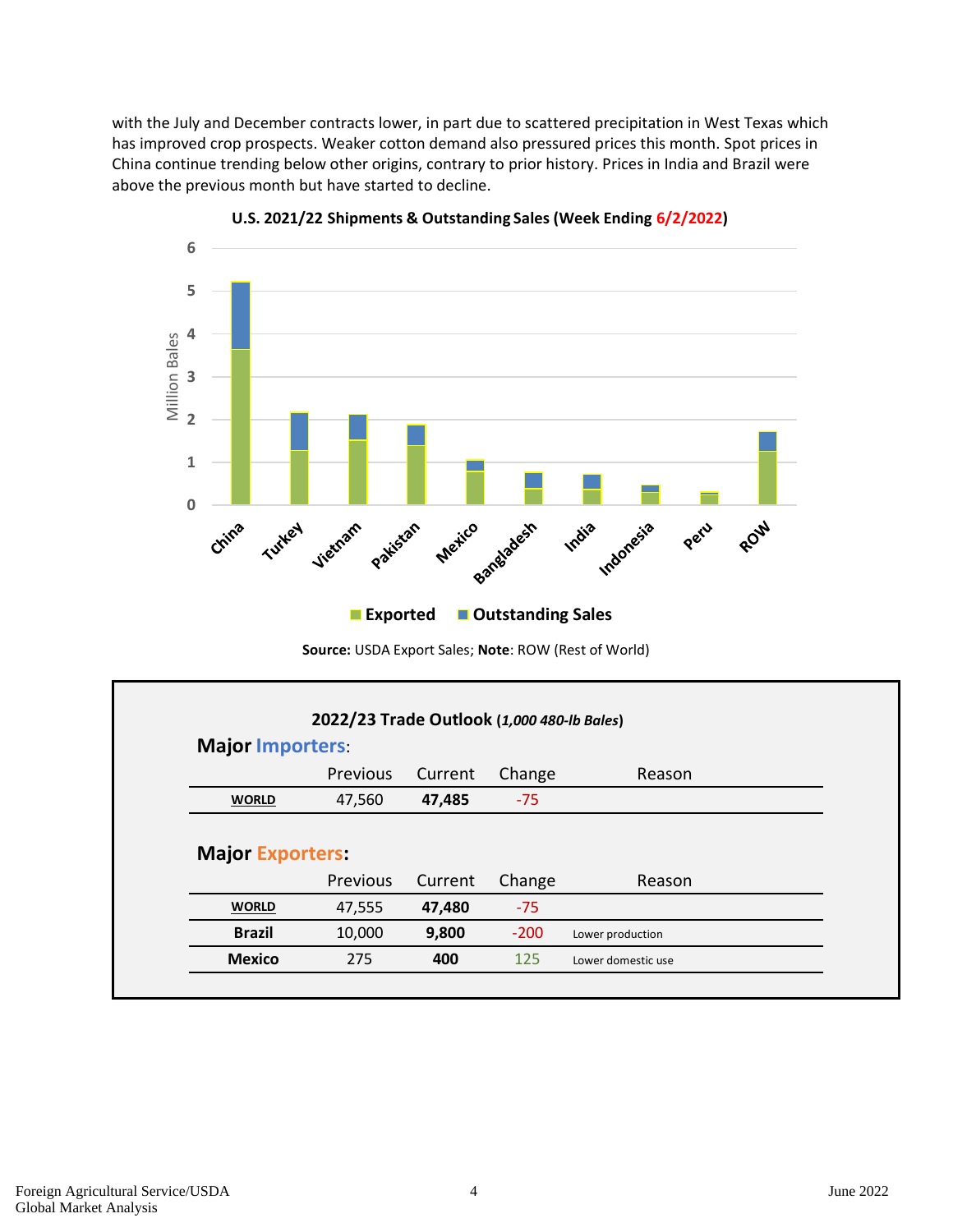| <b>Major Importers:</b> |          |         |        |             |  |  |  |  |  |
|-------------------------|----------|---------|--------|-------------|--|--|--|--|--|
|                         |          |         |        |             |  |  |  |  |  |
|                         | Previous | Current | Change | Reason      |  |  |  |  |  |
| <b>WORLD</b>            | 45,465   | 44,640  | $-825$ |             |  |  |  |  |  |
| China                   | 8,800    | 8,500   | $-300$ | Import data |  |  |  |  |  |
| <b>Vietnam</b>          | 7,400    | 7,200   | $-200$ | Import data |  |  |  |  |  |
| Pakistan                | 4,800    | 4,600   | $-200$ | Import data |  |  |  |  |  |
| <b>Major Exporters:</b> |          |         |        |             |  |  |  |  |  |
|                         | Previous | Current | Change | Reason      |  |  |  |  |  |
| <b>WORLD</b>            | 45,542   | 45,167  | $-375$ |             |  |  |  |  |  |
| India                   | 4,700    | 4,300   | $-400$ | Export data |  |  |  |  |  |

The Foreign Agricultural Service (FAS) updates its production, supply, and distribution (PSD) database for cotton, oilseeds, and grains at 12:00 p.m. on the day the *World Agricultural Supply and Demand Estimates* (WASDE) report is released. This circular is released by 12:15 p.m.

| Questions may be directed to: |                  |                            |  |  |  |  |  |  |
|-------------------------------|------------------|----------------------------|--|--|--|--|--|--|
| Graham Soley                  | $(202)$ 772-4235 | (Graham.Soley@usda.gov)    |  |  |  |  |  |  |
| <b>Rishan Chaudhry</b>        | (202) 279-0478   | (Rishan.Chaudhry@usda.gov) |  |  |  |  |  |  |

#### **FAS Reports and Databases:**

| Current World Market and Trade and World Agricultural Production Reports:  |
|----------------------------------------------------------------------------|
| https://apps.fas.usda.gov/psdonline/app/index.html#/app/downloads          |
| Archives World Market and Trade and World Agricultural Production Reports: |
| http://usda.mannlib.cornell.edu/MannUsda/viewTaxonomy.do?taxonomyID=7      |
| Production, Supply and Distribution Database (PSD Online):                 |
| https://apps.fas.usda.gov/psdonline/app/index.html#/app/home               |
| Global Agricultural Trade System (U.S. Exports and Imports):               |
| http://apps.fas.usda.gov/gats/default.aspx                                 |
| <b>Export Sales Report:</b>                                                |
| http://apps.fas.usda.gov/esrquery/                                         |
| Global Agricultural Information Network (Agricultural Attaché Reports):    |
| http://gain.fas.usda.gov/Pages/Default.aspx                                |
| <b>Other USDA Reports:</b>                                                 |
| World Agricultural Supply and Demand Estimates (WASDE):                    |
| http://www.usda.gov/oce/commodity/wasde/                                   |
| Economic Research Service:                                                 |
| http://www.ers.usda.gov/topics/crops                                       |
| <b>National Agricultural Statistics Service:</b>                           |
| http://www.nass.usda.gov/Publications                                      |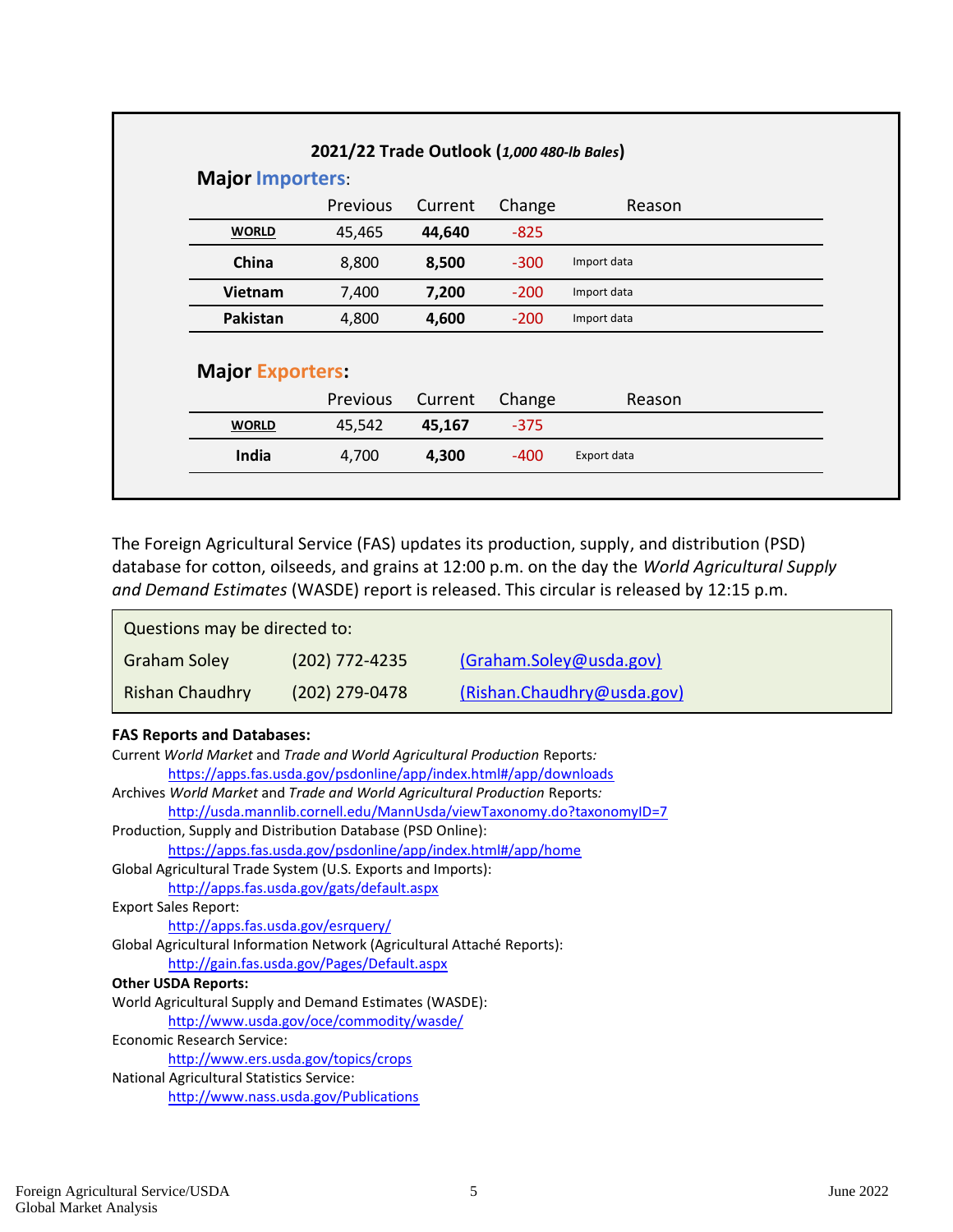#### **Summary of Changes in estimates and Forecasts from Last Month (1,000 480 lb Bales and 1,000 Ha)**

| <b>Country Mktg Year</b>          | Area<br><b>Harvested</b> | <b>Beginning</b><br><b>Stocks</b> | Production   | <b>Imports</b> | <b>Exports</b>      | <b>Domestic</b><br><b>Use</b> | <b>Loss</b> | <b>Total Dom.</b><br>Cons. | <b>Ending</b><br><b>Stocks</b> |  |
|-----------------------------------|--------------------------|-----------------------------------|--------------|----------------|---------------------|-------------------------------|-------------|----------------------------|--------------------------------|--|
| Argentina                         |                          |                                   |              |                |                     |                               |             |                            |                                |  |
| 2021/22                           | $\pmb{0}$                | $\mathsf 0$                       | 0            | $\pmb{0}$      | 25                  | 0                             | 0           | 0                          | $-25$                          |  |
| 2022/23                           | $\pmb{0}$                | $-25$                             | $\pmb{0}$    | $\pmb{0}$      | $\mathbf 0$         | $\pmb{0}$                     | $\pmb{0}$   | $\mathbf 0$                | $-25$                          |  |
| <b>Bangladesh</b>                 |                          |                                   |              |                |                     |                               |             |                            |                                |  |
| 2022/23                           | $\pmb{0}$                | $\pmb{0}$                         | $\pmb{0}$    | $\mathbf 0$    | $\mathbf 0$         | $-100$                        | $\pmb{0}$   | $-100$                     | $100\,$                        |  |
| Benin                             |                          |                                   |              |                |                     |                               |             |                            |                                |  |
| 2022/23                           | 30                       | $\mathbf 0$                       | 75           | $\mathbf 0$    | 25                  | $\pmb{0}$                     | $\mathbf 0$ | $\mathbf 0$                | 50                             |  |
| <b>Brazil</b>                     |                          |                                   |              |                |                     |                               |             |                            |                                |  |
| 2021/22                           | $\pmb{0}$                | $\pmb{0}$                         | $-500$       | $\pmb{0}$      | $\mathbf 0$         | $\pmb{0}$                     | $\pmb{0}$   | $\mathbf 0$                | $-500$                         |  |
| 2022/23                           | $\pmb{0}$                | $-500$                            | $\pmb{0}$    | $\mathbf 0$    | $-200$              | $\pmb{0}$                     | $\mathbf 0$ | $\mathbf 0$                | $-300$                         |  |
| Chad                              |                          |                                   |              |                |                     |                               |             |                            |                                |  |
| 2021/22                           | 25                       | $\pmb{0}$                         | $\pmb{0}$    | $\mathbf 0$    | $\mathsf 0$         | $\pmb{0}$                     | $\mathsf 0$ | $\mathbf 0$                | $\mathbf 0$                    |  |
| 2022/23                           | 40                       | $\pmb{0}$                         | $30\,$       | $\pmb{0}$      | $\mathsf{O}\xspace$ | $\pmb{0}$                     | $\mathbf 0$ | $\pmb{0}$                  | 30                             |  |
| China                             |                          |                                   |              |                |                     |                               |             |                            |                                |  |
| 2021/22                           | $\pmb{0}$                | $\pmb{0}$                         | $\pmb{0}$    | $-300$         | $\mathbf 0$         | $-500$                        | $\pmb{0}$   | $-500$                     | 200                            |  |
| 2022/23                           | $\pmb{0}$                | 200                               | $\pmb{0}$    | $\pmb{0}$      | $\mathbf 0$         | $\pmb{0}$                     | $\pmb{0}$   | $\pmb{0}$                  | 200                            |  |
| Egypt                             |                          |                                   |              |                |                     |                               |             |                            |                                |  |
| 2022/23                           | 30                       | $\mathsf 0$                       | 100          | $-75$          | 25                  | $\pmb{0}$                     | $\pmb{0}$   | $\mathsf 0$                | $\pmb{0}$                      |  |
| India                             |                          |                                   |              |                |                     |                               |             |                            |                                |  |
| 2021/22                           | $\pmb{0}$                | $\pmb{0}$                         | $-1,000$     | $\pmb{0}$      | $-400$              | $-500$                        | $\pmb{0}$   | $-500$                     | $-100$                         |  |
| 2022/23                           | 500                      | $-100$                            | $\pmb{0}$    | $\mathbf 0$    | $\pmb{0}$           | $\pmb{0}$                     | $\pmb{0}$   | $\mathbf 0$                | $-100$                         |  |
| Malaysia                          |                          |                                   |              |                |                     |                               |             |                            |                                |  |
| 2021/22                           | $\pmb{0}$                | $\pmb{0}$                         | $\pmb{0}$    | $-75$          | $\pmb{0}$           | $-50\,$                       | $\mathsf 0$ | $\textnormal{-}50$         | $-25$                          |  |
| 2022/23                           | $\pmb{0}$                | $-25$                             | $\pmb{0}$    | $\pmb{0}$      | $\textnormal{-}50$  | $-50$                         | $\pmb{0}$   | $-50$                      | 75                             |  |
| Mexico                            |                          |                                   |              |                |                     |                               |             |                            |                                |  |
| 2021/22                           | $\pmb{0}$                | $\mathsf 0$                       | $\mathsf 0$  | $-50$          | $50\,$              | $-100$                        | $\mathsf 0$ | $-100$                     | $\pmb{0}$                      |  |
| 2022/23                           | $\pmb{0}$                | $\mathsf 0$                       | $\pmb{0}$    | $\pmb{0}$      | 125                 | $-200$                        | $\mathbf 0$ | $-200$                     | 75                             |  |
| Pakistan                          |                          |                                   |              |                |                     |                               |             |                            |                                |  |
| 2021/22                           | $\pmb{0}$                | $\pmb{0}$                         | $\pmb{0}$    | $-200$         | $\mathbf 0$         | $\pmb{0}$                     | $\pmb{0}$   | $\pmb{0}$                  | $-200$                         |  |
| 2022/23                           | $\pmb{0}$                | $-200$                            | $\pmb{0}$    | $\pmb{0}$      | $\mathbf 0$         | $\pmb{0}$                     | $\pmb{0}$   | $\pmb{0}$                  | $-200$                         |  |
| South Africa                      |                          |                                   |              |                |                     |                               |             |                            |                                |  |
| 2020/21                           | $\mathsf 0$              | $\pmb{0}$                         | $\mathbf{1}$ | $\pmb{0}$      | $\mathbf 0$         | $\mathbf 0$                   | $\pmb{0}$   | $\mathsf 0$                | $\mathbf{1}$                   |  |
| 2021/22                           | $^{\rm -1}$              | $\mathbf{1}$                      | $-3$         | $\pmb{0}$      | $\mathsf 0$         | $\pmb{0}$                     | $\mathsf 0$ | $\mathbf 0$                | $-2$                           |  |
| 2022/23                           | $\pmb{0}$                | $-2$                              | $\pmb{0}$    | $\pmb{0}$      | $\mathsf 0$         | $\pmb{0}$                     | $\pmb{0}$   | 0                          | $-2$                           |  |
| Foreign Agricultural Service/USDA |                          |                                   | $\sqrt{6}$   |                |                     |                               |             | June 2022                  |                                |  |

Global Market Analysis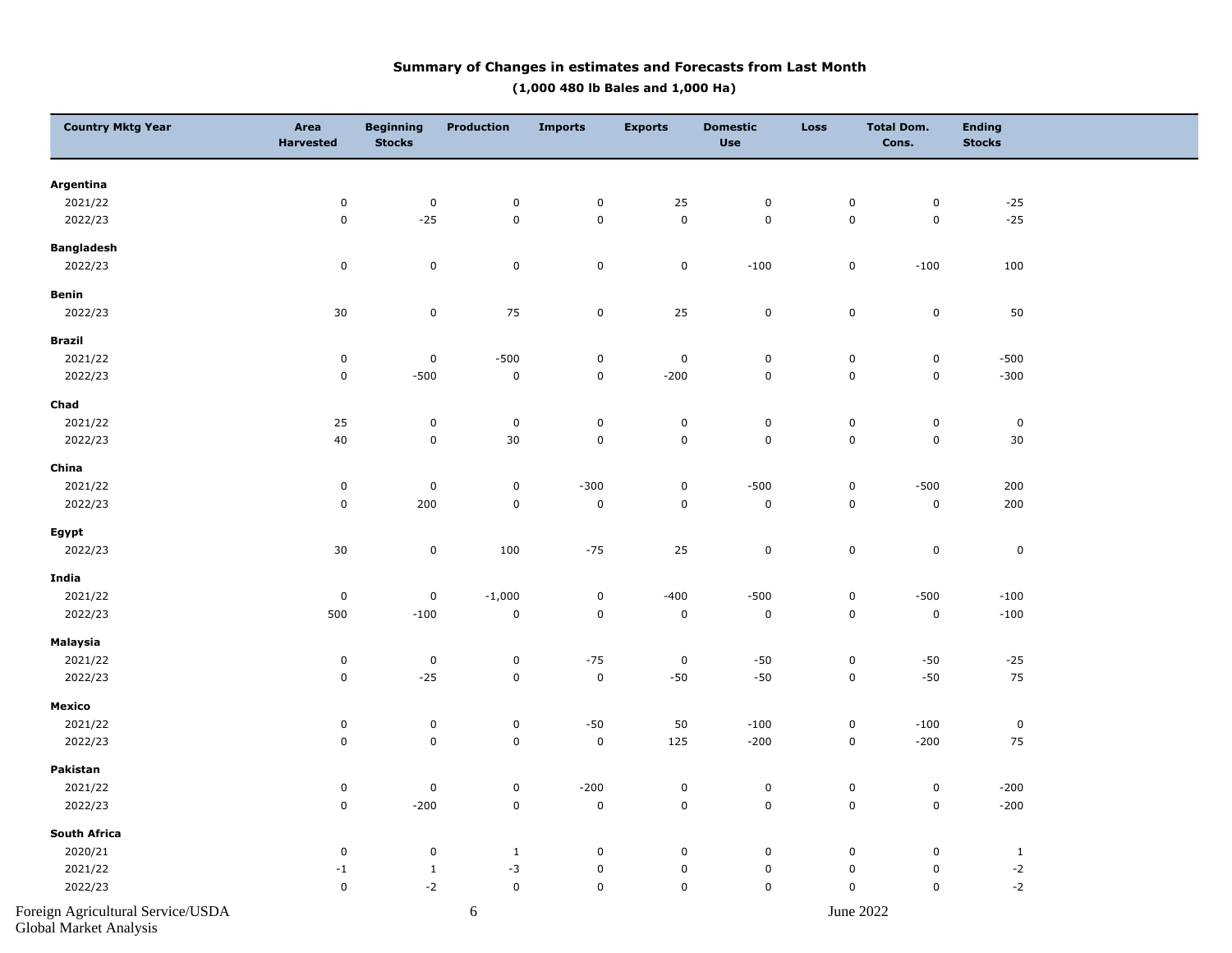#### **Country Mktg Year Area Area Harvested Beginning Stocks Production Imports Exports Domestic Use Loss Total Dom. Cons. Ending Stocks Turkey** 2021/22 0 0 0 0 -50 0 0 0 50 2022/23 0 50 0 0 0 0 0 0 50 **Vietnam** 2021/22 0 0 0 -200 0 -100 0 -100 -100 2022/23 0 -100 0 0 0 -100 0 -100 0 *World* **World** 2020/21 0 0 1 0 0 0 0 0 1 2021/22 24 1 -1,503 -825 -375 -1,250 0 -1,250 -702 2022/23 600 -702 205 -75 -75 -450 0 -450 -47

#### **Summary of Changes in estimates and Forecasts from Last Month (Continued) (1,000 480 lb Bales and 1,000 Ha)**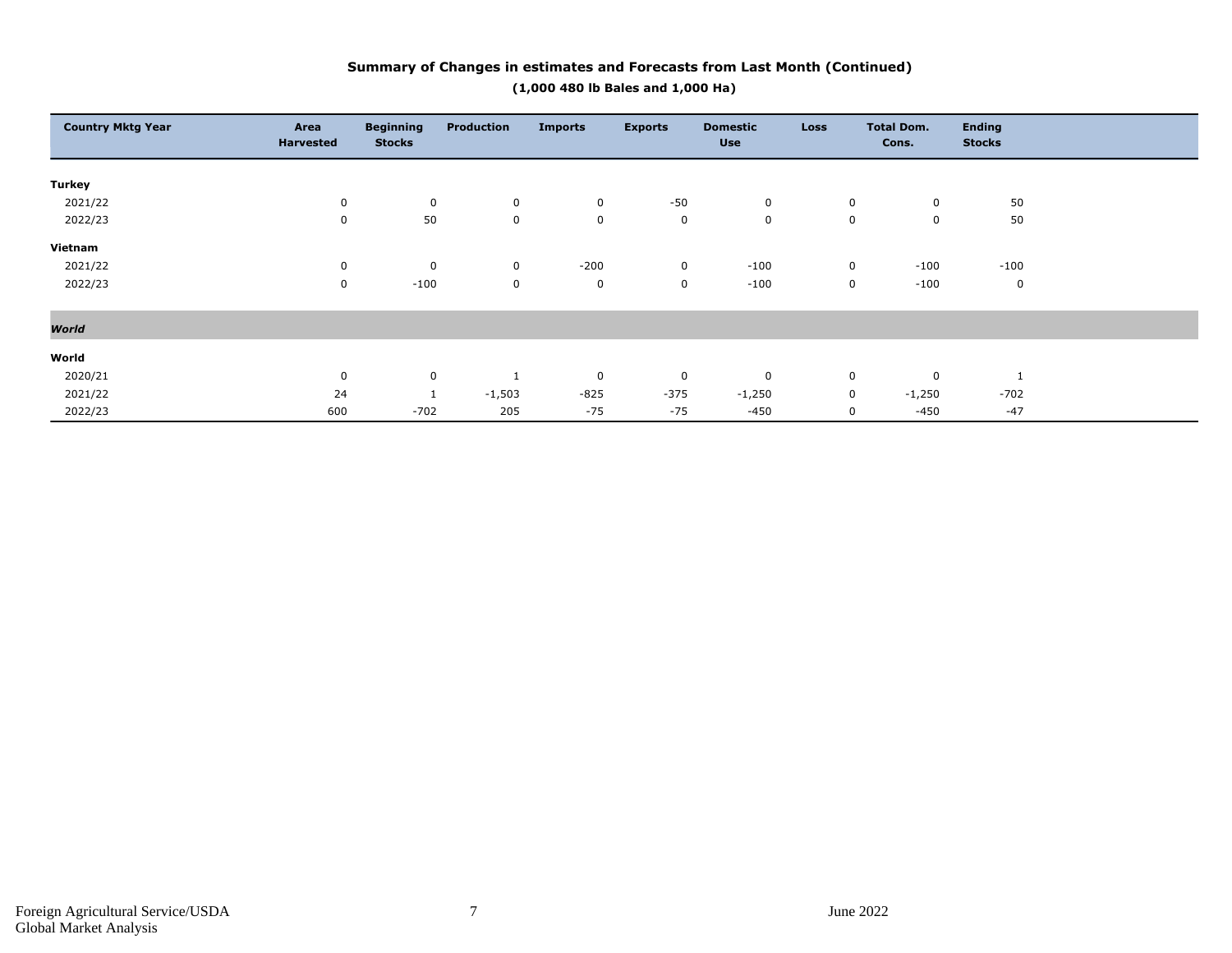#### **Table 01 Cotton World Supply, Use, and Trade (Season Beginning August 1)**

| . . |           |  |
|-----|-----------|--|
|     | (1000 MT) |  |

|                             |         |         |         |         | May     | <b>Jun</b> |
|-----------------------------|---------|---------|---------|---------|---------|------------|
|                             | 2018/19 | 2019/20 | 2020/21 | 2021/22 | 2022/23 | 2022/23    |
| <b>Production</b>           |         |         |         |         |         |            |
| China                       | 6,042   | 5,933   | 6,423   | 5,879   | 5,987   | 5,987      |
| India                       | 5,661   | 6,205   | 6,009   | 5,334   | 5,987   | 5,987      |
| <b>United States</b>        | 3,999   | 4,336   | 3,181   | 3,815   | 3,592   | 3,592      |
| Brazil                      | 2,830   | 3,000   | 2,356   | 2,765   | 2,874   | 2,874      |
| Pakistan                    | 1,655   | 1,350   | 980     | 1,306   | 1,350   | 1,350      |
| Australia                   | 479     | 136     | 610     | 1,197   | 1,197   | 1,197      |
| Turkey                      | 816     | 751     | 631     | 827     | 936     | 936        |
| Other                       | 4,254   | 4,407   | 4,083   | 4,337   | 4,433   | 4,478      |
| <b>Total</b>                | 25,736  | 26,118  | 24,272  | 25,461  | 26,358  | 26,403     |
| <b>USE Dom. Consumption</b> |         |         |         |         |         |            |
| China                       | 8,600   | 7,185   | 8,709   | 8,274   | 8,274   | 8,274      |
| India                       | 5,291   | 4,463   | 5,661   | 5,552   | 5,552   | 5,552      |
| Pakistan                    | 2,330   | 2,047   | 2,330   | 2,395   | 2,417   | 2,417      |
| Bangladesh                  | 1,568   | 1,502   | 1,851   | 1,916   | 1,960   | 1,938      |
| Turkey                      | 1,502   | 1,437   | 1,676   | 1,872   | 1,872   | 1,872      |
| Vietnam                     | 1,524   | 1,437   | 1,589   | 1,589   | 1,633   | 1,611      |
| Brazil                      | 740     | 588     | 675     | 697     | 697     | 697        |
| Other                       | 4,686   | 3,830   | 4,003   | 4,200   | 4,156   | 4,101      |
| Total                       | 26,241  | 22,489  | 26,494  | 26,495  | 26,560  | 26,462     |
| <b>Imports</b>              |         |         |         |         |         |            |
| China                       | 2,099   | 1,554   | 2,800   | 1,851   | 2,286   | 2,286      |
| Bangladesh                  | 1,524   | 1,633   | 1,905   | 1,807   | 1,916   | 1,916      |
| Vietnam                     | 1,511   | 1,411   | 1,592   | 1,568   | 1,633   | 1,633      |
| Pakistan                    | 621     | 865     | 1,159   | 1,002   | 1,089   | 1,089      |
| Turkey                      | 785     | 1,017   | 1,160   | 1,208   | 1,089   | 1,089      |
| Indonesia                   | 664     | 547     | 502     | 555     | 544     | 544        |
| India                       | 392     | 496     | 184     | 261     | 370     | 370        |
| Other                       | 1,649   | 1,307   | 1,383   | 1,467   | 1,428   | 1,412      |
| <b>Total</b>                | 9,245   | 8,831   | 10,686  | 9,719   | 10,355  | 10,339     |
| <b>Exports</b>              |         |         |         |         |         |            |
| <b>United States</b>        | 3,230   | 3,377   | 3,564   | 3,211   | 3,157   | 3,157      |
| Brazil                      | 1,310   | 1,946   | 2,398   | 1,720   | 2,177   | 2,134      |
| Australia                   | 791     | 296     | 341     | 958     | 1,241   | 1,241      |
| India                       | 767     | 697     | 1,348   | 936     | 871     | 871        |
| Benin                       | 303     | 211     | 305     | 327     | 327     | 332        |
| Mali                        | 294     | 256     | 131     | 283     | 305     | 305        |
| Greece                      | 295     | 319     | 355     | 305     | 283     | 283        |
| Other                       | 2,053   | 1,836   | 2,122   | 2,094   | 1,993   | 2,015      |
| Total                       | 9,042   | 8,939   | 10,563  | 9,834   | 10,354  | 10,338     |
| <b>Ending Stocks</b>        |         |         |         |         |         |            |
| China                       | 7,766   | 8,034   | 8,546   | 7,985   | 7,931   | 7,974      |
| Brazil                      | 2,668   | 3,136   | 2,421   | 2,775   | 2,887   | 2,822      |
| India                       | 1,873   | 3,415   | 2,599   | 1,707   | 1,663   | 1,641      |
| Australia                   | 418     | 261     | 549     | 828     | 824     | 824        |
| Turkey                      | 369     | 602     | 590     | 622     | 622     | 633        |
| <b>United States</b>        | 1,056   | 1,579   | 686     | 740     | 631     | 631        |
| Bangladesh                  | 388     | 548     | 632     | 554     | 542     | 563        |
| Other                       | 3,183   | 3,686   | 3,153   | 2,849   | 2,932   | 2,933      |
| <b>Total</b>                | 17,723  | 21,260  | 19,176  | 18,059  | 18,032  | 18,022     |
|                             |         |         |         |         |         |            |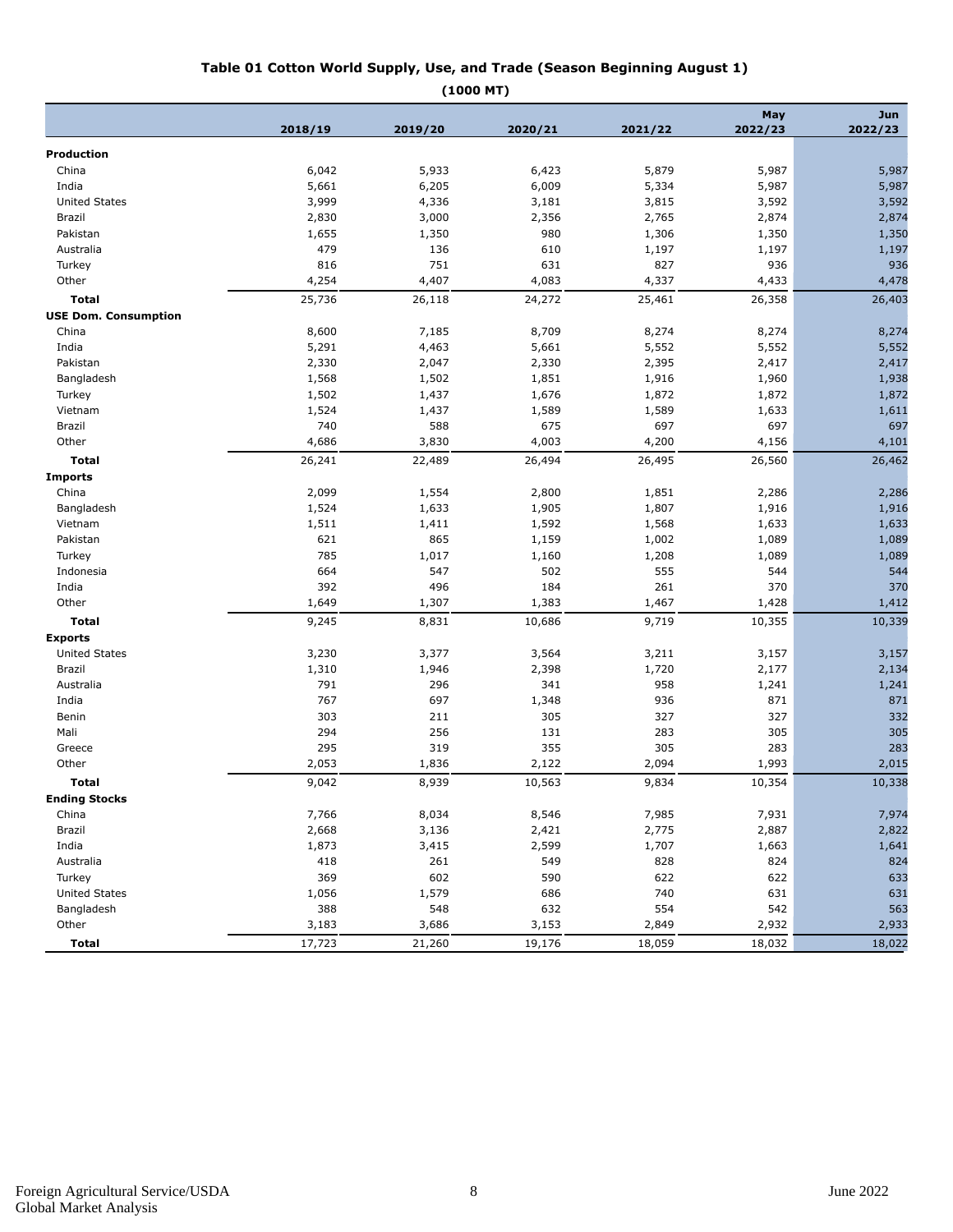#### **Table 02 Cotton World Supply, Use, and Trade (Season Beginning August 1)**

**(1000 Bales)**

|                             |              |              |            |                | May     | Jun            |
|-----------------------------|--------------|--------------|------------|----------------|---------|----------------|
|                             | 2018/19      | 2019/20      | 2020/21    | 2021/22        | 2022/23 | 2022/23        |
| Production                  |              |              |            |                |         |                |
| China                       | 27,750       | 27,250       | 29,500     | 27,000         | 27,500  | 27,500         |
| India                       | 26,000       | 28,500       | 27,600     | 24,500         | 27,500  | 27,500         |
| <b>United States</b>        | 18,367       | 19,913       | 14,608     | 17,523         | 16,500  | 16,500         |
| Brazil                      | 13,000       | 13,780       | 10,820     | 12,700         | 13,200  | 13,200         |
| Pakistan                    | 7,600        | 6,200        | 4,500      | 6,000          | 6,200   | 6,200          |
| Australia                   | 2,200        | 625          | 2,800      | 5,500          | 5,500   | 5,500          |
| Turkey                      | 3,750        | 3,450        | 2,900      | 3,800          | 4,300   | 4,300          |
| Other                       | 19,538       | 20,242       | 18,753     | 19,919         | 20,360  | 20,565         |
| <b>Total</b>                | 118,205      | 119,960      | 111,481    | 116,942        | 121,060 | 121,265        |
| <b>USE Dom. Consumption</b> |              |              |            |                |         |                |
| China                       | 39,500       | 33,000       | 40,000     | 38,000         | 38,000  | 38,000         |
| India                       | 24,300       | 20,500       | 26,000     | 25,500         | 25,500  | 25,500         |
| Pakistan                    | 10,700       | 9,400        | 10,700     | 11,000         | 11,100  | 11,100         |
| Bangladesh                  | 7,200        | 6,900        | 8,500      | 8,800          | 9,000   | 8,900          |
| Turkey                      | 6,900        | 6,600        | 7,700      | 8,600          | 8,600   | 8,600          |
| Vietnam                     | 7,000        | 6,600        | 7,300      | 7,300          | 7,500   | 7,400          |
| <b>Brazil</b>               | 3,400        | 2,700        | 3,100      | 3,200          | 3,200   | 3,200          |
| Uzbekistan                  | 2,700        | 2,600        | 2,800      | 2,800          | 2,750   | 2,750          |
| Indonesia                   | 3,150        | 2,400        | 2,450      | 2,550          | 2,500   | 2,500          |
| <b>United States</b>        | 2,975        | 2,150        | 2,400      | 2,550          | 2,500   | 2,500          |
| Other                       | 12,697       | 10,442       | 10,736     | 11,391         | 11,337  | 11,087         |
| <b>Total</b>                | 120,522      | 103,292      | 121,686    |                |         | 121,537        |
| <b>Imports</b>              |              |              |            | 121,691        | 121,987 |                |
| China                       | 9,640        | 7,136        | 12,861     | 8,500          | 10,500  | 10,500         |
| Bangladesh                  | 7,000        | 7,500        | 8,750      | 8,300          | 8,800   | 8,800          |
| Vietnam                     | 6,940        | 6,480        | 7,310      | 7,200          | 7,500   | 7,500          |
| Pakistan                    | 2,850        | 3,975        | 5,325      | 4,600          |         | 5,000          |
| Turkey                      | 3,607        | 4,672        | 5,327      | 5,550          | 5,000   | 5,000          |
|                             | 3,051        | 2,512        | 2,307      |                | 5,000   | 2,500          |
| Indonesia                   |              |              |            | 2,550          | 2,500   |                |
| India                       | 1,800<br>850 | 2,280<br>590 | 844<br>928 | 1,200<br>1,000 | 1,700   | 1,700<br>1,100 |
| Mexico                      |              | 700          |            |                | 1,100   |                |
| Thailand                    | 1,075        |              | 598        | 725            | 700     | 700            |
| Korea, South                | 781          | 571          | 556        | 590            | 575     | 575            |
| Other                       | 4,868        | 4,142        | 4,272      | 4,425          | 4,185   | 4,110          |
| <b>Total</b>                | 42,462       | 40,558       | 49,078     | 44,640         | 47,560  | 47,485         |
| <b>Exports</b>              |              |              |            |                |         |                |
| <b>United States</b>        | 14,833       | 15,512       | 16,371     | 14,750         | 14,500  | 14,500         |
| <b>Brazil</b>               | 6,018        | 8,937        | 11,014     | 7,900          | 10,000  | 9,800          |
| Australia                   | 3,632        | 1,360        | 1,564      | 4,400          | 5,700   | 5,700          |
| India                       | 3,521        | 3,200        | 6,189      | 4,300          | 4,000   | 4,000          |
| Benin                       | 1,390        | 970          | 1,400      | 1,500          | 1,500   | 1,525          |
| Mali                        | 1,350        | 1,175        | 600        | 1,300          | 1,400   | 1,400          |
| Greece                      | 1,355        | 1,467        | 1,630      | 1,400          | 1,300   | 1,300          |
| Burkina Faso                | 800          | 930          | 1,060      | 900            | 1,000   | 1,000          |
| Cote d'Ivoire               | 895          | 643          | 1,176      | 1,375          | 950     | 950            |
| Argentina                   | 545          | 390          | 563        | 750            | 700     | 700            |
| Other                       | 7,189        | 6,471        | 6,947      | 6,592          | 6,505   | 6,605          |
| <b>Total</b>                | 41,528       | 41,055       | 48,514     | 45,167         | 47,555  | 47,480         |
| <b>Ending Stocks</b>        |              |              |            |                |         |                |
| China                       | 35,670       | 36,899       | 39,250     | 36,675         | 36,425  | 36,625         |
| Brazil                      | 12,256       | 14,404       | 11,119     | 12,744         | 13,259  | 12,959         |
| India                       | 8,604        | 15,684       | 11,939     | 7,839          | 7,639   | 7,539          |
| Australia                   | 1,922        | 1,197        | 2,523      | 3,803          | 3,783   | 3,783          |
| Turkey                      | 1,694        | 2,766        | 2,708      | 2,858          | 2,858   | 2,908          |
| United States               | 4,850        | 7,250        | 3,150      | 3,400          | 2,900   | 2,900          |
| Bangladesh                  | 1,783        | 2,515        | 2,902      | 2,543          | 2,488   | 2,588          |
| Other                       | 14,620       | 16,931       | 14,483     | 13,083         | 13,468  | 13,471         |
| <b>Total</b>                | 81,399       | 97,646       | 88,074     | 82,945         | 82,820  | 82,773         |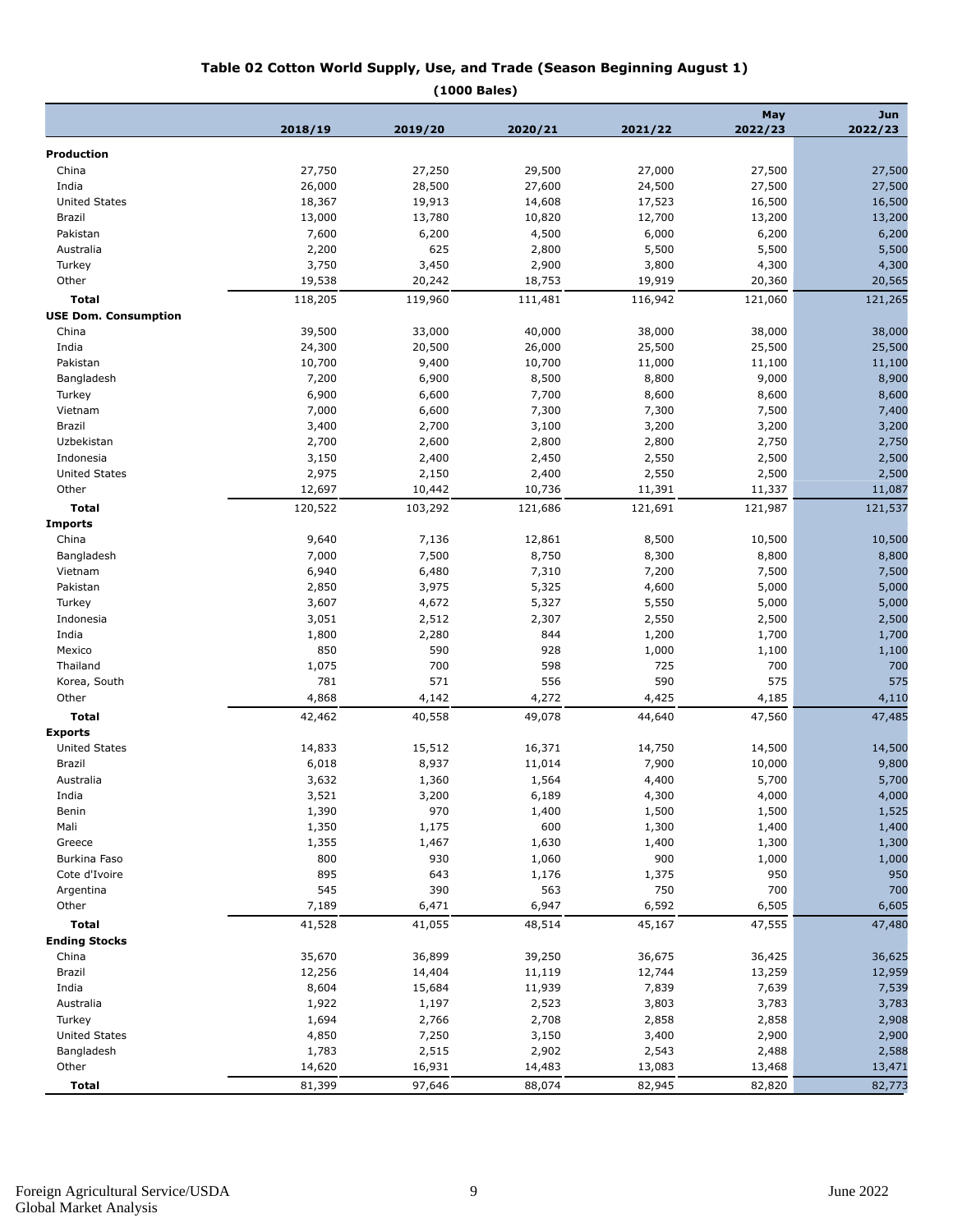#### **Table 04 Cotton Area, Yield, and Production**

|                           |         | Yield<br>(Kilograms per hectare) |               |       |         | <b>Production</b> |               |       | <b>Change in Production</b> |                         |               |        |                 |         |                |          |
|---------------------------|---------|----------------------------------|---------------|-------|---------|-------------------|---------------|-------|-----------------------------|-------------------------|---------------|--------|-----------------|---------|----------------|----------|
| Country / Region          |         | (Million hectares)               |               |       |         |                   |               |       |                             | (Million 480 lb. bales) |               |        |                 |         |                |          |
|                           |         | Prel.<br>2021/22                 | 2022/23 Proj. |       | 2020/21 | Prel.             | 2022/23 Proj. |       |                             | Prel.<br>2021/22        | 2022/23 Proj. |        | From last month |         | From last year |          |
|                           | 2020/21 |                                  | May           | Jun   |         | 2021/22           | May           | Jun   | 2020/21                     |                         | May           | Jun    | <b>MBales</b>   | Percent | <b>MBales</b>  | Percent  |
| World                     | 31.42   | 32.27                            | 32.93         | 33.53 | 773     | 789               | 800           | 787   | 111.48                      | 116.94                  | 121.06        | 121.27 | 0.21            | 0.17    | 4.32           | 3.70     |
| <b>United States</b>      | 3.33    | 4.16                             | 3.70          | 3.70  | 957     | 918               | 972           | 972   | 14.61                       | 17.52                   | 16.50         | 16.50  | 0.00            | 0.00    | $-1.02$        | $-5.84$  |
| Total Foreign             | 28.10   | 28.12                            | 29.23         | 29.83 | 751     | 770               | 779           | 765   | 96.87                       | 99.42                   | 104.56        | 104.77 | 0.21            | 0.20    | 5.35           | 5.38     |
| <b>Western Hemisphere</b> |         |                                  |               |       |         |                   |               |       |                             |                         |               |        |                 |         |                |          |
| Brazil                    | 1.37    | 1.60                             | 1.60          | 1.60  | 1,720   | 1,728             | 1,796         | 1,796 | 10.82                       | 12.70                   | 13.20         | 13.20  | 0.00            | 0.00    | 0.50           | 3.94     |
| Mexico                    | 0.15    | 0.15                             | 0.19          | 0.19  | 1,532   | 1,725             | 1,518         | 1,518 | 1.02                        | 1.22                    | 1.33          | 1.33   | 0.00            | 0.00    | 0.11           | 8.61     |
| Argentina                 | 0.41    | 0.48                             | 0.43          | 0.43  | 717     | 680               | 692           | 692   | 1.35                        | 1.50                    | 1.35          | 1.35   | 0.00            | 0.00    | $-0.15$        | $-10.00$ |
| Paraguay                  | 0.01    | 0.01                             | 0.01          | 0.01  | 416     | 416               | 416           | 416   | 0.02                        | 0.02                    | 0.02          | 0.02   | 0.00            | 0.00    | 0.00           | 0.00     |
| Peru                      | 0.01    | 0.01                             | 0.01          | 0.01  | 1,089   | 1,113             | 1,113         | 1,113 | 0.03                        | 0.05                    | 0.05          | 0.05   | 0.00            | 0.00    | 0.00           | 0.00     |
| Colombia                  | 0.01    | 0.01                             | 0.01          | 0.01  | 629     | 847               | 871           | 871   | 0.03                        | 0.04                    | 0.04          | 0.04   | 0.00            | 0.00    | 0.00           | 2.86     |
| Africa                    |         |                                  |               |       |         |                   |               |       |                             |                         |               |        |                 |         |                |          |
| Burkina Faso              | 0.56    | 0.60                             | 0.65          | 0.65  | 372     | 362               | 352           | 352   | 0.95                        | 0.99                    | 1.05          | 1.05   | 0.00            | 0.00    | 0.06           | 6.06     |
| Mali                      | 0.17    | 0.72                             | 0.74          | 0.74  | 396     | 432               | 427           | 427   | 0.30                        | 1.43                    | 1.45          | 1.45   | 0.00            | 0.00    | 0.02           | 1.40     |
| Cote d'Ivoire             | 0.45    | 0.47                             | 0.46          | 0.46  | 494     | 486               | 473           | 473   | 1.01                        | 1.05                    | 1.00          | 1.00   | 0.00            | 0.00    | $-0.05$        | $-4.76$  |
| Cameroon                  | 0.23    | 0.23                             | 0.24          | 0.24  | 658     | 691               | 590           | 590   | 0.68                        | 0.73                    | 0.65          | 0.65   | 0.00            | 0.00    | $-0.08$        | $-10.96$ |
| Benin                     | 0.62    | 0.64                             | 0.65          | 0.68  | 513     | 510               | 502           | 504   | 1.45                        | 1.50                    | 1.50          | 1.58   | 0.08            | 5.00    | 0.08           | 5.00     |
| Chad                      | 0.23    | 0.33                             | 0.31          | 0.35  | 216     | 218               | 211           | 205   | 0.23                        | 0.33                    | 0.30          | 0.33   | 0.03            | 10.00   | 0.01           | 1.54     |
| Togo                      | 0.10    | 0.07                             | 0.16          | 0.16  | 272     | 295               | 286           | 286   | 0.13                        | 0.10                    | 0.21          | 0.21   | 0.00            | 0.00    | 0.12           | 121.05   |
| Senegal                   | 0.02    | 0.02                             | 0.02          | 0.02  | 460     | 458               | 458           | 458   | 0.04                        | 0.04                    | 0.04          | 0.04   | 0.00            | 0.00    | 0.00           | 0.00     |
| Egypt                     | 0.07    | 0.09                             | 0.10          | 0.13  | 720     | 717               | 697           | 703   | 0.22                        | 0.28                    | 0.32          | 0.42   | 0.10            | 31.25   | 0.14           | 50.00    |
| Zimbabwe                  | 0.24    | 0.21                             | 0.21          | 0.21  | 318     | 207               | 249           | 249   | 0.35                        | 0.20                    | 0.24          | 0.24   | 0.00            | 0.00    | 0.04           | 20.00    |
| Nigeria                   | 0.27    | 0.27                             | 0.27          | 0.27  | 282     | 282               | 282           | 282   | 0.35                        | 0.35                    | 0.35          | 0.35   | 0.00            | 0.00    | 0.00           | 0.00     |
| Asia Oceania              |         |                                  |               |       |         |                   |               |       |                             |                         |               |        |                 |         |                |          |
| China                     | 3.25    | 3.10                             | 3.15          | 3.15  | 1,976   | 1,896             | 1,901         | 1,901 | 29.50                       | 27.00                   | 27.50         | 27.50  | 0.00            | 0.00    | 0.50           | 1.85     |
| India                     | 13.29   | 12.15                            | 12.70         | 13.20 | 452     | 439               | 471           | 454   | 27.60                       | 24.50                   | 27.50         | 27.50  | 0.00            | 0.00    | 3.00           | 12.24    |
| Pakistan                  | 2.20    | 2.00                             | 2.20          | 2.20  | 445     | 653               | 614           | 614   | 4.50                        | 6.00                    | 6.20          | 6.20   | 0.00            | 0.00    | 0.20           | 3.33     |
| Kazakhstan                | 0.11    | 0.12                             | 0.12          | 0.12  | 534     | 502               | 521           | 521   | 0.27                        | 0.27                    | 0.28          | 0.28   | 0.00            | 0.00    | 0.01           | 3.77     |
| Tajikistan                | 0.16    | 0.17                             | 0.17          | 0.17  | 619     | 640               | 640           | 640   | 0.46                        | 0.50                    | 0.50          | 0.50   | 0.00            | 0.00    | 0.00           | 0.00     |
| Turkmenistan              | 0.55    | 0.55                             | 0.55          | 0.55  | 368     | 356               | 356           | 356   | 0.92                        | 0.90                    | 0.90          | 0.90   | 0.00            | 0.00    | 0.00           | 0.00     |
| Uzbekistan                | 1.06    | 1.06                             | 1.07          | 1.07  | 647     | 565               | 610           | 610   | 3.15                        | 2.75                    | 3.00          | 3.00   | 0.00            | 0.00    | 0.25           | 9.09     |
| Turkey                    | 0.35    | 0.45                             | 0.53          | 0.53  | 1,804   | 1,839             | 1,783         | 1,783 | 2.90                        | 3.80                    | 4.30          | 4.30   | 0.00            | 0.00    | 0.50           | 13.16    |
| Australia                 | 0.28    | 0.60                             | 0.55          | 0.55  | 2,217   | 1,996             | 2,177         | 2,177 | 2.80                        | 5.50                    | 5.50          | 5.50   | 0.00            | 0.00    | 0.00           | 0.00     |
| Syria                     | 0.03    | 0.03                             | 0.03          | 0.03  | 1,219   | 1,132             | 1,132         | 1,132 | 0.14                        | 0.13                    | 0.13          | 0.13   | 0.00            | 0.00    | 0.00           | 0.00     |
| Burma                     | 0.24    | 0.25                             | 0.25          | 0.25  | 635     | 644               | 644           | 644   | 0.70                        | 0.73                    | 0.73          | 0.73   | 0.00            | 0.00    | 0.00           | 0.00     |
| Europe                    |         |                                  |               |       |         |                   |               |       |                             |                         |               |        |                 |         |                |          |
| Greece                    | 0.28    | 0.26                             | 0.27          | 0.27  | 1,104   | 1,122             | 1,105         | 1,105 | 1.40                        | 1.35                    | 1.37          | 1.37   | 0.00            | 0.00    | 0.02           | 1.48     |
| <b>Others</b>             | 1.43    | 1.49                             | 1.61          | 1.61  | 542     | 509               | 483           | 483   | 3.57                        | 3.49                    | 3.57          | 3.57   | 0.00            | 0.00    | 0.09           | 2.44     |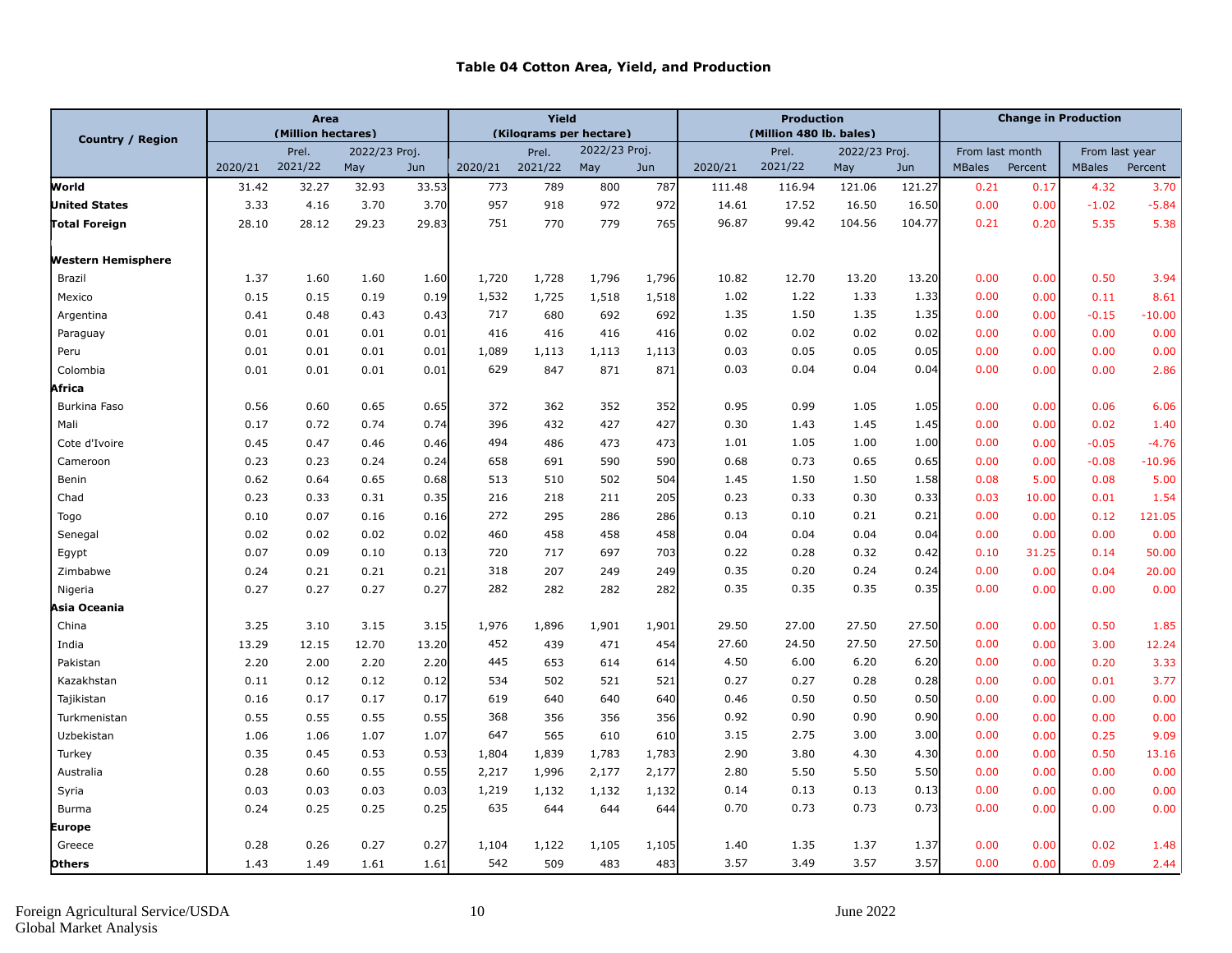### **(1,000 HA and 1000 480-lb. Bales) Table 05 Cotton Supply and Distribution MY 2022/23**

| <b>Country</b>           | Area<br><b>Harvested</b> | <b>Production</b> | <b>Imports</b> | <b>Total</b><br><b>Supply</b> | <b>Domestic</b><br><b>Use</b> | <b>Loss</b> | <b>Exports</b> | <b>Ending</b><br><b>Stocks</b> |  |
|--------------------------|--------------------------|-------------------|----------------|-------------------------------|-------------------------------|-------------|----------------|--------------------------------|--|
| Afghanistan              | 45                       | 85                | $\pmb{0}$      | 122                           | 30                            | $\pmb{0}$   | 50             | 42                             |  |
| Albania                  | $\mathbf 1$              | $\mathbf{1}$      | 0              | $\overline{2}$                | $\,1\,$                       | $\pmb{0}$   | 0              | $\mathbf{1}$                   |  |
| Algeria                  | 0                        | 0                 | 35             | 40                            | 35                            | $\pmb{0}$   | 0              | 5                              |  |
| Angola                   | 3                        | 5                 | $\pmb{0}$      | 10                            | 5                             | $\mathbf 0$ | 0              | 5                              |  |
| Argentina                | 425                      | 1,350             | 0              | 2,863                         | 600                           | $\pmb{0}$   | 700            | 1,563                          |  |
| Armenia                  | $\pmb{0}$                | 0                 | $\mathbf{1}$   | $\mathbf{1}$                  | $\mathbf{1}$                  | $\mathsf 0$ | $\pmb{0}$      | 0                              |  |
| Australia                | 550                      | 5,500             | 0              | 9,303                         | 10                            | $-190$      | 5,700          | 3,783                          |  |
| Austria                  | $\pmb{0}$                | 0                 | 15             | 18                            | 15                            | $\pmb{0}$   | $\pmb{0}$      | 3                              |  |
| Azerbaijan               | 110                      | 520               | 0              | 531                           | 50                            | $\pmb{0}$   | 470            | 11                             |  |
| Bahrain                  | 0                        | $\mathsf 0$       | 35             | 43                            | 35                            | $\pmb{0}$   | $\pmb{0}$      | 8                              |  |
| Bangladesh               | 46                       | 155               | 8,800          | 11,498                        | 8,900                         | 10          | 0              | 2,588                          |  |
| Belarus                  | 0                        | 0                 | 30             | 35                            | 30                            | $\pmb{0}$   | 0              | 5                              |  |
| Belgium-Luxembour        | 0                        | 0                 | 20             | 27                            | 15                            | $\pmb{0}$   | 5              | $\overline{7}$                 |  |
| Benin                    | 680                      | 1,575             | 0              | 2,178                         | 15                            | 0           | 1,525          | 638                            |  |
| Bolivia                  | 5                        | $10\,$            | $\mathbf{1}$   | 17                            | 11                            | $\pmb{0}$   | $\pmb{0}$      | 6                              |  |
| Brazil                   | 1,600                    | 13,200            | 15             | 25,959                        | 3,200                         | 0           | 9,800          | 12,959                         |  |
| Bulgaria                 | $\overline{2}$           | $10\,$            | 12             | 29                            | 23                            | $\pmb{0}$   | $\pmb{0}$      | 6                              |  |
| Burkina Faso             | 650                      | 1,050             | 0              | 1,185                         | 25                            | 0           | 1,000          | 160                            |  |
| Burma                    | 245                      | 725               | 10             | 1,032                         | 650                           | $\pmb{0}$   | 70             | 312                            |  |
| Cambodia                 | $\pmb{0}$                | $\mathsf 0$       | $\mathbf{1}$   | $\overline{2}$                | $\mathbf{1}$                  | $\pmb{0}$   | $\pmb{0}$      | $\mathbf{1}$                   |  |
| Cameroon                 | 240                      | 650               | 0              | 939                           | 20                            | $\pmb{0}$   | 650            | 269                            |  |
| Canada                   | $\pmb{0}$                | $\mathsf 0$       | $\overline{2}$ | $\overline{2}$                | $\overline{2}$                | $\pmb{0}$   | $\pmb{0}$      | 0                              |  |
| Central African Republic | 34                       | 36                | 0              | 53                            | 0                             | $\pmb{0}$   | 35             | 18                             |  |
| Chad                     | 350                      | 330               | $\mathbf 0$    | 465                           | $10\,$                        | $\mathsf 0$ | 300            | 155                            |  |
| Chile                    | 0                        | $\pmb{0}$         | $\overline{2}$ | 3                             | $\overline{2}$                | $\pmb{0}$   | $\pmb{0}$      | $\mathbf{1}$                   |  |
| China                    | 3,150                    | 27,500            | 10,500         | 74,675                        | 38,000                        | $\pmb{0}$   | $50\,$         | 36,625                         |  |
| Colombia                 | 9                        | 36                | 75             | 132                           | 110                           | $\pmb{0}$   | 0              | 22                             |  |
| Congo (Kinshasa)         | $30\,$                   | 15                | $\overline{2}$ | 21                            | 17                            | $\pmb{0}$   | 0              | $\overline{4}$                 |  |
| Costa Rica               | $\pmb{0}$                | $\pmb{0}$         | 30             | 39                            | 30                            | $\pmb{0}$   | 0              | 9                              |  |
| Cote d'Ivoire            | 460                      | 1,000             | 0              | 1,133                         | 10                            | $\pmb{0}$   | 950            | 173                            |  |
| Croatia                  | 0                        | 0                 | 0              | $\pmb{0}$                     | $\mathsf 0$                   | $\pmb{0}$   | 0              | 0                              |  |
| Cuba                     | 4                        | $\overline{4}$    | $10\,$         | 16                            | 14                            | $\pmb{0}$   | 0              | $\overline{2}$                 |  |
| Cyprus                   | 0                        | 0                 | $\mathbf{1}$   | $\mathbf{1}$                  | $\mathbf{1}$                  | $\pmb{0}$   | 0              | 0                              |  |
| Czech Republic           | 0                        | 0                 | 5              | $\overline{7}$                | 6                             | $\mathsf 0$ | 0              | $\mathbf{1}$                   |  |
| Denmark                  | 0                        | 0                 | 0              | $\pmb{0}$                     | 0                             | $\mathsf 0$ | 0              | 0                              |  |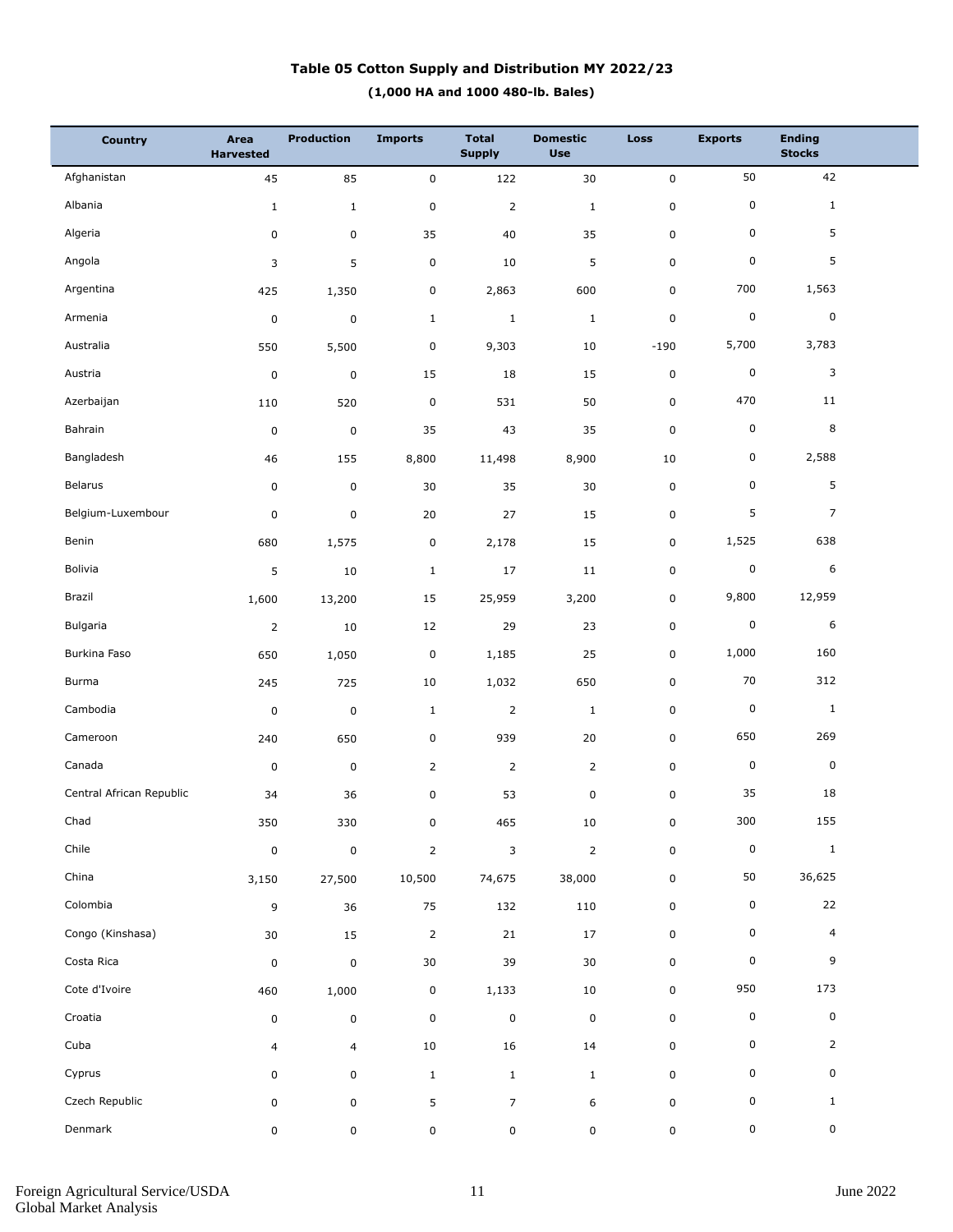### **(1,000 HA and 1000 480-lb. Bales) Table 05 Cotton Supply and Distribution MY 2022/23 (Continued)**

| <b>Country</b>     | Area<br><b>Harvested</b> | <b>Production</b>   | <b>Imports</b> | <b>Total</b><br><b>Supply</b> | <b>Domestic</b><br><b>Use</b> | Loss         | <b>Exports</b> | <b>Ending</b><br><b>Stocks</b> |  |
|--------------------|--------------------------|---------------------|----------------|-------------------------------|-------------------------------|--------------|----------------|--------------------------------|--|
| Dominican Republic | $\mathbf 0$              | $\mathsf 0$         | $\overline{2}$ | 3                             | $\overline{2}$                | $\mathsf{O}$ | 0              | $\mathbf{1}$                   |  |
| Ecuador            | 3                        | 9                   | 51             | 75                            | 62                            | $\pmb{0}$    | 0              | 13                             |  |
| Egypt              | 130                      | 420                 | 525            | 1,089                         | 525                           | 10           | 425            | 129                            |  |
| El Salvador        | $\pmb{0}$                | $\mathbf 0$         | 180            | 226                           | 180                           | $\mathbf 0$  | 0              | 46                             |  |
| Estonia            | $\pmb{0}$                | $\mathsf 0$         | 15             | 18                            | 15                            | $\pmb{0}$    | 0              | 3                              |  |
| Ethiopia           | 82                       | 240                 | 10             | 340                           | 225                           | 0            | 15             | 100                            |  |
| France             | $\pmb{0}$                | $\mathsf{O}\xspace$ | 40             | 48                            | 36                            | $\pmb{0}$    | $\overline{4}$ | 8                              |  |
| Germany            | 0                        | $\mathbf 0$         | 80             | 94                            | 70                            | 0            | 10             | 14                             |  |
| Ghana              | 15                       | 28                  | $\pmb{0}$      | 38                            | 5                             | $\pmb{0}$    | 20             | 13                             |  |
| Greece             | 270                      | 1,370               | 20             | 1,502                         | 70                            | 0            | 1,300          | 132                            |  |
| Guatemala          | $\mathsf{2}\,$           | 3                   | 190            | 231                           | 190                           | $\pmb{0}$    | 0              | 41                             |  |
| Guinea             | 13                       | 18                  | $\pmb{0}$      | 21                            | $\pmb{0}$                     | 0            | 18             | 3                              |  |
| Haiti              | $\overline{7}$           | 5                   | $\pmb{0}$      | 6                             | 5                             | $\pmb{0}$    | 0              | $\mathbf{1}$                   |  |
| Honduras           | 0                        | 0                   | 90             | 100                           | 90                            | 0            | 0              | 10                             |  |
| Hong Kong          | 0                        | 0                   | 5              | 8                             | $\pmb{0}$                     | 0            | 5              | 3                              |  |
| Hungary            | 0                        | 0                   | $\overline{2}$ | $\overline{2}$                | $\pmb{0}$                     | 0            | $\overline{2}$ | 0                              |  |
| India              | 13,200                   | 27,500              | 1,700          | 37,039                        | 25,500                        | 0            | 4,000          | 7,539                          |  |
| Indonesia          | $\overline{2}$           | $\overline{2}$      | 2,500          | 2,995                         | 2,500                         | 0            | 5              | 490                            |  |
| Iran               | 100                      | 400                 | 350            | 1,019                         | 750                           | $\pmb{0}$    | 0              | 269                            |  |
| Iraq               | 10                       | 15                  | 35             | 75                            | 50                            | 0            | 0              | 25                             |  |
| Ireland            | 0                        | $\mathbf 0$         | $\mathbf{1}$   | $\mathbf{1}$                  | $\mathbf{1}$                  | 0            | 0              | 0                              |  |
| Israel             | 5                        | 45                  | $\overline{2}$ | 56                            | $\overline{2}$                | 0            | 45             | 9                              |  |
| Italy              | 0                        | $\pmb{0}$           | 145            | 167                           | 135                           | $\pmb{0}$    | 8              | 24                             |  |
| Japan              | $\mathbf 0$              | $\pmb{0}$           | 155            | 180                           | 160                           | $\mathbf 0$  | $\mathbf 0$    | 20                             |  |
| Kazakhstan         | 115                      | 275                 | $\pmb{0}$      | 343                           | 60                            | $\mathbf 0$  | 225            | 58                             |  |
| Kenya              | $10\,$                   | 5                   | $40\,$         | 55                            | 45                            | $\mathsf 0$  | $\pmb{0}$      | 10                             |  |
| Korea, North       | 19                       | 55                  | 90             | 210                           | 145                           | $\mathsf 0$  | 0              | 65                             |  |
| Korea, South       | $\pmb{0}$                | $\mathsf{O}\xspace$ | 575            | 700                           | 575                           | $\mathsf 0$  | 5              | 120                            |  |
| Kyrgyzstan         | 20                       | 95                  | $\pmb{0}$      | 105                           | $\pmb{0}$                     | $\mathbf 0$  | 95             | 10                             |  |
| Latvia             | $\pmb{0}$                | $\mathsf{O}\xspace$ | 10             | 13                            | 9                             | $\mathsf 0$  | $\mathbf{1}$   | $\mathbf{3}$                   |  |
| Lebanon            | 0                        | $\mathsf{O}\xspace$ | $\mathbf{1}$   | $\mathbf 2$                   | $\mathbf{1}$                  | $\mathsf 0$  | 0              | $\mathbf{1}$                   |  |
| Lesotho            | 0                        | $\mathsf 0$         | 80             | 105                           | 85                            | $\mathsf 0$  | 0              | 20                             |  |
| Lithuania          | 0                        | 0                   | $\pmb{0}$      | $\pmb{0}$                     | $\pmb{0}$                     | $\pmb{0}$    | 0              | 0                              |  |
| North Macedonia    | 0                        | 0                   | 5              | 6                             | 5                             | $\pmb{0}$    | 0              | $\mathbf{1}$                   |  |
| Madagascar         | $20\,$                   | 30                  | 0              | 45                            | $20\,$                        | 0            | $10\,$         | 15                             |  |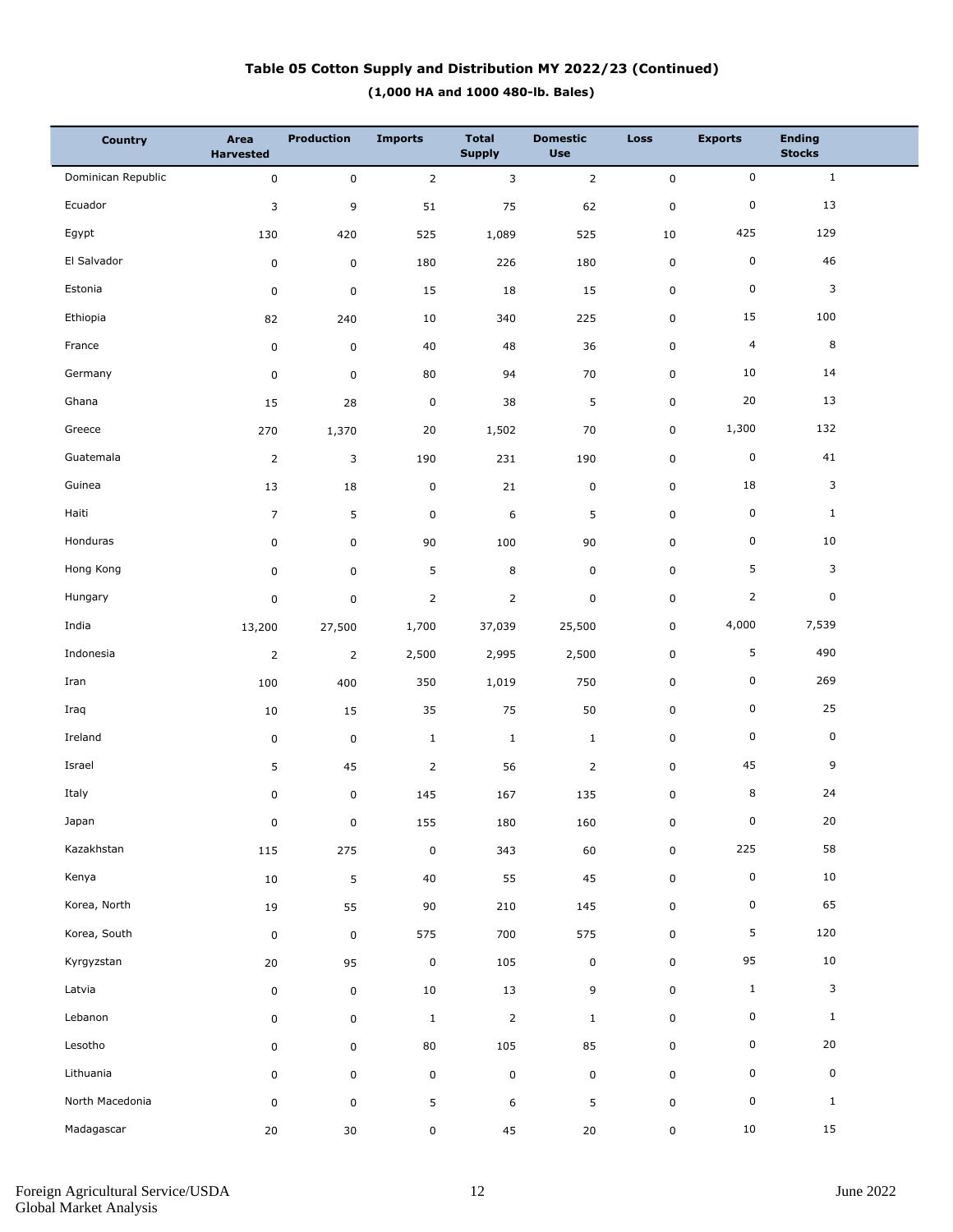### **(1,000 HA and 1000 480-lb. Bales) Table 05 Cotton Supply and Distribution MY 2022/23 (Continued)**

| <b>Country</b> | Area<br><b>Harvested</b> | <b>Production</b> | <b>Imports</b> | <b>Total</b><br><b>Supply</b> | <b>Domestic</b><br><b>Use</b> | <b>Loss</b> | <b>Exports</b> | <b>Ending</b><br><b>Stocks</b> |  |
|----------------|--------------------------|-------------------|----------------|-------------------------------|-------------------------------|-------------|----------------|--------------------------------|--|
| Malawi         | 80                       | 90                | $\pmb{0}$      | 174                           | 20                            | $\pmb{0}$   | 70             | 84                             |  |
| Malaysia       | $\pmb{0}$                | $\mathbf 0$       | 500            | 1,404                         | 250                           | $\pmb{0}$   | 250            | 904                            |  |
| Mali           | 740                      | 1,450             | 0              | 1,851                         | 25                            | $\mathsf 0$ | 1,400          | 426                            |  |
| Mauritius      | $\pmb{0}$                | 0                 | 100            | 121                           | 100                           | $\mathbf 0$ | $\pmb{0}$      | 21                             |  |
| Mexico         | 190                      | 1,325             | 1,100          | 2,774                         | 1,900                         | 25          | 400            | 449                            |  |
| Moldova        | 0                        | $\mathbf 0$       | 50             | 72                            | 50                            | $\mathsf 0$ | 0              | 22                             |  |
| Morocco        | $\pmb{0}$                | $\mathbf 0$       | 35             | 45                            | 35                            | $\mathsf 0$ | $\pmb{0}$      | 10                             |  |
| Mozambique     | 125                      | 115               | 0              | 191                           | 5                             | $\mathbf 0$ | 110            | 76                             |  |
| Netherlands    | 0                        | $\mathsf 0$       | 10             | 12                            | 10                            | $\mathsf 0$ | $\pmb{0}$      | $\overline{2}$                 |  |
| Nicaragua      | 0                        | 0                 | 90             | 105                           | 90                            | $\mathbf 0$ | 0              | 15                             |  |
| Niger          | 5                        | 9                 | 0              | 14                            | 3                             | $\pmb{0}$   | 6              | 5                              |  |
| Nigeria        | 270                      | 350               | 0              | 459                           | 250                           | 0           | 100            | 109                            |  |
| Pakistan       | 2,200                    | 6,200             | 5,000          | 12,990                        | 11,100                        | 25          | 50             | 1,815                          |  |
| Panama         | 0                        | $\mathsf 0$       | $\mathbf{1}$   | $\mathbf{1}$                  | $\mathbf{1}$                  | $\mathsf 0$ | $\pmb{0}$      | 0                              |  |
| Paraguay       | 11                       | 21                | 5              | 29                            | 5                             | $\pmb{0}$   | 20             | $\overline{4}$                 |  |
| Peru           | 9                        | 46                | 225            | 330                           | 270                           | 0           | $\overline{2}$ | 58                             |  |
| Philippines    | $\mathbf{1}$             | $\overline{2}$    | 40             | 55                            | 40                            | $\mathsf 0$ | 0              | 15                             |  |
| Poland         | 0                        | 0                 | 16             | 19                            | 16                            | 0           | 0              | 3                              |  |
| Portugal       | 0                        | 0                 | 160            | 198                           | 160                           | $\mathsf 0$ | 0              | 38                             |  |
| Romania        | 0                        | 0                 | $\mathbf{1}$   | $\overline{2}$                | $\mathbf{1}$                  | 0           | 0              | $\mathbf{1}$                   |  |
| Russia         | 0                        | 0                 | 50             | 71                            | 60                            | $\mathsf 0$ | 0              | $11\,$                         |  |
| Senegal        | 19                       | 40                | 0              | 48                            | $\mathsf 0$                   | 0           | 40             | 8                              |  |
| Serbia         | 0                        | $\pmb{0}$         | 6              | $\overline{7}$                | 6                             | $\pmb{0}$   | 0              | $\mathbf{1}$                   |  |
| Singapore      | $\mathbf 0$              | 0                 | 0              | $\pmb{0}$                     | 0                             | $\pmb{0}$   | $\mathbf 0$    | $\mathbf 0$                    |  |
| Slovakia       | 0                        | 0                 | $\mathbf{1}$   | $\mathbf{1}$                  | $\mathbf{1}$                  | $\mathsf 0$ | $\pmb{0}$      | 0                              |  |
| Slovenia       | $\pmb{0}$                | $\mathbf 0$       | $\overline{7}$ | 9                             | $\overline{7}$                | $\pmb{0}$   | $\pmb{0}$      | $\overline{2}$                 |  |
| Somalia        | 12                       | $\overline{7}$    | 3              | $11\,$                        | $10\,$                        | $\mathsf 0$ | $\pmb{0}$      | $\mathbf{1}$                   |  |
| South Africa   | 15                       | 70                | 50             | 221                           | 70                            | $\pmb{0}$   | 55             | 96                             |  |
| Spain          | 55                       | 200               | 20             | 224                           | 15                            | $\mathbf 0$ | 200            | 9                              |  |
| Sri Lanka      | 5                        | 5                 | $\mathbf{1}$   | $\,8\,$                       | $\,$ 6 $\,$                   | $\pmb{0}$   | $\pmb{0}$      | $\overline{2}$                 |  |
| Sudan          | 200                      | 600               | 0              | 859                           | 75                            | $\mathbf 0$ | 525            | 259                            |  |
| Sweden         | $\pmb{0}$                | $\mathbf 0$       | 0              | $\mathbf 0$                   | $\pmb{0}$                     | $\pmb{0}$   | $\pmb{0}$      | $\pmb{0}$                      |  |
| Switzerland    | $\pmb{0}$                | 0                 | $\overline{2}$ | 3                             | $\overline{2}$                | $\pmb{0}$   | $\pmb{0}$      | $\mathbf{1}$                   |  |
| Syria          | 25                       | 130               | 0              | 259                           | $90\,$                        | $\pmb{0}$   | 75             | 94                             |  |
| Taiwan         | 0                        | $\mathbf 0$       | 250            | 322                           | 250                           | 0           | 0              | 72                             |  |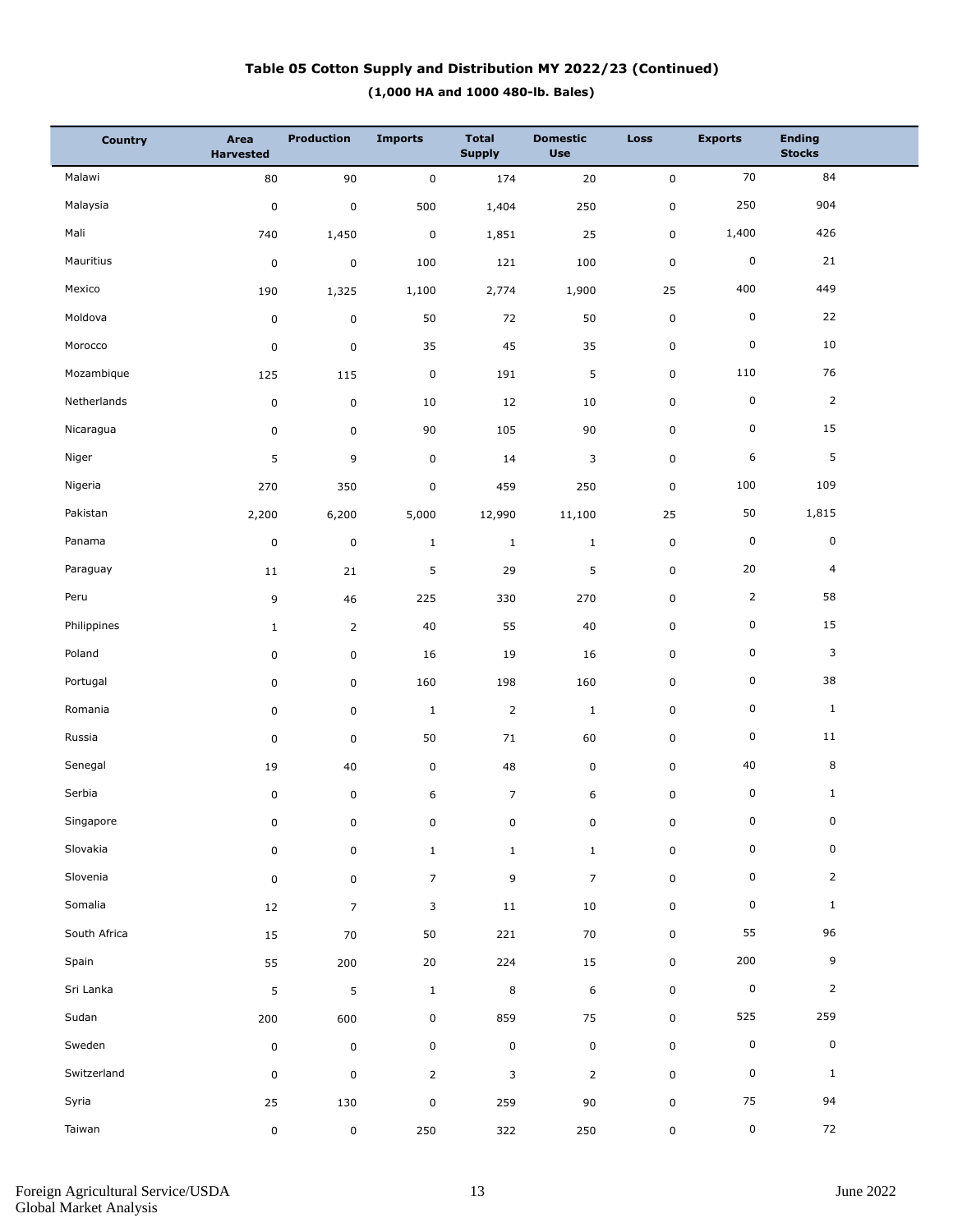### **(1,000 HA and 1000 480-lb. Bales) Table 05 Cotton Supply and Distribution MY 2022/23 (Continued)**

| Country              | Area<br><b>Harvested</b> | <b>Production</b> | <b>Imports</b> | <b>Total</b><br><b>Supply</b> | <b>Domestic</b><br><b>Use</b> | <b>Loss</b> | <b>Exports</b> | <b>Ending</b><br><b>Stocks</b> |  |
|----------------------|--------------------------|-------------------|----------------|-------------------------------|-------------------------------|-------------|----------------|--------------------------------|--|
| Tajikistan           | 170                      | 500               | $\mathbf 0$    | 619                           | 90                            | 0           | 425            | 104                            |  |
| Tanzania             | 350                      | 350               | $\pmb{0}$      | 495                           | 175                           | 0           | 150            | 170                            |  |
| Thailand             | $\mathbf{1}$             | $\overline{2}$    | 700            | 800                           | 700                           | 10          | $1\,$          | 89                             |  |
| Togo                 | 160                      | 210               | $\mathbf 0$    | 257                           | 5                             | 0           | 175            | 77                             |  |
| Tunisia              | $\boldsymbol{0}$         | $\pmb{0}$         | 25             | 32                            | 25                            | 0           | $\pmb{0}$      | $\overline{7}$                 |  |
| Turkey               | 525                      | 4,300             | 5,000          | 12,158                        | 8,600                         | 0           | 650            | 2,908                          |  |
| Turkmenistan         | 550                      | 900               | 0              | 1,594                         | 800                           | 0           | 125            | 669                            |  |
| Uganda               | 100                      | 170               | $\pmb{0}$      | 287                           | 15                            | 0           | 150            | 122                            |  |
| Ukraine              | $\mathbf 0$              | $\mathbf 0$       | $\mathsf 0$    | $\mathbf{1}$                  | $\mathbf{1}$                  | 0           | $\pmb{0}$      | $\mathbf 0$                    |  |
| United Kingdom       | $\pmb{0}$                | $\mathbf 0$       | $\mathbf 1$    | $\overline{2}$                | $\mathbf{1}$                  | 0           | 0              | $\mathbf{1}$                   |  |
| <b>United States</b> | 3,697                    | 16,500            | 5              | 19,905                        | 2,500                         | 5           | 14,500         | 2,900                          |  |
| Uruguay              | $\pmb{0}$                | $\mathbf 0$       | $\mathbf 0$    | 0                             | $\mathbf 0$                   | 0           | $\pmb{0}$      | $\mathbf 0$                    |  |
| Uzbekistan           | 1,070                    | 3,000             | 15             | 4,048                         | 2,750                         | 0           | 200            | 1,098                          |  |
| Venezuela            | 15                       | 85                | 15             | 140                           | 100                           | 0           | $\pmb{0}$      | 40                             |  |
| Vietnam              | $\mathbf{1}$             | 3                 | 7,500          | 8,530                         | 7,400                         | 0           | 0              | 1,130                          |  |
| Yemen                | 18                       | 28                | $\pmb{0}$      | 34                            | 25                            | 0           | 3              | 6                              |  |
| Zambia               | 40                       | 45                | $\pmb{0}$      | 152                           | 5                             | 0           | 50             | 97                             |  |
| Zimbabwe             | 210                      | 240               | $\pmb{0}$      | 454                           | 30                            | 10          | 250            | 164                            |  |
|                      |                          |                   |                |                               |                               |             |                |                                |  |
| <b>World</b>         |                          |                   |                |                               |                               |             |                |                                |  |
| World                | 33,531                   | 121,265           | 47,485         | 251,695                       | 121,537                       | $-95$       | 47,480         | 82,773                         |  |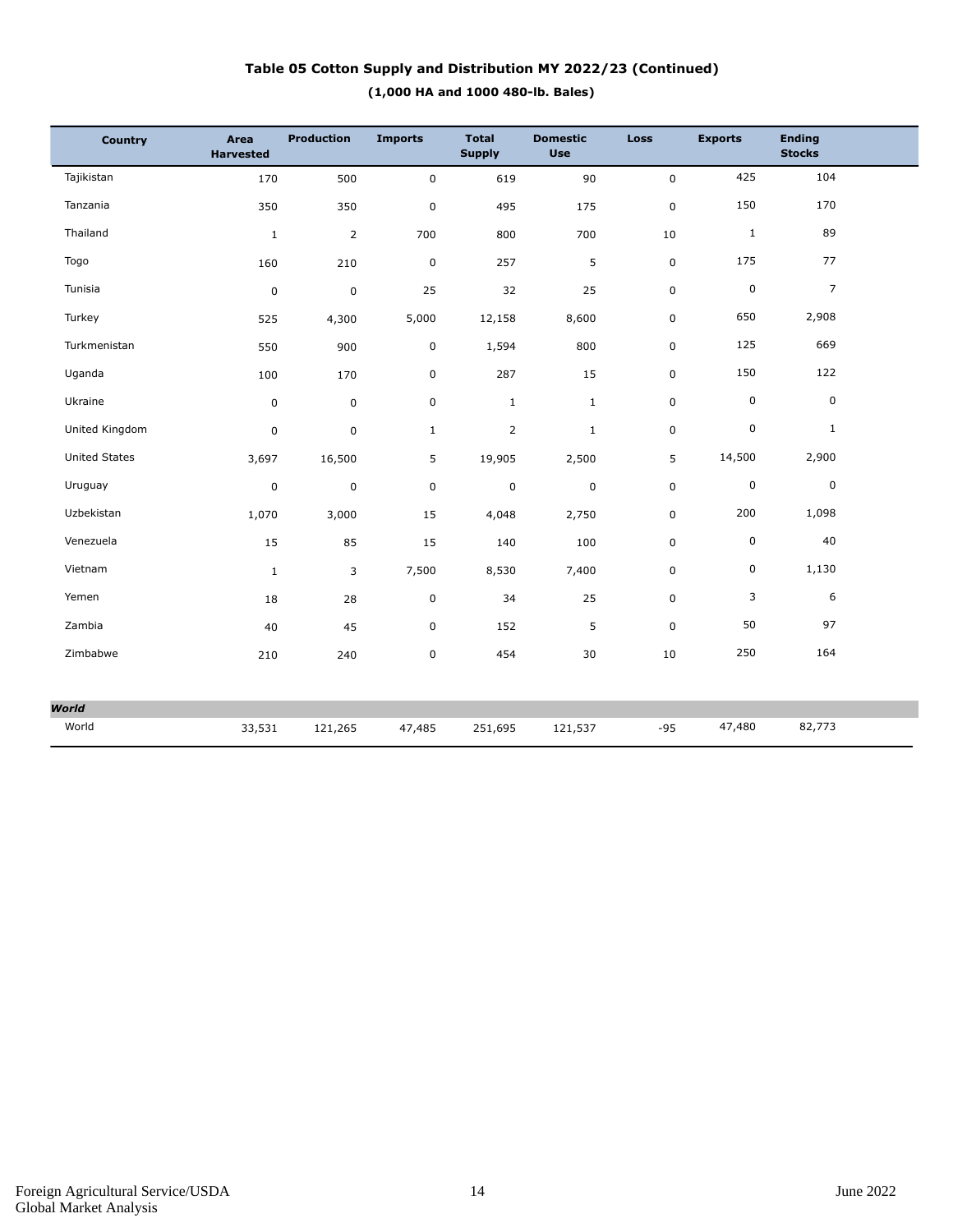## **(1000 MT and 1000 HA) Table 05A Cotton Supply and Distribution MY 2022/23**

| <b>Country</b>           | Area<br><b>Harvested</b> | <b>Production</b> | <b>Imports</b> | <b>Total</b><br><b>Supply</b> | <b>Domestic</b><br><b>Use</b> | Loss           | <b>Exports</b> | <b>Ending</b><br><b>Stocks</b> |  |
|--------------------------|--------------------------|-------------------|----------------|-------------------------------|-------------------------------|----------------|----------------|--------------------------------|--|
| Afghanistan              | 45                       | 19                | $\pmb{0}$      | 27                            | $\overline{7}$                | $\pmb{0}$      | 11             | $\overline{9}$                 |  |
| Albania                  | $1\,$                    | $\pmb{0}$         | $\pmb{0}$      | $\pmb{0}$                     | $\pmb{0}$                     | $\pmb{0}$      | 0              | $\mathsf 0$                    |  |
| Algeria                  | $\pmb{0}$                | $\pmb{0}$         | 8              | 9                             | 8                             | $\mathbf 0$    | 0              | $\mathbf{1}$                   |  |
| Angola                   | 3                        | $\mathbf{1}$      | $\pmb{0}$      | $\overline{2}$                | $\mathbf 1$                   | $\pmb{0}$      | $\pmb{0}$      | $\mathbf{1}$                   |  |
| Argentina                | 425                      | 294               | $\pmb{0}$      | 623                           | 131                           | $\mathbf 0$    | 152            | 340                            |  |
| Armenia                  | $\pmb{0}$                | $\mathbf 0$       | 0              | $\pmb{0}$                     | $\pmb{0}$                     | $\pmb{0}$      | $\pmb{0}$      | $\pmb{0}$                      |  |
| Australia                | 550                      | 1,197             | $\pmb{0}$      | 2,026                         | $\overline{2}$                | $-41$          | 1,241          | 824                            |  |
| Austria                  | $\pmb{0}$                | $\pmb{0}$         | 3              | $\overline{4}$                | 3                             | $\pmb{0}$      | $\pmb{0}$      | $\mathbf{1}$                   |  |
| Azerbaijan               | 110                      | 113               | 0              | 116                           | 11                            | $\pmb{0}$      | 102            | $\overline{2}$                 |  |
| Bahrain                  | $\pmb{0}$                | $\pmb{0}$         | 8              | 9                             | 8                             | $\pmb{0}$      | $\pmb{0}$      | $\overline{2}$                 |  |
| Bangladesh               | 46                       | 34                | 1,916          | 2,503                         | 1,938                         | $\overline{2}$ | 0              | 563                            |  |
| Belarus                  | $\pmb{0}$                | $\pmb{0}$         | $\overline{7}$ | 8                             | $\overline{7}$                | $\mathbf 0$    | 0              | $\mathbf{1}$                   |  |
| Belgium-Luxembour        | $\pmb{0}$                | $\pmb{0}$         | 4              | 6                             | 3                             | $\pmb{0}$      | $\mathbf{1}$   | $\overline{2}$                 |  |
| Benin                    | 680                      | 343               | $\pmb{0}$      | 474                           | 3                             | $\mathbf 0$    | 332            | 139                            |  |
| Bolivia                  | 5                        | $\mathbf 2$       | $\pmb{0}$      | $\overline{4}$                | $\overline{2}$                | $\pmb{0}$      | $\pmb{0}$      | $\mathbf{1}$                   |  |
| Brazil                   | 1,600                    | 2,874             | 3              | 5,652                         | 697                           | $\mathbf 0$    | 2,134          | 2,822                          |  |
| Bulgaria                 | $\overline{2}$           | $\mathbf 2$       | 3              | $\,$ 6 $\,$                   | 5                             | $\pmb{0}$      | $\pmb{0}$      | $\mathbf{1}$                   |  |
| Burkina Faso             | 650                      | 229               | 0              | 258                           | 5                             | $\pmb{0}$      | 218            | 35                             |  |
| Burma                    | 245                      | 158               | $\overline{2}$ | 225                           | 142                           | $\mathbf 0$    | 15             | 68                             |  |
| Cambodia                 | $\pmb{0}$                | $\pmb{0}$         | 0              | $\pmb{0}$                     | $\pmb{0}$                     | $\pmb{0}$      | $\pmb{0}$      | $\pmb{0}$                      |  |
| Cameroon                 | 240                      | 142               | 0              | 204                           | $\overline{4}$                | $\mathbf 0$    | 142            | 59                             |  |
| Canada                   | $\pmb{0}$                | $\pmb{0}$         | $\pmb{0}$      | $\pmb{0}$                     | $\pmb{0}$                     | $\mathbf 0$    | $\pmb{0}$      | $\pmb{0}$                      |  |
| Central African Republic | 34                       | 8                 | $\pmb{0}$      | 12                            | $\pmb{0}$                     | $\pmb{0}$      | 8              | $\overline{4}$                 |  |
| Chad                     | 350                      | $72\,$            | 0              | $101\,$                       | $\overline{2}$                | $\mathbf 0$    | 65             | 34                             |  |
| Chile                    | $\pmb{0}$                | $\pmb{0}$         | 0              | $\mathbf{1}$                  | $\pmb{0}$                     | $\pmb{0}$      | $\pmb{0}$      | $\pmb{0}$                      |  |
| China                    | 3,150                    | 5,987             | 2,286          | 16,259                        | 8,274                         | $\mathsf 0$    | 11             | 7,974                          |  |
| Colombia                 | 9                        | 8                 | 16             | 29                            | 24                            | $\pmb{0}$      | 0              | $5\phantom{.0}$                |  |
| Congo (Kinshasa)         | $30\,$                   | 3                 | $\pmb{0}$      | $\sqrt{5}$                    | $\overline{4}$                | $\pmb{0}$      | 0              | $\mathbf{1}$                   |  |
| Costa Rica               | $\pmb{0}$                | $\mathbf 0$       | $\overline{7}$ | 8                             | $\overline{7}$                | $\pmb{0}$      | $\pmb{0}$      | 2                              |  |
| Cote d'Ivoire            | 460                      | 218               | 0              | 247                           | $\overline{2}$                | $\pmb{0}$      | 207            | 38                             |  |
| Croatia                  | $\pmb{0}$                | $\pmb{0}$         | 0              | $\pmb{0}$                     | $\mathsf 0$                   | $\pmb{0}$      | 0              | $\mathsf 0$                    |  |
| Cuba                     | 4                        | $\mathbf{1}$      | $\overline{2}$ | 3                             | 3                             | $\pmb{0}$      | 0              | 0                              |  |
| Cyprus                   | 0                        | $\mathsf 0$       | 0              | $\pmb{0}$                     | $\mathsf 0$                   | $\mathbf 0$    | 0              | $\mathbf 0$                    |  |
| Czech Republic           | 0                        | $\mathsf 0$       | $\mathbf{1}$   | $\overline{2}$                | $\mathbf{1}$                  | $\pmb{0}$      | 0              | 0                              |  |
| Denmark                  | 0                        | 0                 | 0              | $\pmb{0}$                     | $\pmb{0}$                     | $\pmb{0}$      | 0              | $\mathbf 0$                    |  |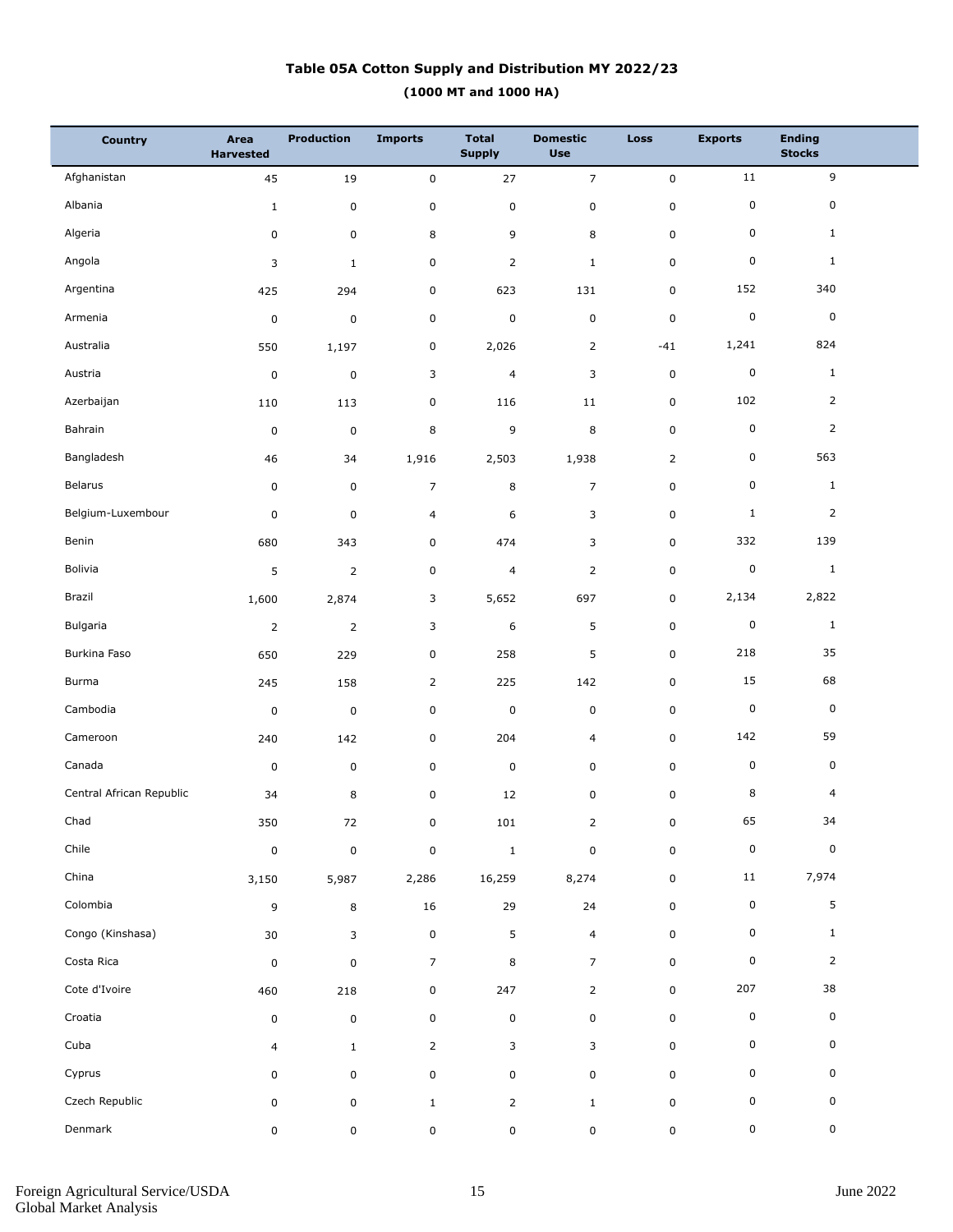# **(1000 MT and 1000 HA) Table 05A Cotton Supply and Distribution MY 2022/23 (Continued)**

| <b>Country</b>     | Area<br><b>Harvested</b> | <b>Production</b>   | <b>Imports</b> | <b>Total</b><br><b>Supply</b> | <b>Domestic</b><br><b>Use</b> | <b>Loss</b>    | <b>Exports</b> | <b>Ending</b><br><b>Stocks</b> |
|--------------------|--------------------------|---------------------|----------------|-------------------------------|-------------------------------|----------------|----------------|--------------------------------|
| Dominican Republic | $\mathbf 0$              | $\mathsf{O}\xspace$ | $\pmb{0}$      | $\mathbf{1}$                  | $\mathbf 0$                   | $\pmb{0}$      | $\mathsf{O}$   | $\mathsf 0$                    |
| Ecuador            | 3                        | $\overline{2}$      | 11             | 16                            | 13                            | 0              | 0              | 3                              |
| Egypt              | 130                      | 91                  | 114            | 237                           | 114                           | $\overline{2}$ | 93             | 28                             |
| El Salvador        | $\pmb{0}$                | $\mathbf 0$         | 39             | 49                            | 39                            | 0              | 0              | 10                             |
| Estonia            | $\pmb{0}$                | $\mathsf 0$         | 3              | $\overline{4}$                | 3                             | 0              | 0              | $\mathbf{1}$                   |
| Ethiopia           | 82                       | 52                  | $\overline{2}$ | 74                            | 49                            | 0              | 3              | 22                             |
| France             | $\pmb{0}$                | $\mathsf 0$         | 9              | 10                            | 8                             | 0              | $\mathbf{1}$   | $\overline{2}$                 |
| Germany            | 0                        | $\mathbf 0$         | 17             | 20                            | 15                            | 0              | $\overline{2}$ | 3                              |
| Ghana              | 15                       | 6                   | $\pmb{0}$      | $\bf 8$                       | $\mathbf{1}$                  | 0              | $\overline{4}$ | 3                              |
| Greece             | 270                      | 298                 | 4              | 327                           | 15                            | 0              | 283            | 29                             |
| Guatemala          | $\mathsf{2}\,$           | $\mathbf{1}$        | 41             | 50                            | 41                            | 0              | 0              | 9                              |
| Guinea             | 13                       | 4                   | $\mathsf 0$    | 5                             | $\pmb{0}$                     | 0              | $\overline{4}$ | $\mathbf{1}$                   |
| Haiti              | $\overline{7}$           | $\mathbf{1}$        | $\pmb{0}$      | $\mathbf{1}$                  | $\mathbf{1}$                  | 0              | 0              | 0                              |
| Honduras           | $\mathbf 0$              | 0                   | 20             | 22                            | 20                            | 0              | 0              | $\overline{2}$                 |
| Hong Kong          | 0                        | 0                   | $\mathbf 1$    | $\overline{2}$                | $\pmb{0}$                     | 0              | $\mathbf{1}$   | $\mathbf{1}$                   |
| Hungary            | $\pmb{0}$                | 0                   | $\pmb{0}$      | $\mathbf 0$                   | $\mathsf 0$                   | 0              | 0              | 0                              |
| India              | 13,200                   | 5,987               | 370            | 8,064                         | 5,552                         | 0              | 871            | 1,641                          |
| Indonesia          | $\overline{2}$           | $\mathsf 0$         | 544            | 652                           | 544                           | 0              | $\mathbf{1}$   | 107                            |
| Iran               | 100                      | 87                  | 76             | 222                           | 163                           | 0              | 0              | 59                             |
| Iraq               | 10                       | 3                   | 8              | 16                            | 11                            | 0              | 0              | 5                              |
| Ireland            | $\pmb{0}$                | $\mathsf 0$         | $\pmb{0}$      | $\pmb{0}$                     | $\pmb{0}$                     | 0              | 0              | 0                              |
| Israel             | 5                        | 10                  | $\pmb{0}$      | 12                            | $\pmb{0}$                     | 0              | 10             | $\overline{2}$                 |
| Italy              | $\pmb{0}$                | $\pmb{0}$           | 32             | 36                            | 29                            | 0              | $\overline{2}$ | 5                              |
| Japan              | $\pmb{0}$                | $\mathsf 0$         | 34             | 39                            | $35\,$                        | $\mathbf 0$    | $\mathbf 0$    | $\overline{4}$                 |
| Kazakhstan         | 115                      | 60                  | $\pmb{0}$      | 75                            | $13\,$                        | $\mathsf 0$    | 49             | 13                             |
| Kenya              | $10\,$                   | $\mathbf 1$         | 9              | 12                            | $10\,$                        | $\mathsf 0$    | 0              | $\overline{2}$                 |
| Korea, North       | 19                       | $12\,$              | 20             | 46                            | 32                            | $\mathsf 0$    | 0              | 14                             |
| Korea, South       | $\pmb{0}$                | $\mathbf 0$         | 125            | 152                           | 125                           | $\mathsf 0$    | $1\,$          | 26                             |
| Kyrgyzstan         | 20                       | 21                  | $\pmb{0}$      | 23                            | $\pmb{0}$                     | $\mathsf 0$    | $21\,$         | $\overline{2}$                 |
| Latvia             | $\pmb{0}$                | $\pmb{0}$           | $\overline{2}$ | $\mathbf{3}$                  | $\overline{2}$                | $\mathsf 0$    | $\pmb{0}$      | $\mathbf{1}$                   |
| Lebanon            | 0                        | $\mathsf 0$         | $\pmb{0}$      | $\pmb{0}$                     | $\mathsf 0$                   | $\mathsf 0$    | 0              | $\mathsf{O}\xspace$            |
| Lesotho            | 0                        | $\mathsf{O}\xspace$ | 17             | 23                            | 19                            | $\mathsf 0$    | 0              | $\overline{4}$                 |
| Lithuania          | $\mathbf 0$              | $\mathsf 0$         | $\pmb{0}$      | $\pmb{0}$                     | $\mathsf 0$                   | $\pmb{0}$      | 0              | $\mathsf{O}\xspace$            |
| North Macedonia    | $\mathsf 0$              | $\mathsf 0$         | $\mathbf{1}$   | $1\,$                         | $\mathbf{1}$                  | $\pmb{0}$      | 0              | $\mathbf 0$                    |
| Madagascar         | 20                       | $\overline{7}$      | 0              | $10\,$                        | $\overline{4}$                | 0              | $\overline{2}$ | $\mathbf{3}$                   |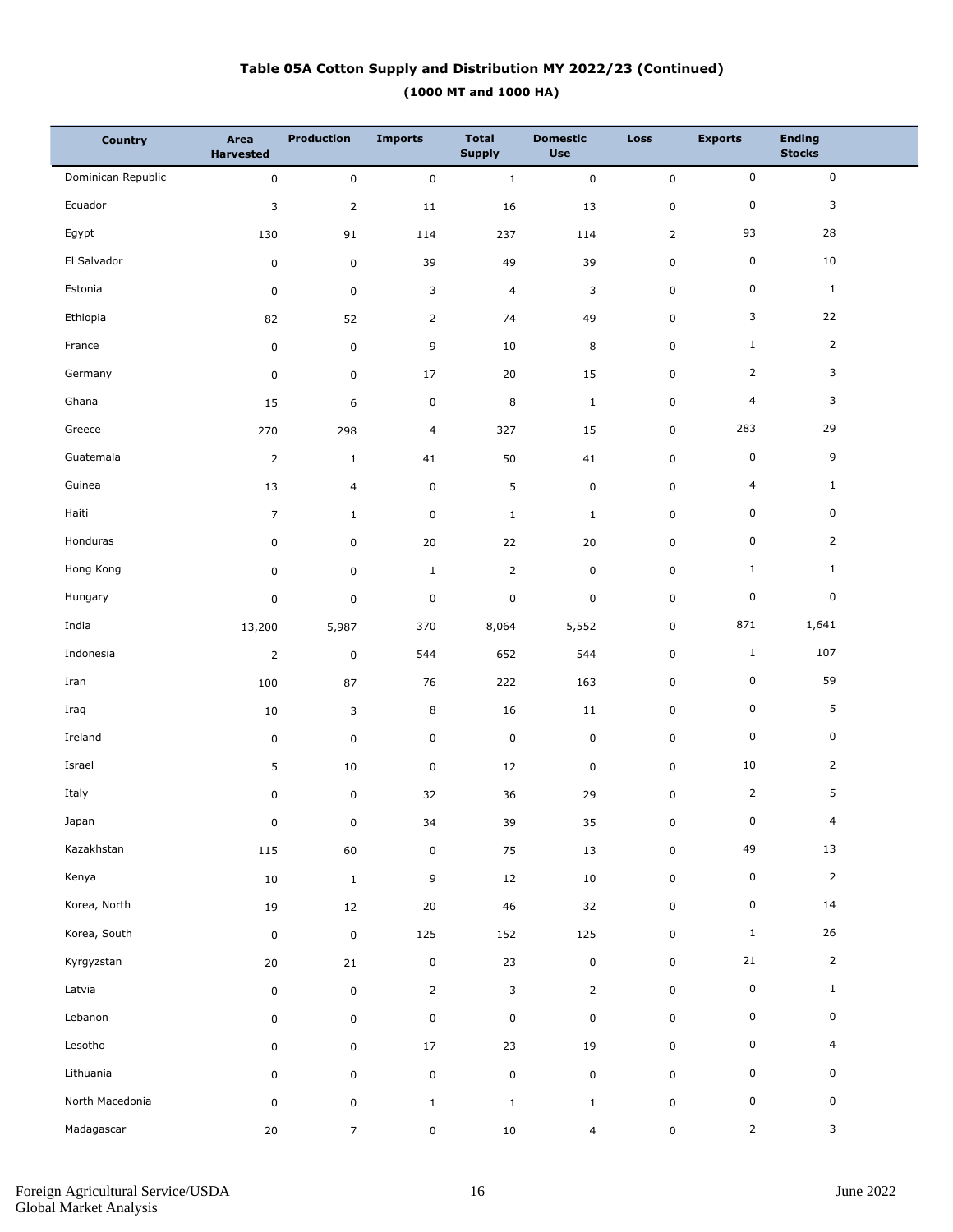# **(1000 MT and 1000 HA) Table 05A Cotton Supply and Distribution MY 2022/23 (Continued)**

| <b>Country</b> | Area<br><b>Harvested</b> | Production     | <b>Imports</b> | <b>Total</b><br><b>Supply</b> | <b>Domestic</b><br><b>Use</b> | <b>Loss</b>         | <b>Exports</b>      | <b>Ending</b><br><b>Stocks</b> |  |
|----------------|--------------------------|----------------|----------------|-------------------------------|-------------------------------|---------------------|---------------------|--------------------------------|--|
| Malawi         | 80                       | $20\,$         | $\mathbf 0$    | 38                            | $\overline{4}$                | $\mathsf{O}\xspace$ | 15                  | 18                             |  |
| Malaysia       | $\pmb{0}$                | $\pmb{0}$      | 109            | 306                           | 54                            | 0                   | 54                  | 197                            |  |
| Mali           | 740                      | 316            | $\pmb{0}$      | 403                           | $\mathsf S$                   | 0                   | 305                 | 93                             |  |
| Mauritius      | $\pmb{0}$                | $\mathbf 0$    | 22             | 26                            | 22                            | 0                   | $\pmb{0}$           | 5                              |  |
| Mexico         | 190                      | 288            | 239            | 604                           | 414                           | 5                   | 87                  | 98                             |  |
| Moldova        | $\pmb{0}$                | $\mathsf 0$    | $11\,$         | 16                            | $11\,$                        | 0                   | $\pmb{0}$           | 5                              |  |
| Morocco        | $\pmb{0}$                | $\mathsf 0$    | 8              | 10                            | 8                             | 0                   | $\pmb{0}$           | $\overline{2}$                 |  |
| Mozambique     | 125                      | 25             | $\pmb{0}$      | 42                            | $\mathbf{1}$                  | 0                   | 24                  | 17                             |  |
| Netherlands    | $\pmb{0}$                | $\pmb{0}$      | $\overline{2}$ | 3                             | $\overline{2}$                | 0                   | $\pmb{0}$           | $\mathbf 0$                    |  |
| Nicaragua      | 0                        | $\mathsf 0$    | 20             | 23                            | 20                            | 0                   | $\mathbf 0$         | 3                              |  |
| Niger          | 5                        | $\overline{2}$ | $\pmb{0}$      | $\mathsf 3$                   | $\mathbf{1}$                  | 0                   | $\mathbf{1}$        | $\mathbf{1}$                   |  |
| Nigeria        | 270                      | 76             | $\pmb{0}$      | 100                           | 54                            | 0                   | 22                  | 24                             |  |
| Pakistan       | 2,200                    | 1,350          | 1,089          | 2,828                         | 2,417                         | 5                   | $11\,$              | 395                            |  |
| Panama         | $\pmb{0}$                | $\pmb{0}$      | $\pmb{0}$      | $\mathsf 0$                   | $\mathbf 0$                   | 0                   | $\pmb{0}$           | $\mathbf 0$                    |  |
| Paraguay       | 11                       | 5              | $\mathbf{1}$   | 6                             | $\mathbf{1}$                  | 0                   | $\overline{4}$      | $\mathbf{1}$                   |  |
| Peru           | 9                        | 10             | 49             | 72                            | 59                            | 0                   | $\pmb{0}$           | 13                             |  |
| Philippines    | $\mathbf{1}$             | $\mathsf 0$    | 9              | 12                            | 9                             | 0                   | $\pmb{0}$           | 3                              |  |
| Poland         | 0                        | $\mathsf 0$    | 3              | $\overline{4}$                | 3                             | 0                   | $\pmb{0}$           | $\mathbf{1}$                   |  |
| Portugal       | 0                        | $\mathsf 0$    | 35             | 43                            | 35                            | 0                   | $\pmb{0}$           | 8                              |  |
| Romania        | 0                        | 0              | $\pmb{0}$      | $\mathsf 0$                   | $\mathbf 0$                   | 0                   | $\pmb{0}$           | 0                              |  |
| Russia         | $\pmb{0}$                | $\mathsf 0$    | $11\,$         | 15                            | 13                            | 0                   | $\pmb{0}$           | $\overline{2}$                 |  |
| Senegal        | 19                       | 9              | $\pmb{0}$      | 10                            | $\pmb{0}$                     | 0                   | 9                   | $\overline{2}$                 |  |
| Serbia         | 0                        | 0              | $\mathbf 1$    | $\overline{2}$                | $1\,$                         | 0                   | 0                   | 0                              |  |
| Singapore      | 0                        | 0              | 0              | 0                             | 0                             | 0                   | $\mathsf{O}\xspace$ | $\overline{0}$                 |  |
| Slovakia       | $\mathbf 0$              | 0              | $\pmb{0}$      | $\mathsf 0$                   | $\mathsf 0$                   | 0                   | $\mathsf 0$         | 0                              |  |
| Slovenia       | $\mathsf 0$              | 0              | $\overline{2}$ | $\overline{2}$                | $\overline{2}$                | 0                   | $\mathsf 0$         | 0                              |  |
| Somalia        | 12                       | $\overline{2}$ | $\mathbf{1}$   | $\overline{2}$                | $\overline{2}$                | 0                   | $\mathsf 0$         | 0                              |  |
| South Africa   | 15                       | 15             | $11\,$         | 48                            | 15                            | 0                   | 12                  | 21                             |  |
| Spain          | 55                       | 44             | 4              | 49                            | $\mathsf 3$                   | 0                   | 44                  | $\overline{2}$                 |  |
| Sri Lanka      | 5                        | $\mathbf{1}$   | $\pmb{0}$      | $\overline{2}$                | $\mathbf{1}$                  | 0                   | $\pmb{0}$           | $\mathbf 0$                    |  |
| Sudan          | 200                      | 131            | $\mathbf 0$    | 187                           | 16                            | 0                   | 114                 | 56                             |  |
| Sweden         | $\pmb{0}$                | $\mathbf 0$    | $\pmb{0}$      | $\pmb{0}$                     | $\pmb{0}$                     | $\mathbf 0$         | $\pmb{0}$           | $\mathbf 0$                    |  |
| Switzerland    | $\pmb{0}$                | 0              | $\mathbf 0$    | $\mathbf{1}$                  | $\mathbf 0$                   | 0                   | $\pmb{0}$           | $\mathsf 0$                    |  |
| Syria          | 25                       | 28             | $\pmb{0}$      | 56                            | 20                            | 0                   | 16                  | 20                             |  |
| Taiwan         | 0                        | 0              | 54             | 70                            | 54                            | 0                   | $\pmb{0}$           | 16                             |  |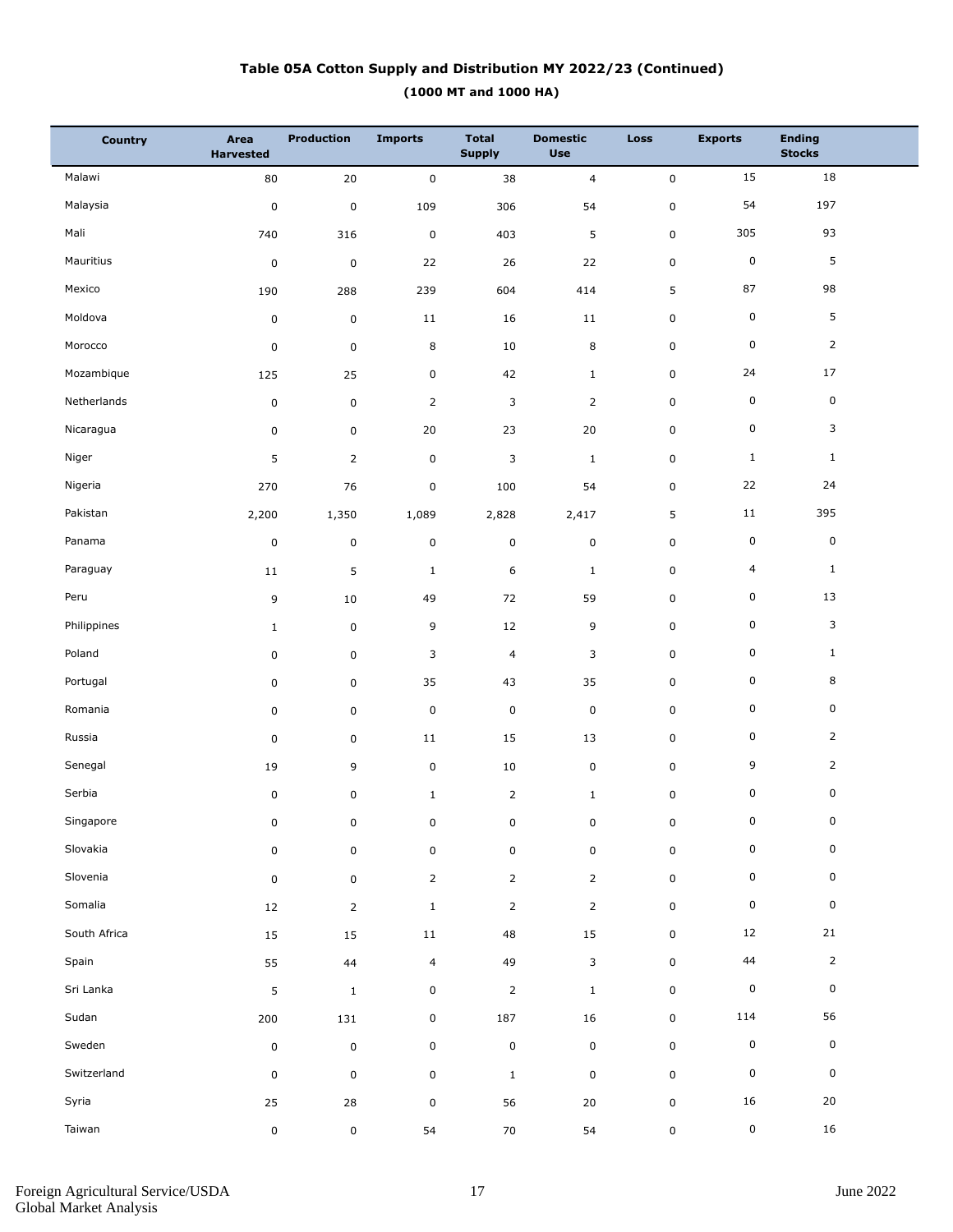# **(1000 MT and 1000 HA) Table 05A Cotton Supply and Distribution MY 2022/23 (Continued)**

| Country              | Area<br><b>Harvested</b> | <b>Production</b> | <b>Imports</b> | <b>Total</b><br><b>Supply</b> | <b>Domestic</b><br><b>Use</b> | <b>Loss</b>    | <b>Exports</b> | <b>Ending</b><br><b>Stocks</b> |
|----------------------|--------------------------|-------------------|----------------|-------------------------------|-------------------------------|----------------|----------------|--------------------------------|
| Tajikistan           | 170                      | 109               | $\mathbf 0$    | 135                           | 20                            | 0              | 93             | 23                             |
| Tanzania             | 350                      | 76                | $\pmb{0}$      | 108                           | 38                            | $\mathbf 0$    | 33             | 37                             |
| Thailand             | $\mathbf{1}$             | $\mathbf 0$       | 152            | 174                           | 152                           | $\overline{2}$ | $\mathsf 0$    | 19                             |
| Togo                 | 160                      | 46                | $\pmb{0}$      | 56                            | $\mathbf{1}$                  | 0              | 38             | 17                             |
| Tunisia              | $\pmb{0}$                | $\pmb{0}$         | 5              | $\overline{\phantom{a}}$      | $\mathsf S$                   | 0              | $\pmb{0}$      | $\overline{2}$                 |
| Turkey               | 525                      | 936               | 1,089          | 2,647                         | 1,872                         | 0              | 142            | 633                            |
| Turkmenistan         | 550                      | 196               | $\pmb{0}$      | 347                           | 174                           | 0              | 27             | 146                            |
| Uganda               | 100                      | 37                | $\pmb{0}$      | 62                            | $\mathsf 3$                   | 0              | 33             | 27                             |
| Ukraine              | $\mathbf 0$              | $\mathbf 0$       | $\mathbf 0$    | 0                             | $\mathbf 0$                   | $\overline{0}$ | $\pmb{0}$      | $\pmb{0}$                      |
| United Kingdom       | $\pmb{0}$                | $\pmb{0}$         | 0              | 0                             | $\mathbf 0$                   | 0              | $\pmb{0}$      | $\boldsymbol{0}$               |
| <b>United States</b> | 3,697                    | 3,592             | $\mathbf{1}$   | 4,334                         | 544                           | $\mathbf{1}$   | 3,157          | 631                            |
| Uruguay              | $\pmb{0}$                | $\mathbf 0$       | $\mathbf 0$    | 0                             | $\mathbf 0$                   | 0              | $\mathbf 0$    | $\boldsymbol{0}$               |
| Uzbekistan           | 1,070                    | 653               | 3              | 881                           | 599                           | 0              | 44             | 239                            |
| Venezuela            | 15                       | 19                | 3              | 30                            | 22                            | 0              | $\pmb{0}$      | 9                              |
| Vietnam              | $\mathbf{1}$             | $\mathbf{1}$      | 1,633          | 1,857                         | 1,611                         | 0              | $\pmb{0}$      | 246                            |
| Yemen                | 18                       | 6                 | 0              | $\overline{7}$                | 5                             | 0              | $\mathbf{1}$   | $\mathbf{1}$                   |
| Zambia               | 40                       | 10                | $\pmb{0}$      | 33                            | $\mathbf{1}$                  | 0              | 11             | 21                             |
| Zimbabwe             | 210                      | 52                | $\mathbf 0$    | 99                            | $\overline{7}$                | $\overline{2}$ | 54             | 36                             |
|                      |                          |                   |                |                               |                               |                |                |                                |
| <b>World</b>         |                          |                   |                |                               |                               |                |                |                                |
| World                | 33,531                   | 26,403            | 10,339         | 54,801                        | 26,462                        | $-21$          | 10,338         | 18,022                         |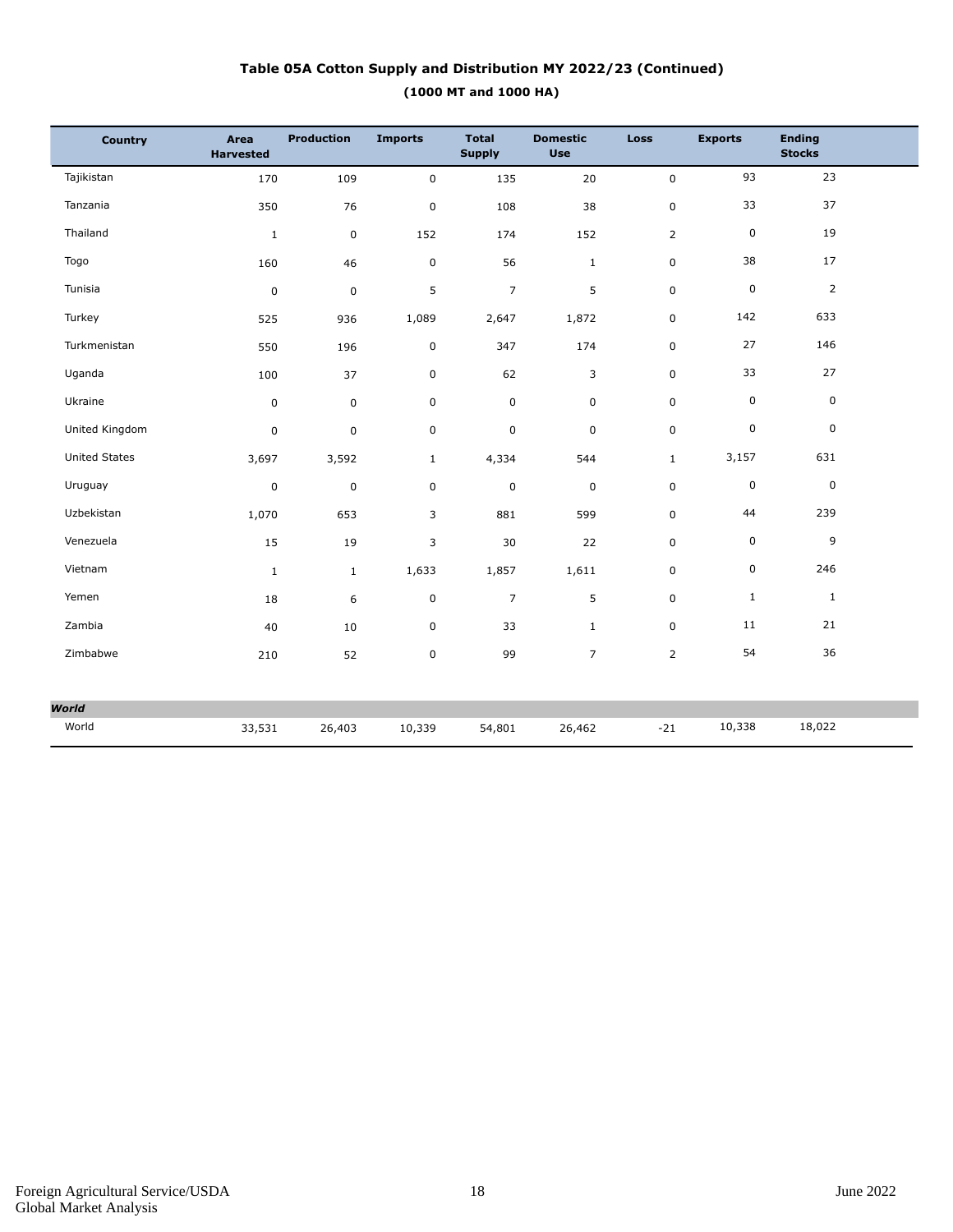# **(1,000 HA and 1000 480-lb. Bales) Table 06: Cotton Supply and Distribution by Country 2021/22**

| <b>Country</b>           | Area<br><b>Harvested</b> | <b>Production</b> | <b>Imports</b> | <b>Total</b><br><b>Supply</b> | <b>Domestic</b><br><b>Use</b> | Loss        | <b>Exports</b> | <b>Ending</b><br><b>Stocks</b> |  |
|--------------------------|--------------------------|-------------------|----------------|-------------------------------|-------------------------------|-------------|----------------|--------------------------------|--|
| Afghanistan              | 45                       | 85                | $\pmb{0}$      | 127                           | 30                            | $\mathbf 0$ | 60             | 37                             |  |
| Albania                  | $\mathbf{1}$             | $\mathbf{1}$      | $\pmb{0}$      | $\overline{2}$                | $\mathbf 1$                   | $\pmb{0}$   | 0              | $\mathbf{1}$                   |  |
| Algeria                  | 0                        | 0                 | 30             | 40                            | 35                            | $\mathsf 0$ | 0              | 5                              |  |
| Angola                   | 3                        | 5                 | $\mathsf 0$    | 10                            | 5                             | $\mathsf 0$ | $\pmb{0}$      | 5                              |  |
| Argentina                | 480                      | 1,500             | $\pmb{0}$      | 2,888                         | 625                           | $\mathsf 0$ | 750            | 1,513                          |  |
| Armenia                  | $\pmb{0}$                | $\mathsf 0$       | $\mathbf{1}$   | $\mathbf 1$                   | $\mathbf 1$                   | $\mathsf 0$ | 0              | $\pmb{0}$                      |  |
| Australia                | 600                      | 5,500             | $\pmb{0}$      | 8,023                         | 10                            | $-190$      | 4,400          | 3,803                          |  |
| Austria                  | $\pmb{0}$                | $\mathsf 0$       | 15             | 18                            | 15                            | $\pmb{0}$   | 0              | 3                              |  |
| Azerbaijan               | 100                      | 520               | $\pmb{0}$      | 536                           | 50                            | $\pmb{0}$   | 475            | 11                             |  |
| Bahrain                  | $\pmb{0}$                | $\pmb{0}$         | 40             | 48                            | 40                            | $\mathsf 0$ | 0              | 8                              |  |
| Bangladesh               | 45                       | 151               | 8,300          | 11,353                        | 8,800                         | 10          | 0              | 2,543                          |  |
| Belarus                  | 0                        | $\pmb{0}$         | 40             | 45                            | 40                            | $\mathsf 0$ | 0              | 5                              |  |
| Belgium-Luxembour        | $\pmb{0}$                | $\mathsf 0$       | 25             | 32                            | $20\,$                        | $\pmb{0}$   | 5              | $\overline{7}$                 |  |
| Benin                    | 640                      | 1,500             | $\pmb{0}$      | 2,118                         | 15                            | 0           | 1,500          | 603                            |  |
| Bolivia                  | 5                        | 10                | $\overline{2}$ | 18                            | 12                            | $\pmb{0}$   | 0              | 6                              |  |
| Brazil                   | 1,600                    | 12,700            | 25             | 23,844                        | 3,200                         | 0           | 7,900          | 12,744                         |  |
| Bulgaria                 | $\overline{2}$           | 10                | 15             | 32                            | 25                            | $\pmb{0}$   | 0              | $\overline{7}$                 |  |
| Burkina Faso             | 595                      | 990               | $\pmb{0}$      | 1,060                         | 25                            | $\mathbf 0$ | 900            | 135                            |  |
| Burma                    | 245                      | 725               | 10             | 1,017                         | 650                           | $\mathsf 0$ | 70             | 297                            |  |
| Cambodia                 | $\pmb{0}$                | $\pmb{0}$         | $\mathbf{1}$   | $\overline{2}$                | $\mathbf 1$                   | $\mathsf 0$ | 0              | $\mathbf{1}$                   |  |
| Cameroon                 | 230                      | 730               | $\pmb{0}$      | 1,009                         | 20                            | $\mathsf 0$ | 700            | 289                            |  |
| Canada                   | $\pmb{0}$                | $\pmb{0}$         | $\overline{2}$ | $\overline{2}$                | $\overline{2}$                | $\mathbf 0$ | 0              | $\pmb{0}$                      |  |
| Central African Republic | 34                       | 36                | $\pmb{0}$      | 52                            | $\pmb{0}$                     | $\mathsf 0$ | 35             | 17                             |  |
| Chad                     | 325                      | 325               | $\mathbf 0$    | 445                           | $10\,$                        | $\mathsf 0$ | 300            | 135                            |  |
| Chile                    | $\pmb{0}$                | $\pmb{0}$         | $\overline{2}$ | 3                             | $\overline{2}$                | $\pmb{0}$   | 0              | $\mathbf{1}$                   |  |
| China                    | 3,100                    | 27,000            | 8,500          | 74,750                        | 38,000                        | $\mathbf 0$ | 75             | 36,675                         |  |
| Colombia                 | 9                        | 35                | 80             | 136                           | 115                           | $\pmb{0}$   | 0              | 21                             |  |
| Congo (Kinshasa)         | 30                       | 15                | $\overline{2}$ | 21                            | 17                            | $\mathbf 0$ | 0              | $\overline{4}$                 |  |
| Costa Rica               | 0                        | $\pmb{0}$         | 35             | 44                            | 35                            | $\mathbf 0$ | 0              | 9                              |  |
| Cote d'Ivoire            | 470                      | 1,050             | $\pmb{0}$      | 1,518                         | 10                            | $\mathbf 0$ | 1,375          | 133                            |  |
| Croatia                  | 0                        | $\mathsf 0$       | $\pmb{0}$      | $\pmb{0}$                     | $\pmb{0}$                     | $\mathbf 0$ | 0              | $\mathsf 0$                    |  |
| Cuba                     | $\overline{4}$           | $\overline{4}$    | $10\,$         | 16                            | 14                            | $\pmb{0}$   | 0              | $\overline{2}$                 |  |
| Cyprus                   | 0                        | 0                 | $\mathbf{1}$   | $\mathbf{1}$                  | $\mathbf{1}$                  | 0           | 0              | 0                              |  |
| Czech Republic           | 0                        | $\mathsf 0$       | $\overline{7}$ | 8                             | 6                             | $\pmb{0}$   | 0              | $\overline{2}$                 |  |
| Denmark                  | 0                        | 0                 | $\mathsf 0$    | $\mathsf 0$                   | 0                             | 0           | 0              | 0                              |  |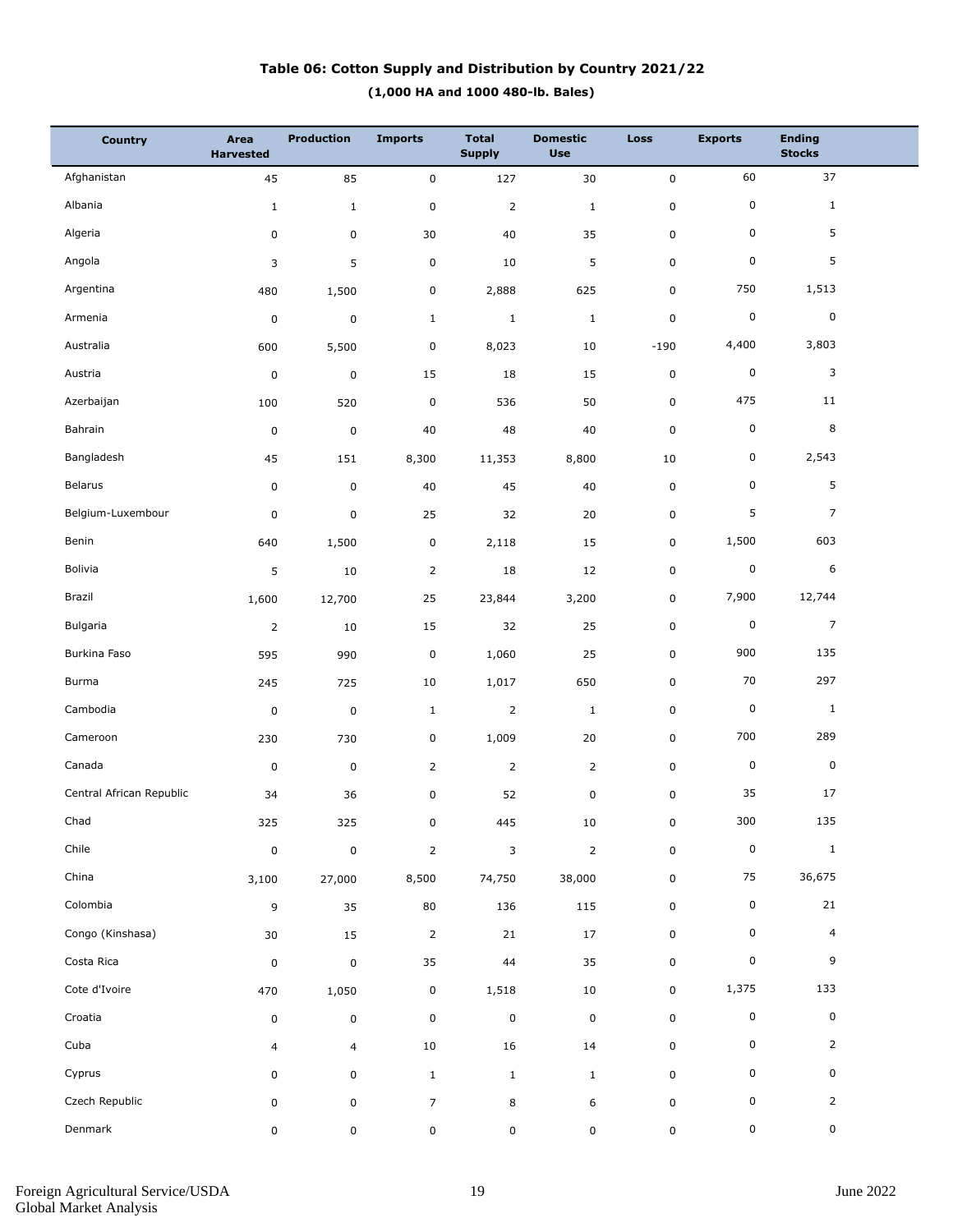## **(1,000 HA and 1000 480-lb. Bales) Table 06: Cotton Supply and Distribution by Country 2021/22 (Continued)**

| <b>Country</b>     | Area<br><b>Harvested</b> | <b>Production</b> | <b>Imports</b> | <b>Total</b><br><b>Supply</b> | <b>Domestic</b><br><b>Use</b> | <b>Loss</b> | <b>Exports</b> | <b>Ending</b><br><b>Stocks</b> |  |
|--------------------|--------------------------|-------------------|----------------|-------------------------------|-------------------------------|-------------|----------------|--------------------------------|--|
| Dominican Republic | $\pmb{0}$                | $\mathbf 0$       | $\overline{2}$ | $\overline{4}$                | 3                             | $\pmb{0}$   | $\mathsf 0$    | $\mathbf{1}$                   |  |
| Ecuador            | 3                        | 9                 | 55             | 75                            | 60                            | $\pmb{0}$   | $\pmb{0}$      | 15                             |  |
| Egypt              | 85                       | 280               | 600            | 1,029                         | 525                           | 10          | 350            | 144                            |  |
| El Salvador        | $\mathbf 0$              | 0                 | 190            | 236                           | 190                           | 0           | $\pmb{0}$      | 46                             |  |
| Estonia            | $\pmb{0}$                | $\pmb{0}$         | 15             | 18                            | 15                            | 0           | $\pmb{0}$      | 3                              |  |
| Ethiopia           | 82                       | 240               | 10             | 320                           | 225                           | 0           | 5              | 90                             |  |
| France             | $\pmb{0}$                | $\mathbf 0$       | 40             | 49                            | 37                            | 0           | $\overline{4}$ | 8                              |  |
| Germany            | $\pmb{0}$                | 0                 | 80             | 94                            | 70                            | 0           | 10             | 14                             |  |
| Ghana              | 15                       | 28                | $\pmb{0}$      | 40                            | $\mathsf S$                   | 0           | 25             | 10                             |  |
| Greece             | 262                      | 1,350             | 30             | 1,582                         | 70                            | 0           | 1,400          | 112                            |  |
| Guatemala          | $\overline{2}$           | 3                 | 190            | 228                           | 190                           | 0           | $\pmb{0}$      | 38                             |  |
| Guinea             | 13                       | 18                | $\pmb{0}$      | 21                            | $\pmb{0}$                     | 0           | 18             | 3                              |  |
| Haiti              | $\overline{7}$           | 5                 | 5              | 11                            | 10                            | 0           | $\pmb{0}$      | $\mathbf{1}$                   |  |
| Honduras           | $\pmb{0}$                | 0                 | 80             | 90                            | 80                            | 0           | $\pmb{0}$      | 10                             |  |
| Hong Kong          | $\pmb{0}$                | 0                 | 22             | 25                            | $\mathbf 0$                   | 0           | 22             | 3                              |  |
| Hungary            | $\pmb{0}$                | 0                 | 3              | 3                             | $\mathbf 0$                   | 0           | 3              | 0                              |  |
| India              | 12,150                   | 24,500            | 1,200          | 37,639                        | 25,500                        | 0           | 4,300          | 7,839                          |  |
| Indonesia          | $\overline{2}$           | $\overline{2}$    | 2,550          | 3,048                         | 2,550                         | 0           | $\sqrt{5}$     | 493                            |  |
| Iran               | 100                      | 400               | 375            | 1,044                         | 775                           | 0           | $\pmb{0}$      | 269                            |  |
| Iraq               | 11                       | 17                | 35             | 75                            | 50                            | 0           | $\pmb{0}$      | 25                             |  |
| Ireland            | $\pmb{0}$                | $\mathbf 0$       | $\mathbf{1}$   | $\mathbf{1}$                  | $1\,$                         | 0           | 0              | $\mathbf 0$                    |  |
| Israel             | 5                        | 37                | $\overline{2}$ | 56                            | $\overline{2}$                | 0           | 45             | 9                              |  |
| Italy              | 0                        | $\pmb{0}$         | 150            | 170                           | 140                           | 0           | 8              | 22                             |  |
| Japan              | 0                        | 0                 | 165            | 190                           | 165                           | 0           | $\mathbf 0$    | 25                             |  |
| Kazakhstan         | 115                      | 265               | $\pmb{0}$      | 343                           | 60                            | $\mathbf 0$ | 215            | 68                             |  |
| Kenya              | 10                       | $\overline{5}$    | 45             | 60                            | 50                            | $\mathbf 0$ | $\pmb{0}$      | $10\,$                         |  |
| Korea, North       | $19\,$                   | 55                | 90             | 210                           | 145                           | 0           | 0              | 65                             |  |
| Korea, South       | $\mathbf{1}$             | $\mathbf{1}$      | 590            | 715                           | 585                           | 0           | 5              | 125                            |  |
| Kyrgyzstan         | 18                       | 90                | $\pmb{0}$      | 100                           | $\mathsf 0$                   | 0           | 90             | 10                             |  |
| Latvia             | $\pmb{0}$                | $\mathsf 0$       | $10\,$         | 13                            | 9                             | $\mathbf 0$ | $\mathbf{1}$   | 3                              |  |
| Lebanon            | 0                        | $\mathsf 0$       | $\mathbf{1}$   | $\mathbf 2$                   | $\mathbf{1}$                  | 0           | 0              | $\mathbf{1}$                   |  |
| Lesotho            | 0                        | $\mathsf 0$       | 85             | 110                           | 85                            | 0           | $\mathbf 0$    | 25                             |  |
| Lithuania          | 0                        | $\mathsf 0$       | $\pmb{0}$      | $\mathsf 0$                   | $\mathsf{O}\xspace$           | 0           | 0              | $\mathbf 0$                    |  |
| North Macedonia    | $\pmb{0}$                | $\mathsf 0$       | 5              | 6                             | 5                             | 0           | $\mathsf 0$    | $\mathbf{1}$                   |  |
| Madagascar         | $20\,$                   | $30\,$            | $\pmb{0}$      | 45                            | $20\,$                        | 0           | 10             | 15                             |  |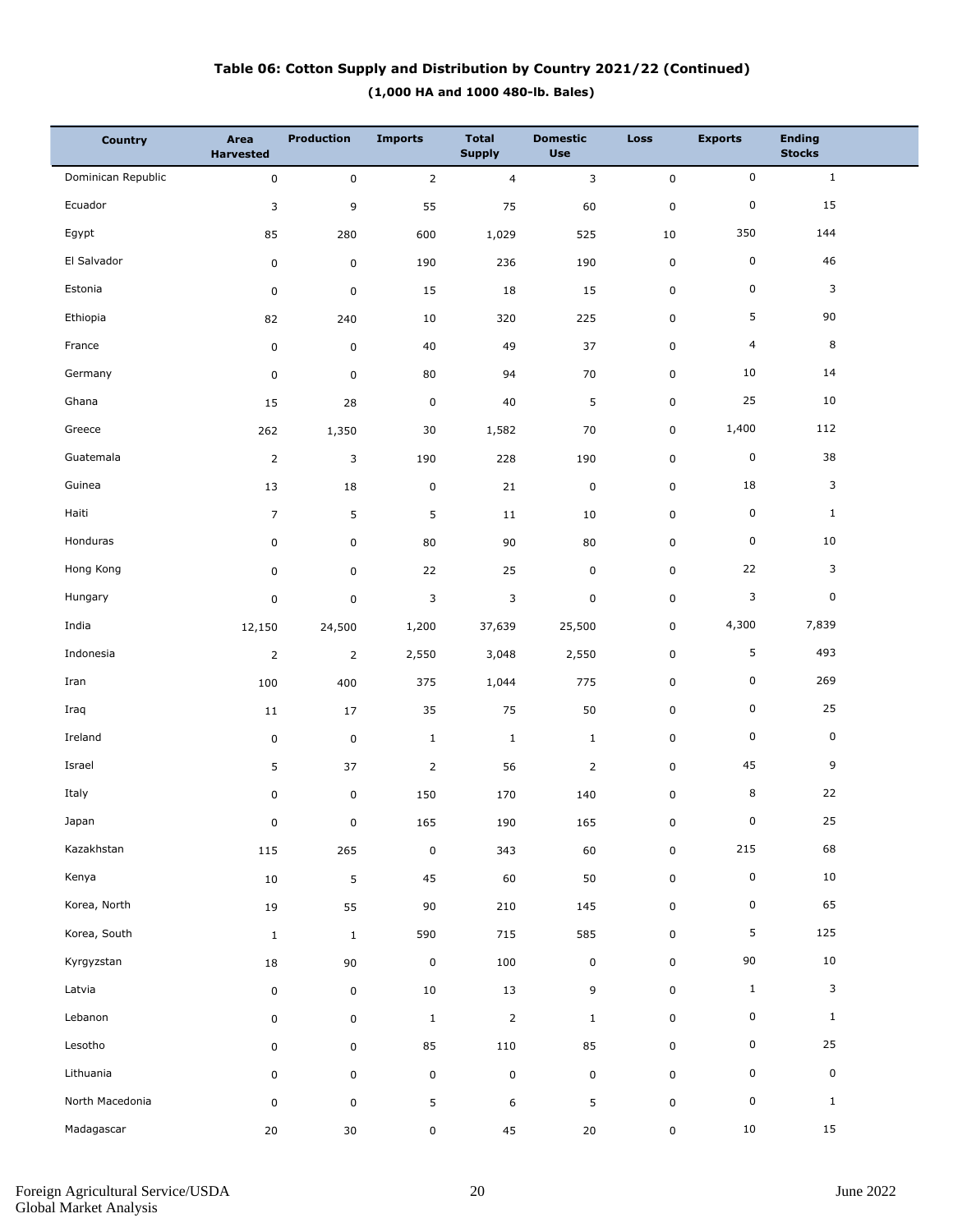## **(1,000 HA and 1000 480-lb. Bales) Table 06: Cotton Supply and Distribution by Country 2021/22 (Continued)**

| <b>Country</b> | Area<br><b>Harvested</b> | <b>Production</b> | <b>Imports</b> | <b>Total</b><br><b>Supply</b> | <b>Domestic</b><br><b>Use</b> | <b>Loss</b> | <b>Exports</b> | <b>Ending</b><br><b>Stocks</b> |  |
|----------------|--------------------------|-------------------|----------------|-------------------------------|-------------------------------|-------------|----------------|--------------------------------|--|
| Malawi         | 80                       | 90                | 0              | 169                           | 20                            | $\pmb{0}$   | 65             | 84                             |  |
| Malaysia       | $\pmb{0}$                | $\pmb{0}$         | 525            | 1,304                         | 300                           | $\mathsf 0$ | 100            | 904                            |  |
| Mali           | 720                      | 1,430             | $\pmb{0}$      | 1,726                         | 25                            | 0           | 1,300          | 401                            |  |
| Mauritius      | $\pmb{0}$                | 0                 | 110            | 131                           | 110                           | 0           | $\pmb{0}$      | 21                             |  |
| Mexico         | 154                      | 1,220             | 1,000          | 2,649                         | 1,900                         | 25          | 375            | 349                            |  |
| Moldova        | $\pmb{0}$                | 0                 | 50             | 72                            | 50                            | $\mathbf 0$ | 0              | 22                             |  |
| Morocco        | $\mathbf{1}$             | $1\,$             | 40             | 50                            | 40                            | $\mathsf 0$ | 0              | 10                             |  |
| Mozambique     | 125                      | 115               | $\pmb{0}$      | 206                           | 5                             | 0           | 125            | 76                             |  |
| Netherlands    | 0                        | 0                 | 10             | 12                            | 10                            | $\mathsf 0$ | $\pmb{0}$      | $\overline{2}$                 |  |
| Nicaragua      | 0                        | 0                 | 100            | 110                           | 95                            | 0           | $\pmb{0}$      | 15                             |  |
| Niger          | 5                        | 9                 | $\pmb{0}$      | 14                            | 3                             | $\mathsf 0$ | 6              | 5                              |  |
| Nigeria        | 270                      | 350               | $\pmb{0}$      | 459                           | 250                           | 0           | 100            | 109                            |  |
| Pakistan       | 2,000                    | 6,000             | 4,600          | 12,865                        | 11,000                        | 25          | 50             | 1,790                          |  |
| Panama         | 0                        | $\mathsf 0$       | $\mathbf{1}$   | $\mathbf{1}$                  | $\mathbf{1}$                  | 0           | $\pmb{0}$      | 0                              |  |
| Paraguay       | 11                       | 21                | 5              | 28                            | 5                             | 0           | 20             | 3                              |  |
| Peru           | 9                        | 46                | 230            | 341                           | 280                           | 0           | $\overline{2}$ | 59                             |  |
| Philippines    | $\mathbf{1}$             | $\overline{2}$    | 40             | 53                            | 40                            | $\mathsf 0$ | 0              | 13                             |  |
| Poland         | 0                        | 0                 | 17             | 20                            | 17                            | 0           | $\pmb{0}$      | 3                              |  |
| Portugal       | 0                        | 0                 | 165            | 202                           | 160                           | $\mathsf 0$ | 4              | 38                             |  |
| Romania        | 0                        | 0                 | $\mathbf{1}$   | $\mathsf 2$                   | $\mathbf{1}$                  | 0           | 0              | $\mathbf{1}$                   |  |
| Russia         | 0                        | 0                 | 90             | 116                           | 90                            | 0           | 5              | 21                             |  |
| Senegal        | 19                       | 40                | $\pmb{0}$      | 43                            | 0                             | 0           | 35             | 8                              |  |
| Serbia         | 0                        | $\pmb{0}$         | 6              | $\overline{7}$                | 6                             | 0           | 0              | $\mathbf{1}$                   |  |
| Singapore      | 0                        | 0                 | 0              | 0                             | 0                             | 0           | 0              | 0                              |  |
| Slovakia       | $\pmb{0}$                | $\mathbf 0$       | $\mathbf{1}$   | $\mathbf{1}$                  | $\mathbf{1}$                  | $\pmb{0}$   | 0              | 0                              |  |
| Slovenia       | $\pmb{0}$                | 0                 | $\overline{7}$ | 9                             | $\overline{7}$                | $\mathbf 0$ | 0              | $\overline{2}$                 |  |
| Somalia        | 12                       | $\overline{7}$    | 3              | 11                            | 10                            | $\mathbf 0$ | $\mathbf 0$    | $\mathbf{1}$                   |  |
| South Africa   | 14                       | 62                | 50             | 221                           | 70                            | $\pmb{0}$   | 50             | 101                            |  |
| Spain          | 58                       | 231               | 20             | 269                           | 15                            | $-25$       | 275            | $\overline{4}$                 |  |
| Sri Lanka      | 5                        | 5                 | $\mathbf 1$    | 8                             | 6                             | $\pmb{0}$   | $\pmb{0}$      | $\overline{2}$                 |  |
| Sudan          | 200                      | 600               | 0              | 889                           | 80                            | $\mathbf 0$ | 550            | 259                            |  |
| Sweden         | $\pmb{0}$                | 0                 | 0              | $\mathbf 0$                   | 0                             | $\pmb{0}$   | $\mathbf 0$    | 0                              |  |
| Switzerland    | $\pmb{0}$                | 0                 | $\overline{2}$ | 3                             | $\overline{2}$                | $\mathbf 0$ | $\pmb{0}$      | $\mathbf{1}$                   |  |
| Syria          | 25                       | 130               | $\pmb{0}$      | 329                           | 100                           | $\pmb{0}$   | 100            | 129                            |  |
| Taiwan         | 0                        | $\mathbf 0$       | 260            | 347                           | 270                           | $\mathsf 0$ | 5              | 72                             |  |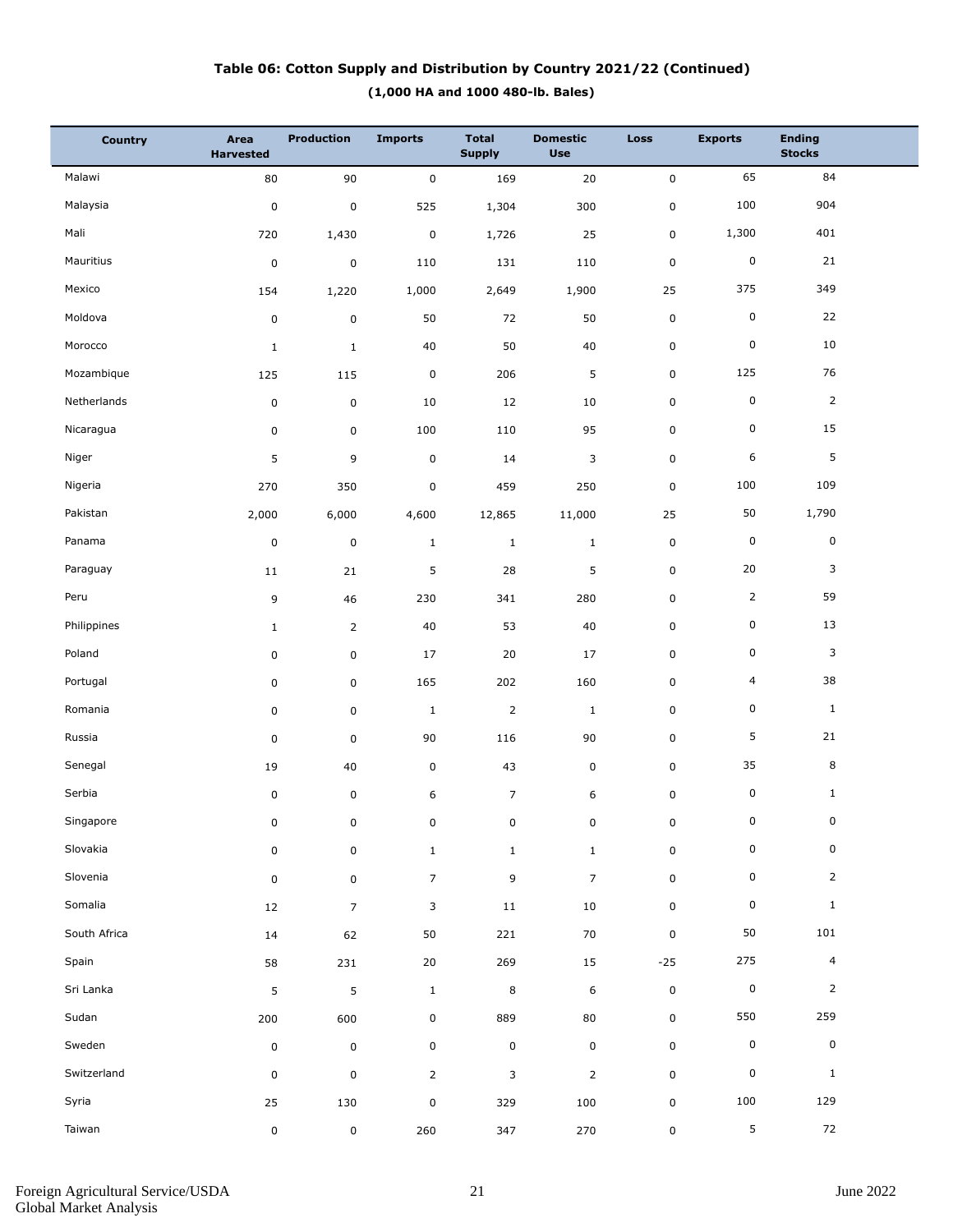# **(1,000 HA and 1000 480-lb. Bales) Table 06: Cotton Supply and Distribution by Country 2021/22 (Continued)**

| Country              | <b>Area</b><br><b>Harvested</b> | <b>Production</b> | <b>Imports</b> | <b>Total</b><br><b>Supply</b> | <b>Domestic</b><br><b>Use</b> | <b>Loss</b> | <b>Exports</b> | <b>Ending</b><br><b>Stocks</b> |  |
|----------------------|---------------------------------|-------------------|----------------|-------------------------------|-------------------------------|-------------|----------------|--------------------------------|--|
| Tajikistan           | 170                             | 500               | $\pmb{0}$      | 699                           | 105                           | $\pmb{0}$   | 475            | 119                            |  |
| Tanzania             | 240                             | 255               | $\pmb{0}$      | 470                           | 200                           | 0           | 125            | 145                            |  |
| Thailand             | $\mathbf{1}$                    | $\overline{2}$    | 725            | 809                           | 700                           | 10          | $1\,$          | 98                             |  |
| Togo                 | 70                              | 95                | $\mathbf 0$    | 152                           | 5                             | 0           | 100            | 47                             |  |
| Tunisia              | $\pmb{0}$                       | $\pmb{0}$         | 25             | 37                            | 30                            | $\pmb{0}$   | $\mathsf 0$    | $\overline{7}$                 |  |
| Turkey               | 450                             | 3,800             | 5,550          | 12,058                        | 8,600                         | $\mathbf 0$ | 600            | 2,858                          |  |
| Turkmenistan         | 550                             | 900               | $\mathsf 0$    | 1,644                         | 800                           | 0           | 150            | 694                            |  |
| Uganda               | 100                             | 170               | $\pmb{0}$      | 282                           | 15                            | 0           | 150            | 117                            |  |
| Ukraine              | $\mathbf 0$                     | $\mathbf 0$       | $\mathbf{1}$   | $\overline{2}$                | $\mathbf{1}$                  | $\mathbf 0$ | 0              | $\mathbf{1}$                   |  |
| United Kingdom       | 0                               | 0                 | $\mathbf 1$    | $\overline{2}$                | $\mathbf 1$                   | $\pmb{0}$   | 0              | $\mathbf{1}$                   |  |
| <b>United States</b> | 4,157                           | 17,523            | 5              | 20,678                        | 2,550                         | $-22$       | 14,750         | 3,400                          |  |
| Uruguay              | 0                               | $\pmb{0}$         | $\overline{0}$ | $\mathsf 0$                   | $\pmb{0}$                     | $\mathbf 0$ | 0              | $\mathbf 0$                    |  |
| Uzbekistan           | 1,060                           | 2,750             | 15             | 4,043                         | 2,800                         | 0           | 210            | 1,033                          |  |
| Venezuela            | 15                              | 85                | 15             | 140                           | 100                           | 0           | 0              | 40                             |  |
| Vietnam              | $\mathbf{1}$                    | 3                 | 7,200          | 8,327                         | 7,300                         | 0           | 0              | 1,027                          |  |
| Yemen                | 18                              | 28                | $\pmb{0}$      | 34                            | 25                            | 0           | 3              | 6                              |  |
| Zambia               | 40                              | 45                | $\pmb{0}$      | 187                           | 5                             | 0           | 75             | 107                            |  |
| Zimbabwe             | 210                             | 200               | $\pmb{0}$      | 554                           | 30                            | 10          | 300            | 214                            |  |
|                      |                                 |                   |                |                               |                               |             |                |                                |  |
| <b>World</b>         |                                 |                   |                |                               |                               |             |                |                                |  |
| World                | 32,274                          | 116,942           | 44,640         | 249,656                       | 121,691                       | $-147$      | 45,167         | 82,945                         |  |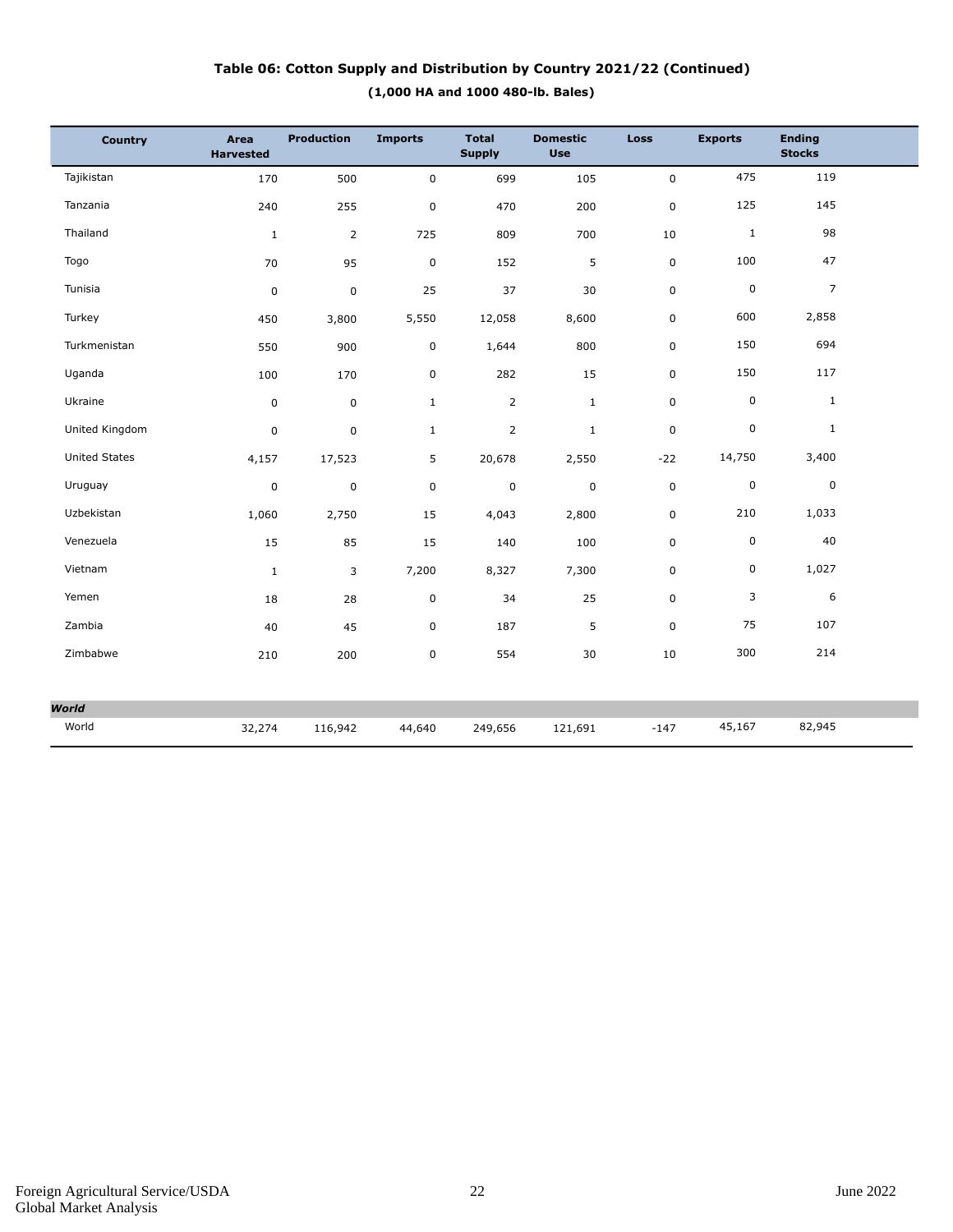# **(1,000 Metric Tons) Table 06A: Cotton Supply and Distribution by Country 2021/22**

| <b>Country</b>           | Area<br><b>Harvested</b> | <b>Production</b> | <b>Imports</b> | <b>Domestic</b><br><b>Use</b> | Loss           | <b>Exports</b> | <b>Ending</b><br><b>Stocks</b> |  |
|--------------------------|--------------------------|-------------------|----------------|-------------------------------|----------------|----------------|--------------------------------|--|
| Afghanistan              | 45                       | $19\,$            | $\mathbf 0$    | $\overline{7}$                | $\pmb{0}$      | 13             | 8                              |  |
| Albania                  | $\mathbf{1}$             | $\pmb{0}$         | $\pmb{0}$      | $\pmb{0}$                     | $\pmb{0}$      | $\mathsf 0$    | 0                              |  |
| Algeria                  | 0                        | $\mathsf 0$       | $\overline{7}$ | 8                             | $\pmb{0}$      | $\mathsf 0$    | $\mathbf{1}$                   |  |
| Angola                   | 3                        | $\mathbf{1}$      | $\pmb{0}$      | $\mathbf{1}$                  | $\pmb{0}$      | $\mathsf 0$    | $\mathbf{1}$                   |  |
| Argentina                | 480                      | 327               | $\mathsf 0$    | 136                           | $\pmb{0}$      | 163            | 329                            |  |
| Armenia                  | $\pmb{0}$                | $\pmb{0}$         | $\pmb{0}$      | $\pmb{0}$                     | $\pmb{0}$      | $\pmb{0}$      | $\mathsf 0$                    |  |
| Australia                | 600                      | 1,197             | $\pmb{0}$      | $\overline{2}$                | $-41$          | 958            | 828                            |  |
| Austria                  | $\pmb{0}$                | $\pmb{0}$         | 3              | 3                             | $\pmb{0}$      | $\pmb{0}$      | $\mathbf{1}$                   |  |
| Azerbaijan               | 100                      | 113               | $\pmb{0}$      | 11                            | $\mathsf 0$    | 103            | $\overline{2}$                 |  |
| Bahrain                  | $\pmb{0}$                | $\pmb{0}$         | 9              | 9                             | $\mathsf 0$    | $\mathsf 0$    | $\overline{2}$                 |  |
| Bangladesh               | 45                       | 33                | 1,807          | 1,916                         | $\overline{2}$ | $\mathsf 0$    | 554                            |  |
| Belarus                  | $\pmb{0}$                | $\mathsf 0$       | 9              | 9                             | $\pmb{0}$      | $\mathsf 0$    | $\mathbf{1}$                   |  |
| Belgium-Luxembour        | $\pmb{0}$                | $\mathsf 0$       | 5              | 4                             | $\pmb{0}$      | $1\,$          | $\overline{2}$                 |  |
| Benin                    | 640                      | 327               | $\pmb{0}$      | 3                             | $\pmb{0}$      | 327            | 131                            |  |
| Bolivia                  | 5                        | $\mathbf 2$       | $\pmb{0}$      | 3                             | $\pmb{0}$      | $\mathsf 0$    | $\,$ 1                         |  |
| Brazil                   | 1,600                    | 2,765             | 5              | 697                           | $\pmb{0}$      | 1,720          | 2,775                          |  |
| Bulgaria                 | $\overline{2}$           | $\mathbf 2$       | 3              | 5                             | $\pmb{0}$      | $\pmb{0}$      | $\mathsf{2}$                   |  |
| Burkina Faso             | 595                      | 216               | $\pmb{0}$      | 5                             | $\pmb{0}$      | 196            | 29                             |  |
| Burma                    | 245                      | 158               | $\overline{2}$ | 142                           | $\pmb{0}$      | 15             | 65                             |  |
| Cambodia                 | $\pmb{0}$                | $\pmb{0}$         | $\pmb{0}$      | $\pmb{0}$                     | $\pmb{0}$      | $\mathsf 0$    | $\mathsf 0$                    |  |
| Cameroon                 | 230                      | 159               | $\pmb{0}$      | 4                             | $\pmb{0}$      | 152            | 63                             |  |
| Canada                   | $\pmb{0}$                | $\mathsf 0$       | $\pmb{0}$      | $\pmb{0}$                     | $\pmb{0}$      | $\mathsf 0$    | $\mathsf 0$                    |  |
| Central African Republic | 34                       | 8                 | $\pmb{0}$      | $\pmb{0}$                     | $\pmb{0}$      | 8              | $\overline{\mathbf{4}}$        |  |
| Chad                     | 325                      | $71\,$            | 0              | $\mathbf 2$                   | $\mathbf 0$    | 65             | 29                             |  |
| Chile                    | $\pmb{0}$                | $\pmb{0}$         | $\pmb{0}$      | $\pmb{0}$                     | $\pmb{0}$      | $\mathsf 0$    | $\pmb{0}$                      |  |
| China                    | 3,100                    | 5,879             | 1,851          | 8,274                         | $\pmb{0}$      | 16             | 7,985                          |  |
| Colombia                 | 9                        | 8                 | $17\,$         | 25                            | 0              | $\mathsf 0$    | 5                              |  |
| Congo (Kinshasa)         | $30\,$                   | 3                 | $\pmb{0}$      | $\overline{4}$                | $\pmb{0}$      | $\mathsf 0$    | $\mathbf{1}$                   |  |
| Costa Rica               | $\pmb{0}$                | $\mathsf 0$       | $\,8\,$        | 8                             | $\pmb{0}$      | $\mathsf 0$    | $\overline{2}$                 |  |
| Cote d'Ivoire            | 470                      | 229               | $\pmb{0}$      | $\overline{2}$                | $\pmb{0}$      | 299            | 29                             |  |
| Croatia                  | $\pmb{0}$                | $\pmb{0}$         | $\pmb{0}$      | $\pmb{0}$                     | $\mathbf 0$    | $\mathsf 0$    | $\pmb{0}$                      |  |
| Cuba                     | $\overline{4}$           | $\mathbf{1}$      | $\overline{2}$ | 3                             | $\mathbf 0$    | $\mathsf 0$    | 0                              |  |
| Cyprus                   | 0                        | 0                 | $\pmb{0}$      | $\pmb{0}$                     | $\pmb{0}$      | $\mathsf 0$    | 0                              |  |
| Czech Republic           | 0                        | 0                 | $\overline{2}$ | $\mathbf{1}$                  | $\mathsf 0$    | $\mathsf 0$    | $\pmb{0}$                      |  |
| Denmark                  | 0                        | $\mathbf 0$       | 0              | $\mathsf 0$                   | $\pmb{0}$      | $\mathsf 0$    | $\pmb{0}$                      |  |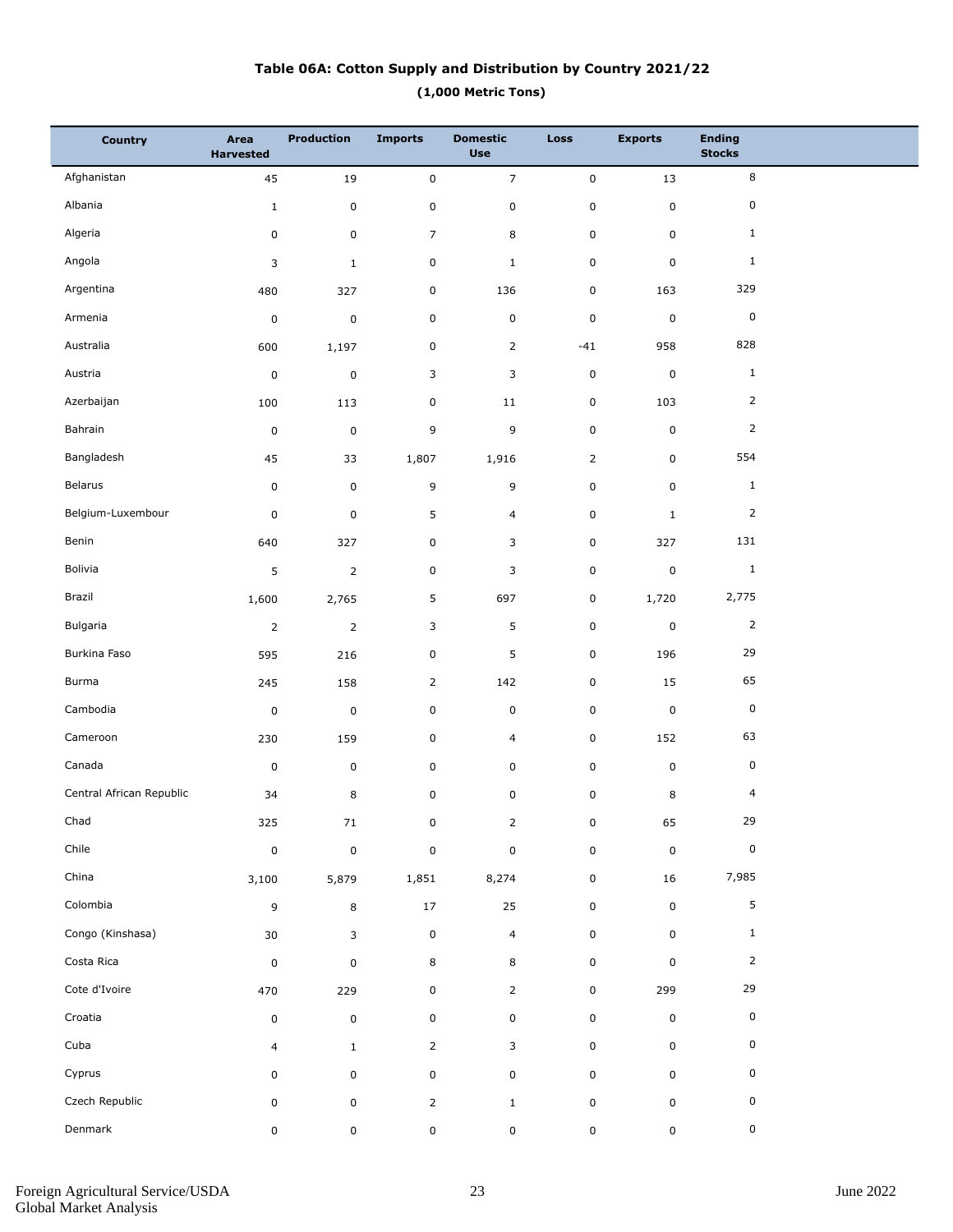### **(1,000 Metric Tons) Table 06A: Cotton Supply and Distribution by Country 2021/22 (Continued)**

| <b>Country</b>     | Area<br><b>Harvested</b> | <b>Production</b>   | <b>Imports</b> | <b>Domestic</b><br><b>Use</b> | <b>Loss</b>    | <b>Exports</b> | <b>Ending</b><br><b>Stocks</b> |  |
|--------------------|--------------------------|---------------------|----------------|-------------------------------|----------------|----------------|--------------------------------|--|
| Dominican Republic | $\pmb{0}$                | $\mathsf{O}\xspace$ | $\pmb{0}$      | $\mathbf 1$                   | $\pmb{0}$      | $\mathbf 0$    | $\mathsf{O}\xspace$            |  |
| Ecuador            | 3                        | $\overline{2}$      | 12             | 13                            | $\pmb{0}$      | $\mathsf 0$    | 3                              |  |
| Egypt              | 85                       | 61                  | 131            | 114                           | $\overline{2}$ | 76             | 31                             |  |
| El Salvador        | $\pmb{0}$                | 0                   | 41             | 41                            | 0              | $\mathbf 0$    | $10\,$                         |  |
| Estonia            | $\pmb{0}$                | $\mathbf 0$         | $\mathsf 3$    | 3                             | $\pmb{0}$      | $\mathsf 0$    | $1\,$                          |  |
| Ethiopia           | 82                       | 52                  | $\overline{2}$ | 49                            | 0              | $\mathbf{1}$   | 20                             |  |
| France             | $\pmb{0}$                | 0                   | 9              | 8                             | $\pmb{0}$      | $\mathbf{1}$   | $\overline{2}$                 |  |
| Germany            | 0                        | 0                   | $17\,$         | 15                            | 0              | $\overline{2}$ | 3                              |  |
| Ghana              | 15                       | 6                   | $\pmb{0}$      | $\mathbf{1}$                  | $\pmb{0}$      | 5              | 2                              |  |
| Greece             | 262                      | 294                 | $\overline{7}$ | 15                            | 0              | 305            | 24                             |  |
| Guatemala          | $\overline{2}$           | $\mathbf{1}$        | 41             | 41                            | $\pmb{0}$      | $\mathsf 0$    | 8                              |  |
| Guinea             | 13                       | $\overline{4}$      | $\pmb{0}$      | $\mathbf 0$                   | $\pmb{0}$      | $\overline{4}$ | $\mathbf{1}$                   |  |
| Haiti              | $\overline{7}$           | $\mathbf{1}$        | $\mathbf{1}$   | $\overline{2}$                | $\pmb{0}$      | $\mathbf 0$    | $\mathsf 0$                    |  |
| Honduras           | 0                        | 0                   | $17\,$         | 17                            | $\pmb{0}$      | $\mathbf 0$    | 2                              |  |
| Hong Kong          | 0                        | 0                   | 5              | $\mathbf 0$                   | $\pmb{0}$      | 5              | $\mathbf{1}$                   |  |
| Hungary            | 0                        | 0                   | $\mathbf 1$    | $\pmb{0}$                     | $\pmb{0}$      | $\mathbf{1}$   | $\mathsf 0$                    |  |
| India              | 12,150                   | 5,334               | 261            | 5,552                         | $\pmb{0}$      | 936            | 1,707                          |  |
| Indonesia          | $\overline{2}$           | $\mathbf 0$         | 555            | 555                           | $\pmb{0}$      | $\mathbf{1}$   | 107                            |  |
| Iran               | 100                      | 87                  | 82             | 169                           | $\pmb{0}$      | $\mathsf 0$    | 59                             |  |
| Iraq               | 11                       | $\overline{4}$      | $\,8\,$        | 11                            | $\pmb{0}$      | $\mathsf 0$    | 5                              |  |
| Ireland            | 0                        | 0                   | $\pmb{0}$      | $\mathbf 0$                   | $\pmb{0}$      | $\mathsf 0$    | $\mathsf 0$                    |  |
| Israel             | 5                        | 8                   | $\pmb{0}$      | $\mathbf 0$                   | $\pmb{0}$      | 10             | $\overline{2}$                 |  |
| Italy              | 0                        | 0                   | 33             | 30                            | $\pmb{0}$      | $\overline{2}$ | 5                              |  |
| Japan              | 0                        | 0                   | $36\,$         | $36\,$                        | 0              | 0              | 5                              |  |
| Kazakhstan         | 115                      | 58                  | $\pmb{0}$      | 13                            | $\pmb{0}$      | 47             | 15                             |  |
| Kenya              | $10\,$                   | $\,$ 1 $\,$         | $10\,$         | $11\,$                        | $\pmb{0}$      | $\mathbf 0$    | $\mathsf{2}$                   |  |
| Korea, North       | 19                       | 12                  | 20             | 32                            | $\pmb{0}$      | $\mathbf 0$    | $14\,$                         |  |
| Korea, South       | $\mathbf{1}$             | $\pmb{0}$           | 128            | 127                           | $\pmb{0}$      | $\mathbf{1}$   | $27\,$                         |  |
| Kyrgyzstan         | 18                       | $20\,$              | $\pmb{0}$      | $\pmb{0}$                     | $\pmb{0}$      | $20\,$         | $\mathsf{2}$                   |  |
| Latvia             | 0                        | $\mathbf 0$         | $\overline{2}$ | $\overline{2}$                | $\pmb{0}$      | $\mathbf 0$    | $\mathbf 1$                    |  |
| Lebanon            | 0                        | 0                   | $\pmb{0}$      | $\pmb{0}$                     | $\pmb{0}$      | $\mathsf 0$    | $\pmb{0}$                      |  |
| Lesotho            | 0                        | 0                   | 19             | 19                            | $\pmb{0}$      | $\mathsf 0$    | $\sqrt{5}$                     |  |
| Lithuania          | 0                        | 0                   | $\pmb{0}$      | $\pmb{0}$                     | $\pmb{0}$      | $\mathsf 0$    | 0                              |  |
| North Macedonia    | 0                        | $\mathbf 0$         | $\,$ 1 $\,$    | $\mathbf{1}$                  | $\pmb{0}$      | $\mathsf 0$    | $\pmb{0}$                      |  |
| Madagascar         | $20\,$                   | $\overline{7}$      | $\pmb{0}$      | $\overline{4}$                | $\pmb{0}$      | $\overline{2}$ | $\mathbf{3}$                   |  |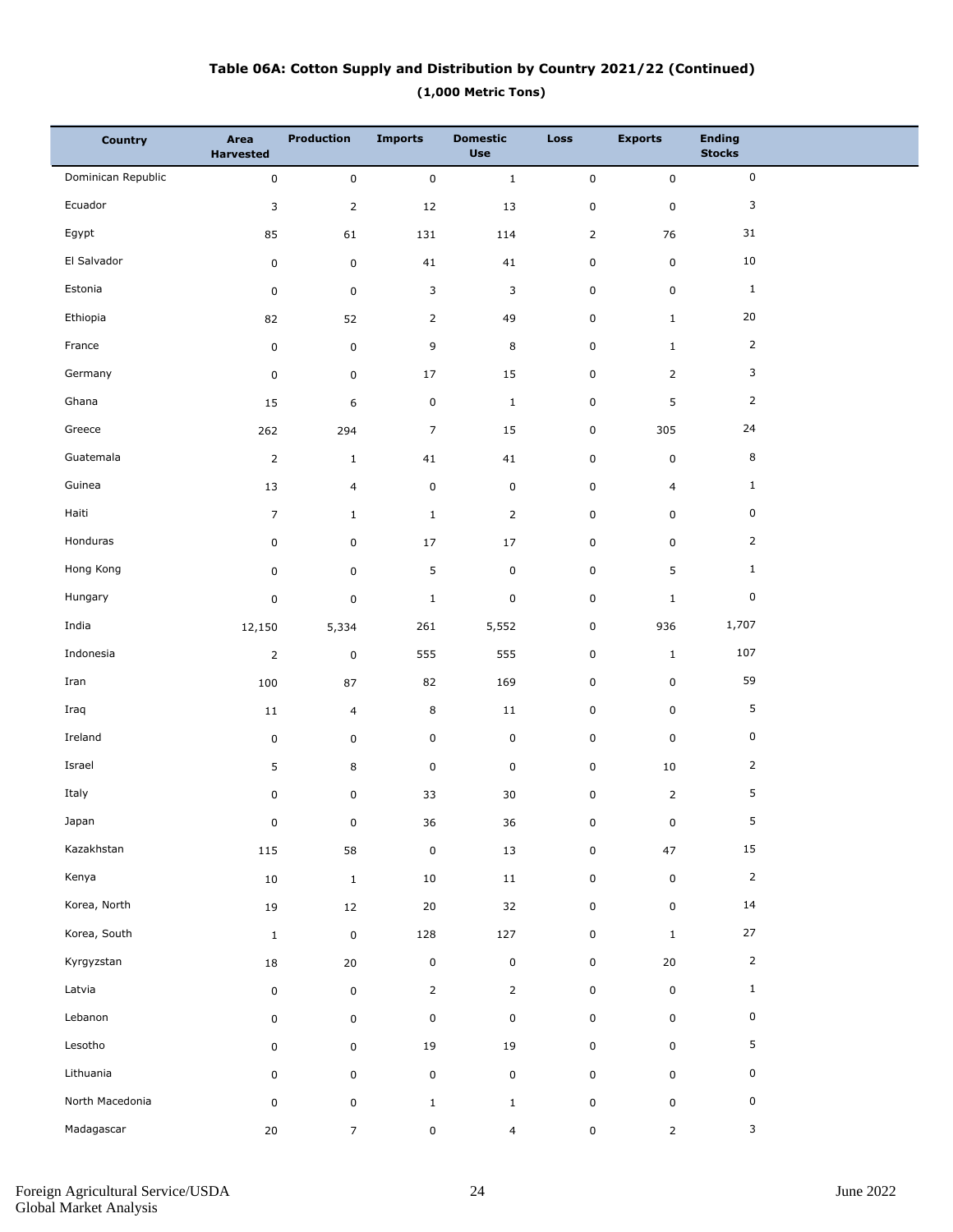### **(1,000 Metric Tons) Table 06A: Cotton Supply and Distribution by Country 2021/22 (Continued)**

| <b>Country</b> | Area<br><b>Harvested</b> | <b>Production</b> | <b>Imports</b>      | <b>Domestic</b><br><b>Use</b> | Loss        | <b>Exports</b> | <b>Ending</b><br><b>Stocks</b> |  |
|----------------|--------------------------|-------------------|---------------------|-------------------------------|-------------|----------------|--------------------------------|--|
| Malawi         | 80                       | $20\,$            | $\mathbf 0$         | $\overline{4}$                | $\mathbf 0$ | 14             | 18                             |  |
| Malaysia       | $\pmb{0}$                | $\pmb{0}$         | 114                 | 65                            | $\pmb{0}$   | 22             | 197                            |  |
| Mali           | 720                      | 311               | $\mathbf 0$         | 5                             | $\mathbf 0$ | 283            | 87                             |  |
| Mauritius      | $\pmb{0}$                | $\pmb{0}$         | 24                  | 24                            | $\pmb{0}$   | $\pmb{0}$      | $\sqrt{5}$                     |  |
| Mexico         | 154                      | 266               | 218                 | 414                           | 5           | 82             | 76                             |  |
| Moldova        | $\pmb{0}$                | $\pmb{0}$         | 11                  | 11                            | $\pmb{0}$   | $\pmb{0}$      | $\sqrt{5}$                     |  |
| Morocco        | $\mathbf{1}$             | $\pmb{0}$         | 9                   | 9                             | $\pmb{0}$   | $\pmb{0}$      | $\overline{2}$                 |  |
| Mozambique     | 125                      | 25                | $\mathbf 0$         | $\mathbf{1}$                  | $\pmb{0}$   | 27             | 17                             |  |
| Netherlands    | $\pmb{0}$                | $\pmb{0}$         | $\overline{2}$      | $\overline{2}$                | $\pmb{0}$   | $\pmb{0}$      | $\pmb{0}$                      |  |
| Nicaragua      | $\pmb{0}$                | $\mathbf 0$       | 22                  | 21                            | $\pmb{0}$   | $\pmb{0}$      | 3                              |  |
| Niger          | 5                        | $\mathsf{2}$      | $\pmb{0}$           | $\mathbf{1}$                  | $\pmb{0}$   | $\mathbf{1}$   | $\mathbf{1}$                   |  |
| Nigeria        | 270                      | 76                | $\pmb{0}$           | 54                            | $\pmb{0}$   | 22             | 24                             |  |
| Pakistan       | 2,000                    | 1,306             | 1,002               | 2,395                         | 5           | 11             | 390                            |  |
| Panama         | $\pmb{0}$                | $\pmb{0}$         | $\mathbf 0$         | $\pmb{0}$                     | $\pmb{0}$   | $\pmb{0}$      | $\mathsf 0$                    |  |
| Paraguay       | 11                       | 5                 | $\mathbf{1}$        | $1\,$                         | $\pmb{0}$   | $\overline{a}$ | $\mathbf{1}$                   |  |
| Peru           | 9                        | 10                | 50                  | 61                            | $\pmb{0}$   | $\pmb{0}$      | 13                             |  |
| Philippines    | $\mathbf{1}$             | $\pmb{0}$         | 9                   | 9                             | $\pmb{0}$   | $\pmb{0}$      | 3                              |  |
| Poland         | $\pmb{0}$                | $\mathbf 0$       | $\overline{4}$      | $\overline{4}$                | $\pmb{0}$   | $\pmb{0}$      | $\mathbf{1}$                   |  |
| Portugal       | $\pmb{0}$                | $\mathbf 0$       | 36                  | 35                            | $\pmb{0}$   | $\mathbf{1}$   | 8                              |  |
| Romania        | $\pmb{0}$                | $\mathbf 0$       | $\mathbf 0$         | $\pmb{0}$                     | $\pmb{0}$   | $\pmb{0}$      | $\pmb{0}$                      |  |
| Russia         | $\pmb{0}$                | $\mathbf 0$       | 20                  | 20                            | $\pmb{0}$   | $\mathbf{1}$   | 5                              |  |
| Senegal        | 19                       | 9                 | $\mathbf 0$         | $\mathsf 0$                   | $\pmb{0}$   | $\,8\,$        | $\overline{2}$                 |  |
| Serbia         | $\pmb{0}$                | 0                 | $\mathbf{1}$        | $\,1\,$                       | $\pmb{0}$   | $\pmb{0}$      | $\mathsf 0$                    |  |
| Singapore      | 0                        | 0                 | 0                   | 0                             | 0           | 0              | 0                              |  |
| Slovakia       | $\mathsf 0$              | $\pmb{0}$         | $\mathsf{O}\xspace$ | $\pmb{0}$                     | $\pmb{0}$   | $\pmb{0}$      | $\mathsf 0$                    |  |
| Slovenia       | $\pmb{0}$                | $\pmb{0}$         | $\overline{2}$      | $\overline{2}$                | $\pmb{0}$   | $\pmb{0}$      | $\pmb{0}$                      |  |
| Somalia        | 12                       | $\overline{2}$    | $\mathbf{1}$        | $\overline{2}$                | $\pmb{0}$   | $\pmb{0}$      | $\mathsf 0$                    |  |
| South Africa   | $14\,$                   | 13                | $11\,$              | 15                            | $\pmb{0}$   | 11             | 22                             |  |
| Spain          | 58                       | 50                | $\overline{4}$      | 3                             | $-5$        | 60             | $\mathbf{1}$                   |  |
| Sri Lanka      | 5                        | $1\,$             | $\mathsf 0$         | $1\,$                         | $\pmb{0}$   | $\pmb{0}$      | $\mathsf 0$                    |  |
| Sudan          | 200                      | 131               | $\mathbf 0$         | $17\,$                        | $\mathsf 0$ | 120            | 56                             |  |
| Sweden         | $\pmb{0}$                | $\pmb{0}$         | $\pmb{0}$           | $\pmb{0}$                     | $\mathbf 0$ | $\pmb{0}$      | $\pmb{0}$                      |  |
| Switzerland    | $\pmb{0}$                | $\pmb{0}$         | $\mathbf 0$         | $\pmb{0}$                     | $\pmb{0}$   | $\pmb{0}$      | $\mathsf 0$                    |  |
| Syria          | 25                       | 28                | $\mathsf 0$         | 22                            | $\pmb{0}$   | 22             | ${\bf 28}$                     |  |
| Taiwan         | $\pmb{0}$                | $\pmb{0}$         | 57                  | 59                            | $\pmb{0}$   | $\mathbf{1}$   | 16                             |  |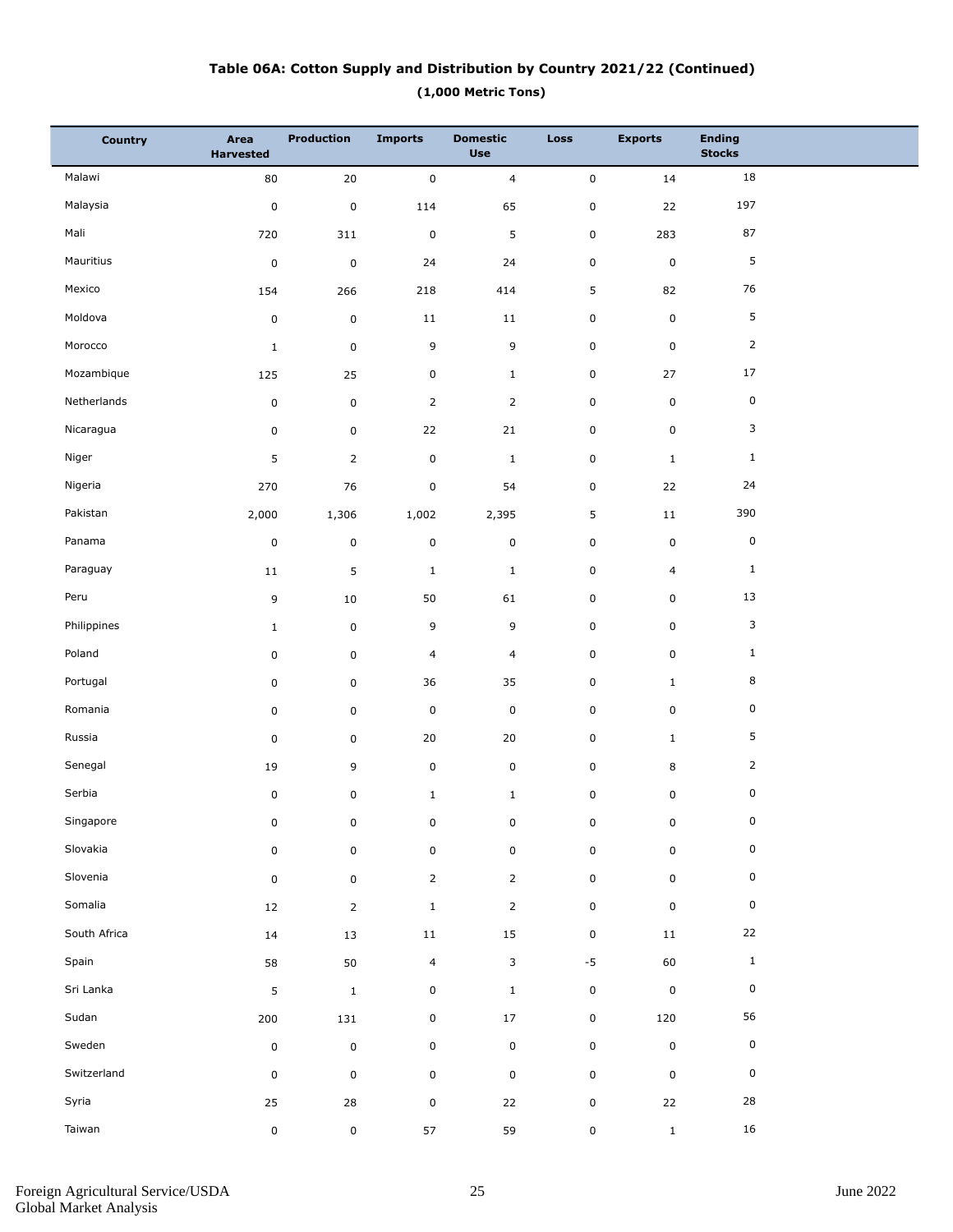### **(1,000 Metric Tons) Table 06A: Cotton Supply and Distribution by Country 2021/22 (Continued)**

| <b>Country</b>       | Area<br><b>Harvested</b> | <b>Production</b> | <b>Imports</b> | <b>Domestic</b><br><b>Use</b> | <b>Loss</b>             | <b>Exports</b> | <b>Ending</b><br><b>Stocks</b> |  |
|----------------------|--------------------------|-------------------|----------------|-------------------------------|-------------------------|----------------|--------------------------------|--|
| Tajikistan           | 170                      | 109               | $\mathsf 0$    | 23                            | 0                       | 103            | 26                             |  |
| Tanzania             | 240                      | 56                | $\pmb{0}$      | 44                            | $\mathbf 0$             | 27             | 32                             |  |
| Thailand             | $\mathbf{1}$             | $\mathsf 0$       | 158            | 152                           | $\overline{2}$          | $\mathbf 0$    | 21                             |  |
| Togo                 | 70                       | 21                | $\pmb{0}$      | $\mathbf{1}$                  | 0                       | 22             | 10                             |  |
| Tunisia              | 0                        | $\pmb{0}$         | 5              | $\overline{7}$                | $\mathbf 0$             | $\pmb{0}$      | 2                              |  |
| Turkey               | 450                      | 827               | 1,208          | 1,872                         | $\mathsf{O}\phantom{0}$ | 131            | 622                            |  |
| Turkmenistan         | 550                      | 196               | $\pmb{0}$      | 174                           | $\mathbf 0$             | 33             | 151                            |  |
| Uganda               | 100                      | 37                | $\pmb{0}$      | 3                             | $\mathbf 0$             | 33             | 25                             |  |
| Ukraine              | 0                        | $\pmb{0}$         | 0              | 0                             | 0                       | $\mathsf 0$    | 0                              |  |
| United Kingdom       | 0                        | 0                 | $\mathsf 0$    | $\mathsf 0$                   | 0                       | $\mathbf 0$    | 0                              |  |
| <b>United States</b> | 4,157                    | 3,815             | $\mathbf{1}$   | 555                           | $-5$                    | 3,211          | 740                            |  |
| Uruguay              | $\pmb{0}$                | 0                 | $\mathsf 0$    | $\pmb{0}$                     | $\mathsf 0$             | $\pmb{0}$      | $\pmb{0}$                      |  |
| Uzbekistan           | 1,060                    | 599               | 3              | 610                           | 0                       | 46             | 225                            |  |
| Venezuela            | 15                       | 19                | 3              | 22                            | $\pmb{0}$               | $\mathsf 0$    | 9                              |  |
| Vietnam              | $\mathbf{1}$             | $\mathbf{1}$      | 1,568          | 1,589                         | 0                       | $\mathbf 0$    | 224                            |  |
| Yemen                | 18                       | 6                 | $\mathsf 0$    | 5                             | 0                       | $\mathbf{1}$   | $\mathbf{1}$                   |  |
| Zambia               | 40                       | 10                | $\pmb{0}$      | $\mathbf{1}$                  | $\mathbf 0$             | 16             | 23                             |  |
| Zimbabwe             | 210                      | 44                | $\pmb{0}$      | $\overline{7}$                | $\overline{2}$          | 65             | 47                             |  |
| World                |                          |                   |                |                               |                         |                |                                |  |
| World                | 32,274                   | 25,461            | 9,719          | 26,495                        | $-32$                   | 9,834          | 18,059                         |  |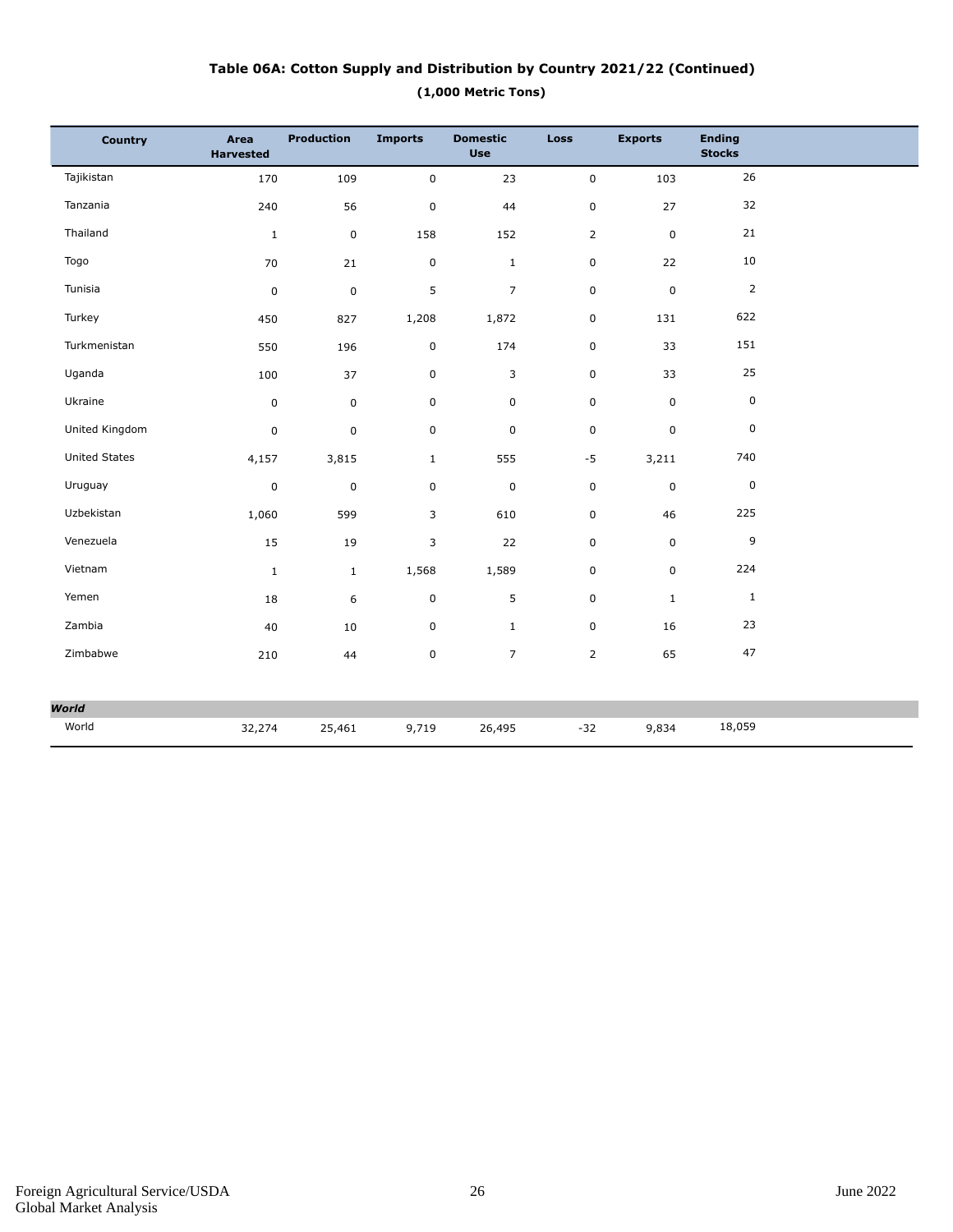#### **Table 09: World Cotton Supply and Distribution**

**(1,000 HA and 1000 480-lb. Bales)**

| <b>Country Mktg Year</b> | <b>Beginning</b><br><b>Stocks</b> | Area<br><b>Harvested</b> | <b>Production</b> | <b>Imports</b> | <b>Total</b><br><b>Supply</b> | <b>Exports</b> | <b>Domestic</b><br><b>Use</b> | Loss     | <b>Total Dom.</b><br>Cons. | <b>Ending</b><br><b>Stocks</b> | <b>Stock to</b><br>Use % |
|--------------------------|-----------------------------------|--------------------------|-------------------|----------------|-------------------------------|----------------|-------------------------------|----------|----------------------------|--------------------------------|--------------------------|
|                          |                                   |                          |                   |                |                               |                |                               |          |                            |                                |                          |
| World                    |                                   |                          |                   |                |                               |                |                               |          |                            |                                |                          |
| 1991/92                  | 27,476                            | 34,756                   | 95,320            | 29,024         | 151,820                       | 28,204         | 86,188                        | 368      | 86,556                     | 37,060                         | 43                       |
| 1992/93                  | 37,060                            | 32,614                   | 82,306            | 27,067         | 146,433                       | 25,435         | 86,337                        | 63       | 86,400                     | 34,598                         | 40                       |
| 1993/94                  | 34,598                            | 30,711                   | 77,676            | 27,917         | 140,191                       | 26,620         | 85,510                        | 143      | 85,653                     | 27,918                         | 33                       |
| 1994/95                  | 27,918                            | 32,185                   | 86,100            | 30,350         | 144,368                       | 28,018         | 84,622                        | $-330$   | 84,292                     | 32,058                         | 38                       |
| 1995/96                  | 32,058                            | 35,902                   | 93,733            | 27,004         | 152,795                       | 27,296         | 85,940                        | $-544$   | 85,396                     | 40,103                         | 47                       |
| 1996/97                  | 40,103                            | 33,760                   | 89,908            | 28,579         | 158,590                       | 26,602         | 87,961                        | $-585$   | 87,376                     | 44,612                         | 51                       |
| 1997/98                  | 44,612                            | 33,795                   | 92,294            | 25,929         | 162,835                       | 26,777         | 87,222                        | $-581$   | 86,641                     | 49,417                         | 57                       |
| 1998/99                  | 49,417                            | 32,884                   | 85,974            | 24,480         | 159,871                       | 23,507         | 84,668                        | $-1,114$ | 83,554                     | 52,810                         | 62                       |
| 1999/00                  | 52,810                            | 32,350                   | 87,888            | 27,993         | 168,691                       | 27,126         | 91,047                        | $-602$   | 90,445                     | 51,120                         | 56                       |
| 2000/01                  | 51,120                            | 32,011                   | 89,062            | 26,209         | 166,391                       | 26,156         | 92,069                        | $-1,424$ | 90,645                     | 49,590                         | 54                       |
| 2001/02                  | 49,590                            | 33,716                   | 98,515            | 29,297         | 177,402                       | 29,081         | 94,407                        | $-781$   | 93,626                     | 54,695                         | 58                       |
| 2002/03                  | 54,695                            | 30,756                   | 91,054            | 30,188         | 175,937                       | 30,400         | 98,437                        | $-804$   | 97,633                     | 47,904                         | 49                       |
| 2003/04                  | 47,904                            | 32,258                   | 96,531            | 34,150         | 178,585                       | 33,072         | 98,088                        | $-909$   | 97,179                     | 48,334                         | 49                       |
| 2004/05                  | 48,334                            | 35,658                   | 121,529           | 33,965         | 203,828                       | 34,949         | 109,205                       | $-1,245$ | 107,960                    | 60,919                         | 56                       |
| 2005/06                  | 60,919                            | 34,720                   | 116,348           | 44,668         | 221,935                       | 44,922         | 116,946                       | $-1,793$ | 115,153                    | 61,860                         | 53                       |
| 2006/07                  | 61,860                            | 34,576                   | 122,690           | 38,305         | 222,855                       | 37,416         | 124,208                       | $-1,715$ | 122,493                    | 62,946                         | 51                       |
| 2007/08                  | 62,946                            | 32,878                   | 120,095           | 39,454         | 222,495                       | 38,868         | 123,838                       | $-2,094$ | 121,744                    | 61,883                         | 50                       |
| 2008/09                  | 61,883                            | 30,622                   | 108,166           | 30,523         | 200,572                       | 30,207         | 110,346                       | $-1,436$ | 108,910                    | 61,455                         | 56                       |
| 2009/10                  | 61,455                            | 30,184                   | 103,146           | 36,928         | 201,529                       | 35,804         | 119,519                       | $-12$    | 119,507                    | 46,218                         | 39                       |
| 2010/11                  | 46,218                            | 33,797                   | 117,187           | 36,447         | 199,852                       | 34,910         | 115,462                       | 119      | 115,581                    | 49,361                         | 43                       |
| 2011/12                  | 49,361                            | 36,058                   | 127,320           | 45,448         | 222,129                       | 46,029         | 103,761                       | $-210$   | 103,551                    | 72,549                         | 70                       |
| 2012/13                  | 72,549                            | 34,336                   | 123,915           | 47,528         | 243,992                       | 46,348         | 107,897                       | $-368$   | 107,529                    | 90,115                         | 84                       |
| 2013/14                  | 90,115                            | 32,821                   | 120,309           | 41,436         | 251,860                       | 41,202         | 109,561                       | 67       | 109,628                    | 101,030                        | 92                       |
| 2014/15                  | 101,030                           | 33,840                   | 119,179           | 36,492         | 256,701                       | 36,213         | 112,212                       | 313      | 112,525                    | 107,963                        | 96                       |
| 2015/16                  | 107,963                           | 30,725                   | 96,138            | 35,721         | 239,822                       | 34,911         | 113,234                       | 189      | 113,423                    | 91,488                         | 81                       |
| 2016/17                  | 91,488                            | 29,858                   | 107,292           | 37,876         | 236,656                       | 38,107         | 116,603                       | 31       | 116,634                    | 81,915                         | 70                       |
| 2017/18                  | 81,915                            | 33,679                   | 124,372           | 41,552         | 247,839                       | 41,625         | 123,590                       | $-90$    | 123,500                    | 82,714                         | 67                       |
| 2018/19                  | 82,714                            | 33,316                   | 118,205           | 42,462         | 243,381                       | 41,528         | 120,522                       | $-68$    | 120,454                    | 81,399                         | 68                       |
| 2019/20                  | 81,399                            | 34,517                   | 119,960           | 40,558         | 241,917                       | 41,055         | 103,292                       | $-76$    | 103,216                    | 97,646                         | 95                       |
| 2020/21                  | 97,646                            | 31,420                   | 111,481           | 49,078         | 258,205                       | 48,514         | 121,686                       | $-69$    | 121,617                    | 88,074                         | 72                       |
| 2021/22                  | 88,074                            | 32,274                   | 116,942           | 44,640         | 249,656                       | 45,167         | 121,691                       | $-147$   | 121,544                    | 82,945                         | 68                       |
| 2022/23                  | 82,945                            | 33,531                   | 121,265           | 47,485         | 251,695                       | 47,480         | 121,537                       | $-95$    | 121,442                    | 82,773                         | 68                       |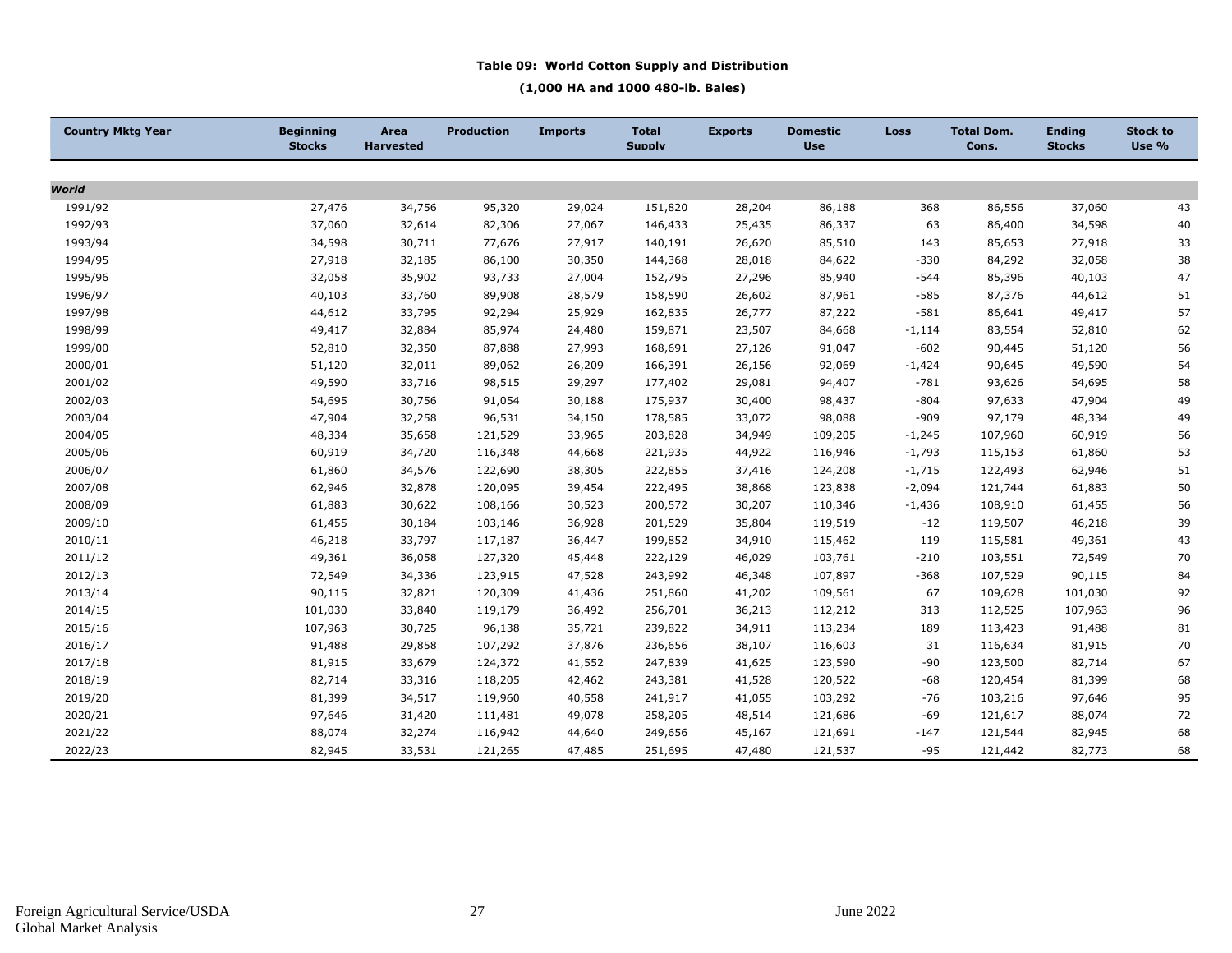#### **Table 10: United States Cotton Supply and Distribution**

#### **(1,000 HA and 1000 480-lb. Bales)**

| <b>Country Mktg Year</b> | Area<br><b>Harvested</b> | Yield | <b>Beginning</b><br><b>Stocks</b> | <b>Production</b> | <b>Imports</b> | <b>Total</b><br><b>Supply</b> | <b>Exports</b> | <b>Domestic</b><br><b>Use</b> | <b>Loss</b> | <b>Ending</b><br><b>Stocks</b> | <b>Stock to</b><br>Use % |
|--------------------------|--------------------------|-------|-----------------------------------|-------------------|----------------|-------------------------------|----------------|-------------------------------|-------------|--------------------------------|--------------------------|
| <b>United States</b>     |                          |       |                                   |                   |                |                               |                |                               |             |                                |                          |
| 1991/92                  | 5,245                    | 731   | 2,344                             | 17,614            | 13             | 19,971                        | 6,646          | 9,613                         | 8           | 3,704                          | 23                       |
| 1992/93                  | 4,501                    | 785   | 3,704                             | 16,218            | 1              | 19,923                        | 5,201          | 10,250                        | $-190$      | 4,662                          | 30                       |
| 1993/94                  | 5,173                    | 679   | 4,662                             | 16,134            | 6              | 20,802                        | 6,862          | 10,418                        | -8          | 3,530                          | 20                       |
| 1994/95                  | 5,391                    | 794   | 3,530                             | 19,662            | 20             | 23,212                        | 9,402          | 11,198                        | $-38$       | 2,650                          | 13                       |
| 1995/96                  | 6,478                    | 602   | 2,650                             | 17,900            | 408            | 20,958                        | 7,675          | 10,647                        | 27          | 2,609                          | 14                       |
| 1996/97                  | 5,216                    | 791   | 2,609                             | 18,942            | 403            | 21,954                        | 6,865          | 11,126                        | -8          | 3,971                          | 22                       |
| 1997/98                  | 5,425                    | 754   | 3,971                             | 18,793            | 13             | 22,777                        | 7,500          | 11,349                        | 41          | 3,887                          | 21                       |
| 1998/99                  | 4,324                    | 701   | 3,887                             | 13,918            | 439            | 18,244                        | 4,298          | 10,401                        | $-394$      | 3,939                          | 27                       |
| 1999/00                  | 5,433                    | 680   | 3,939                             | 16,968            | 97             | 21,004                        | 6,750          | 10,194                        | 145         | 3,915                          | 23                       |
| 2000/01                  | 5,282                    | 708   | 3,915                             | 17,188            | 16             | 21,119                        | 6,740          | 8,862                         | $-483$      | 6,000                          | 38                       |
| 2001/02                  | 5,596                    | 790   | 6,000                             | 20,303            | 21             | 26,324                        | 11,000         | 7,696                         | 180         | 7,448                          | 40                       |
| 2002/03                  | 5,025                    | 746   | 7,448                             | 17,209            | 67             | 24,724                        | 11,900         | 7,273                         | 166         | 5,385                          | 28                       |
| 2003/04                  | 4,858                    | 818   | 5,385                             | 18,255            | 45             | 23,685                        | 13,758         | 6,266                         | 211         | 3,450                          | 17                       |
| 2004/05                  | 5,284                    | 958   | 3,450                             | 23,251            | 29             | 26,730                        | 14,436         | 6,691                         | 108         | 5,495                          | 26                       |
| 2005/06                  | 5,586                    | 931   | 5,495                             | 23,890            | 28             | 29,413                        | 17,673         | 5,871                         | $-200$      | 6,069                          | 26                       |
| 2006/07                  | 5,152                    | 912   | 6,069                             | 21,588            | 19             | 27,676                        | 12,959         | 4,935                         | 303         | 9,479                          | 53                       |
| 2007/08                  | 4,245                    | 985   | 9,479                             | 19,207            | 12             | 28,698                        | 13,634         | 4,584                         | 429         | 10,051                         | 55                       |
| 2008/09                  | 3,063                    | 912   | 10,051                            | 12,825            | 0              | 22,876                        | 13,261         | 3,541                         | $-263$      | 6,337                          | 38                       |
| 2009/10                  | 3,049                    | 870   | 6,337                             | 12,183            | $\mathbf 0$    | 18,520                        | 12,037         | 3,550                         | $-14$       | 2,947                          | 19                       |
| 2010/11                  | 4,330                    | 910   | 2,947                             | 18,102            | 9              | 21,058                        | 14,376         | 3,900                         | 182         | 2,600                          | 14                       |
| 2011/12                  | 3,829                    | 886   | 2,600                             | 15,573            | 19             | 18,192                        | 11,714         | 3,300                         | $-172$      | 3,350                          | 22                       |
| 2012/13                  | 3,772                    | 999   | 3,350                             | 17,314            | 10             | 20,674                        | 13,026         | 3,500                         | 348         | 3,800                          | 23                       |
| 2013/14                  | 3,051                    | 921   | 3,800                             | 12,909            | 13             | 16,722                        | 10,530         | 3,550                         | 292         | 2,350                          | 17                       |
| 2014/15                  | 3,785                    | 939   | 2,350                             | 16,319            | 12             | 18,681                        | 11,246         | 3,575                         | 210         | 3,650                          | 25                       |
| 2015/16                  | 3,268                    | 859   | 3,650                             | 12,888            | 33             | 16,571                        | 9,153          | 3,450                         | 168         | 3,800                          | 30                       |
| 2016/17                  | 3,848                    | 972   | 3,800                             | 17,170            | $\overline{7}$ | 20,977                        | 14,917         | 3,250                         | 60          | 2,750                          | 15                       |
| 2017/18                  | 4,492                    | 1,014 | 2,750                             | 20,923            | 3              | 23,676                        | 16,281         | 3,225                         | $-30$       | 4,200                          | $22\,$                   |
| 2018/19                  | 4,043                    | 989   | 4,200                             | 18,367            | 3              | 22,570                        | 14,833         | 2,975                         | $-88$       | 4,850                          | 27                       |
| 2019/20                  | 4,653                    | 932   | 4,850                             | 19,913            | 3              | 24,766                        | 15,512         | 2,150                         | $-146$      | 7,250                          | 41                       |
| 2020/21                  | 3,325                    | 957   | 7,250                             | 14,608            | $\mathbf{1}$   | 21,859                        | 16,371         | 2,400                         | $-62$       | 3,150                          | 17                       |
| 2021/22                  | 4,157                    | 918   | 3,150                             | 17,523            | 5              | 20,678                        | 14,750         | 2,550                         | $-22$       | 3,400                          | 20                       |
| 2022/23                  | 3,697                    | 972   | 3,400                             | 16,500            | 5              | 19,905                        | 14,500         | 2,500                         | 5           | 2,900                          | 17                       |